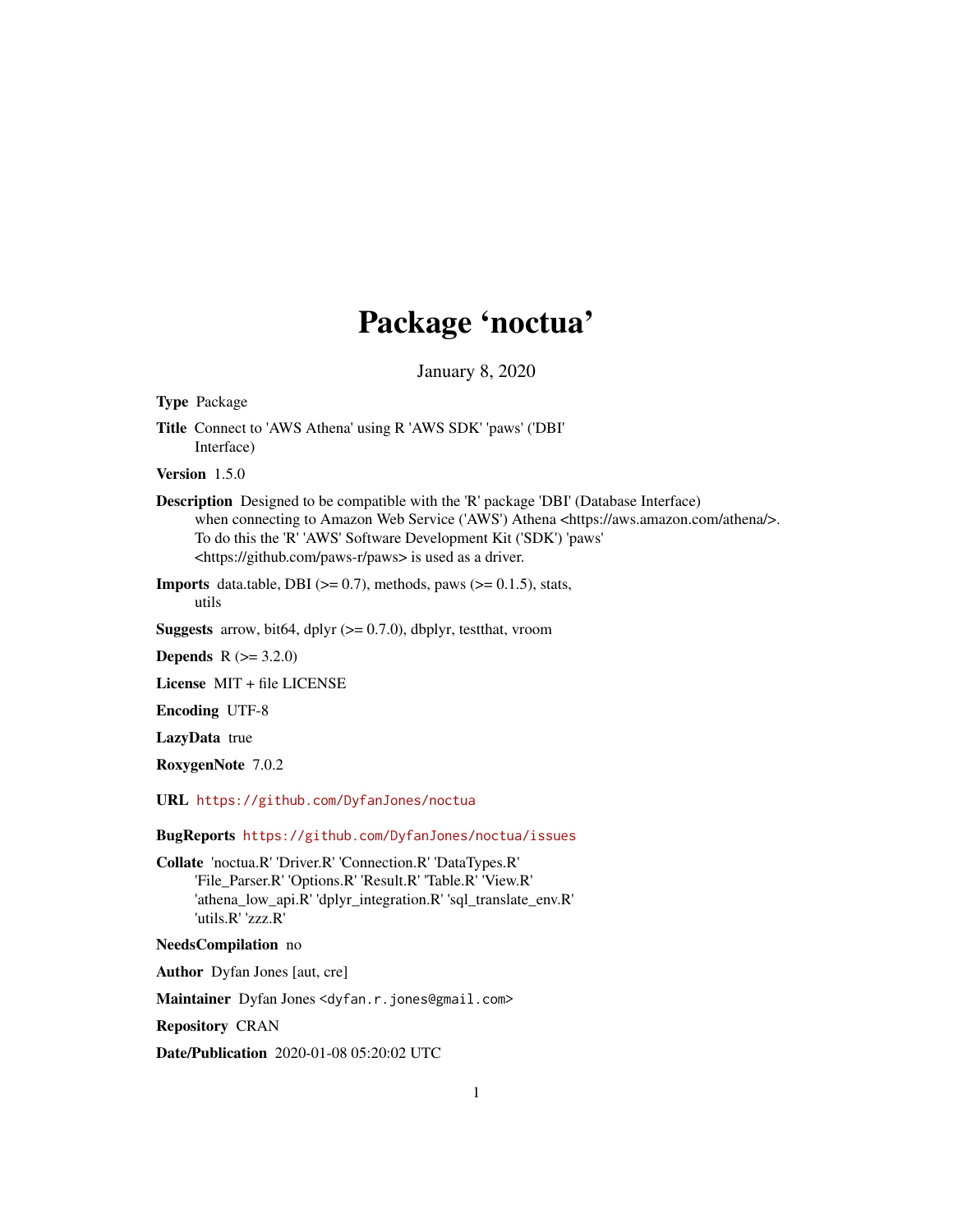# <span id="page-1-0"></span>R topics documented:

|       |                                                                                                                                               | $\overline{2}$ |
|-------|-----------------------------------------------------------------------------------------------------------------------------------------------|----------------|
|       |                                                                                                                                               | 3              |
|       |                                                                                                                                               | 5              |
|       |                                                                                                                                               | 5              |
|       |                                                                                                                                               | 8              |
|       |                                                                                                                                               | 9              |
|       | $dbConnect$ , AthenaDriver-method $\ldots$ , $\ldots$ , $\ldots$ , $\ldots$ , $\ldots$ , $\ldots$ , $\ldots$ , $\ldots$ , $\ldots$ , $\ldots$ | 10             |
|       |                                                                                                                                               | 13             |
|       |                                                                                                                                               | 14             |
|       |                                                                                                                                               | 15             |
|       | dbFetch                                                                                                                                       | 16             |
|       |                                                                                                                                               | 17             |
|       |                                                                                                                                               | 18             |
|       |                                                                                                                                               | 19             |
|       |                                                                                                                                               | 20             |
|       |                                                                                                                                               | 21             |
|       |                                                                                                                                               | 22             |
|       |                                                                                                                                               | 23             |
|       |                                                                                                                                               | 24             |
|       |                                                                                                                                               | 25             |
|       |                                                                                                                                               | 26             |
|       |                                                                                                                                               | 27             |
|       |                                                                                                                                               | 28             |
|       |                                                                                                                                               | 29             |
|       |                                                                                                                                               | 31             |
|       |                                                                                                                                               | 32             |
|       |                                                                                                                                               | 33             |
|       |                                                                                                                                               | 33             |
|       |                                                                                                                                               | 34             |
|       |                                                                                                                                               | 36             |
|       |                                                                                                                                               | 37             |
|       |                                                                                                                                               | 38             |
|       |                                                                                                                                               | 39             |
| Index |                                                                                                                                               | 43             |

noctua-package *noctua: a DBI interface into Athena using paws SDK*

# Description

noctua provides a seamless DBI interface into Athena using the python package [paws.](https://github.com/paws-r/paws)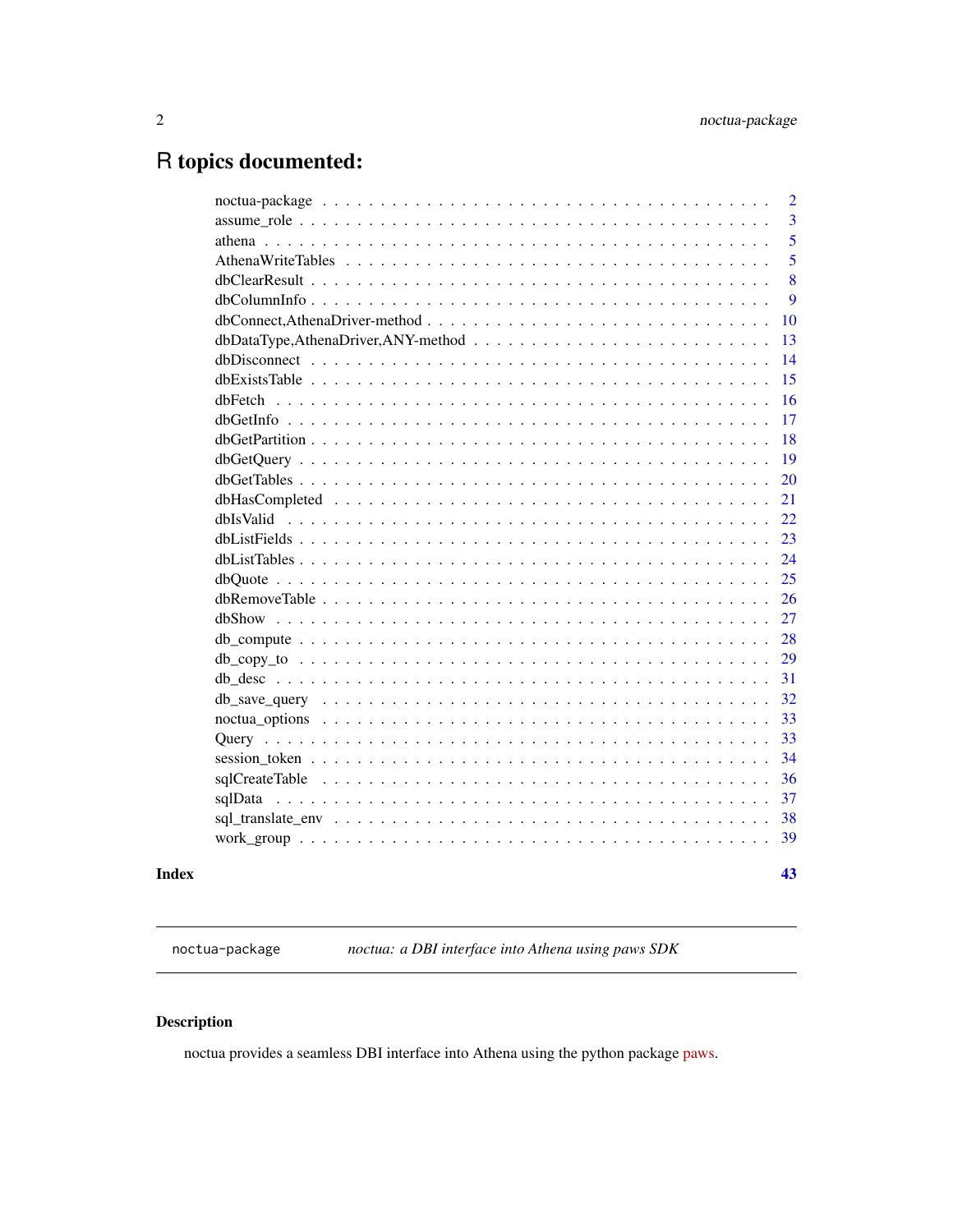# <span id="page-2-0"></span>assume\_role 3

#### Goal of Package

The goal of the noctua package is to provide a DBI-compliant interface to [Amazon's Athena](https://aws.amazon.com/athena/) using paws software development kit (SDK). This allows for an efficient, easy setup connection to Athena using the paws SDK as a driver.

#### AWS Command Line Interface

As noctua is using paws as it's backend, [AWS Command Line Interface \(AWS CLI\)](https://aws.amazon.com/cli/) can be used to remove user credentials when interacting with Athena.

This allows AWS profile names to be set up so that noctua can connect to different accounts from the same machine, without needing hard code any credentials.

#### Author(s)

Maintainer: Dyfan Jones <dyfan.r.jones@gmail.com>

#### See Also

Useful links:

- <https://github.com/DyfanJones/noctua>
- Report bugs at <https://github.com/DyfanJones/noctua/issues>

assume\_role *Assume AWS ARN Role*

#### Description

Returns a set of temporary security credentials that you can use to access AWS resources that you might not normally have access to [\(link\)](https://paws-r.github.io/docs/sts/assume_role.html). These temporary credentials consist of an access key ID, a secret access key, and a security token. Typically, you use AssumeRole within your account or for cross-account access.

#### Usage

```
assume_role(
 profile_name = NULL,
  region_name = NULL,
  role_arn = NULL,
 role_session_name = sprintf("paws-athena-session-%s", as.integer(Sys.time())),
 duration_seconds = 3600L,
  set_env = FALSE
)
```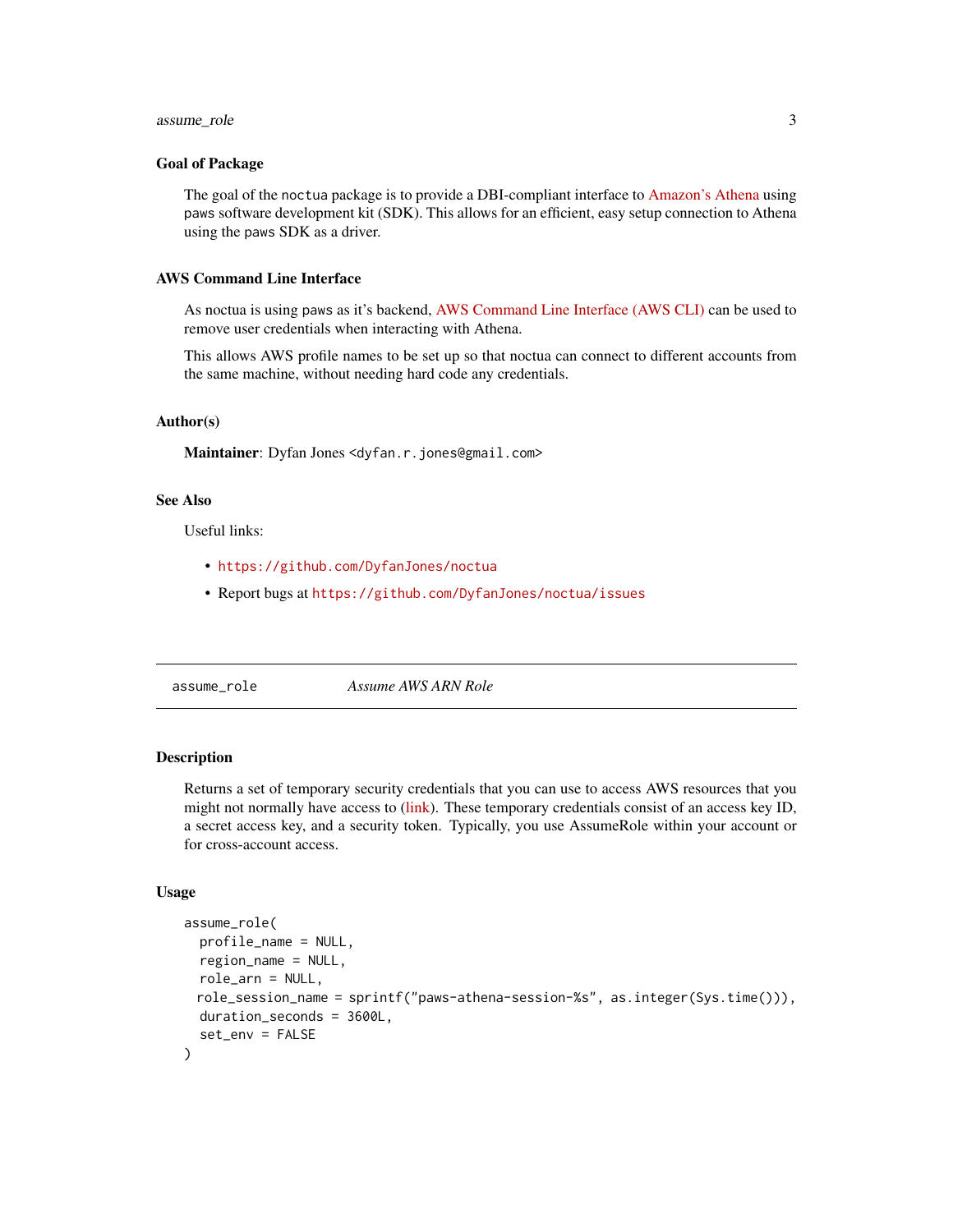# <span id="page-3-0"></span>Arguments

| profile_name      | The name of a profile to use. If not given, then the default profile is used. To<br>set profile name, the AWS Command Line Interface (AWS CLI) will need to be<br>configured. To configure AWS CLI please refer to: Configuring the AWS CLI.                                       |
|-------------------|------------------------------------------------------------------------------------------------------------------------------------------------------------------------------------------------------------------------------------------------------------------------------------|
| region_name       | Default region when creating new connections. Please refer to link for AWS<br>region codes (region code example: Region = EU (Ireland) region_name =<br>" $eu$ -west-1")                                                                                                           |
| role_arn          | The Amazon Resource Name (ARN) of the role to assume (such as $arn: aws:sts::123456789012:assum$                                                                                                                                                                                   |
| role_session_name |                                                                                                                                                                                                                                                                                    |
|                   | An identifier for the assumed role session. By default 'noctua' creates a session<br>name sprintf("noctua-session-%s", as.integer(Sys.time()))                                                                                                                                     |
| duration_seconds  |                                                                                                                                                                                                                                                                                    |
|                   | The duration, in seconds, of the role session. The value can range from 900<br>seconds (15 minutes) up to the maximum session duration setting for the role.<br>This setting can have a value from 1 hour to 12 hours. By default duration is set<br>to $3600$ seconds $(1$ hour). |
| set_env           | If set to TRUE environmental variables AWS_ACCESS_KEY_ID, AWS_SECRET_ACCESS_KEY<br>and AWS_SESSION_TOKEN will be set.                                                                                                                                                              |
|                   |                                                                                                                                                                                                                                                                                    |

# Value

assume\_role() returns a list containing: "AccessKeyId", "SecretAccessKey", "SessionToken" and "Expiration"

# See Also

[dbConnect](#page-9-1)

# Examples

```
## Not run:
# Note:
# - Require AWS Account to run below example.
library(noctua)
library(DBI)
# Assuming demo ARN role
assume_role(profile_name = "YOUR_PROFILE_NAME",
        role_arn = "arn:aws:sts::123456789012:assumed-role/role_name/role_session_name",
            set_env = TRUE)
# Connect to Athena using ARN Role
con <- dbConnect(noctua::athena())
## End(Not run)
```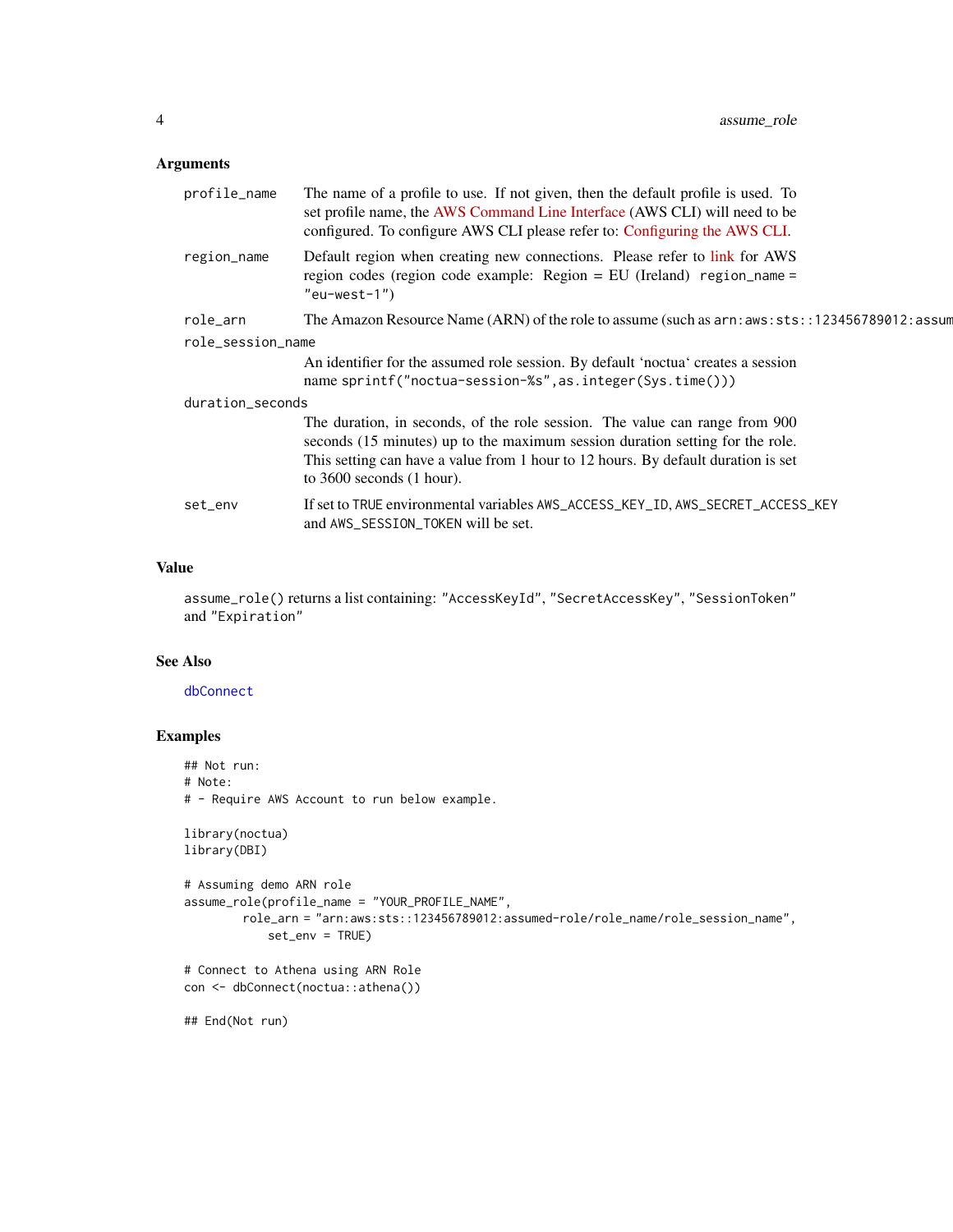<span id="page-4-0"></span>

#### Description

Driver for an Athena paws connection.

# Usage

athena()

# Value

athena() returns a s4 class. This class is used active Athena method for [dbConnect](#page-9-1)

#### See Also

[dbConnect](#page-9-1)

<span id="page-4-1"></span>AthenaWriteTables *Convenience functions for reading/writing DBMS tables*

# Description

Convenience functions for reading/writing DBMS tables

#### Usage

```
## S4 method for signature 'AthenaConnection, character, data.frame'
dbWriteTable(
  conn,
 name,
  value,
 overwrite = FALSE,
 append = FALSE,row.names = NA,
  field.types = NULL,
 partition = NULL,
  s3.location = NULL,
  file.type = c("tsv", "csv", "parquet"),
  compress = FALSE,
 max.batch = Inf,...
)
```
## S4 method for signature 'AthenaConnection, Id, data.frame'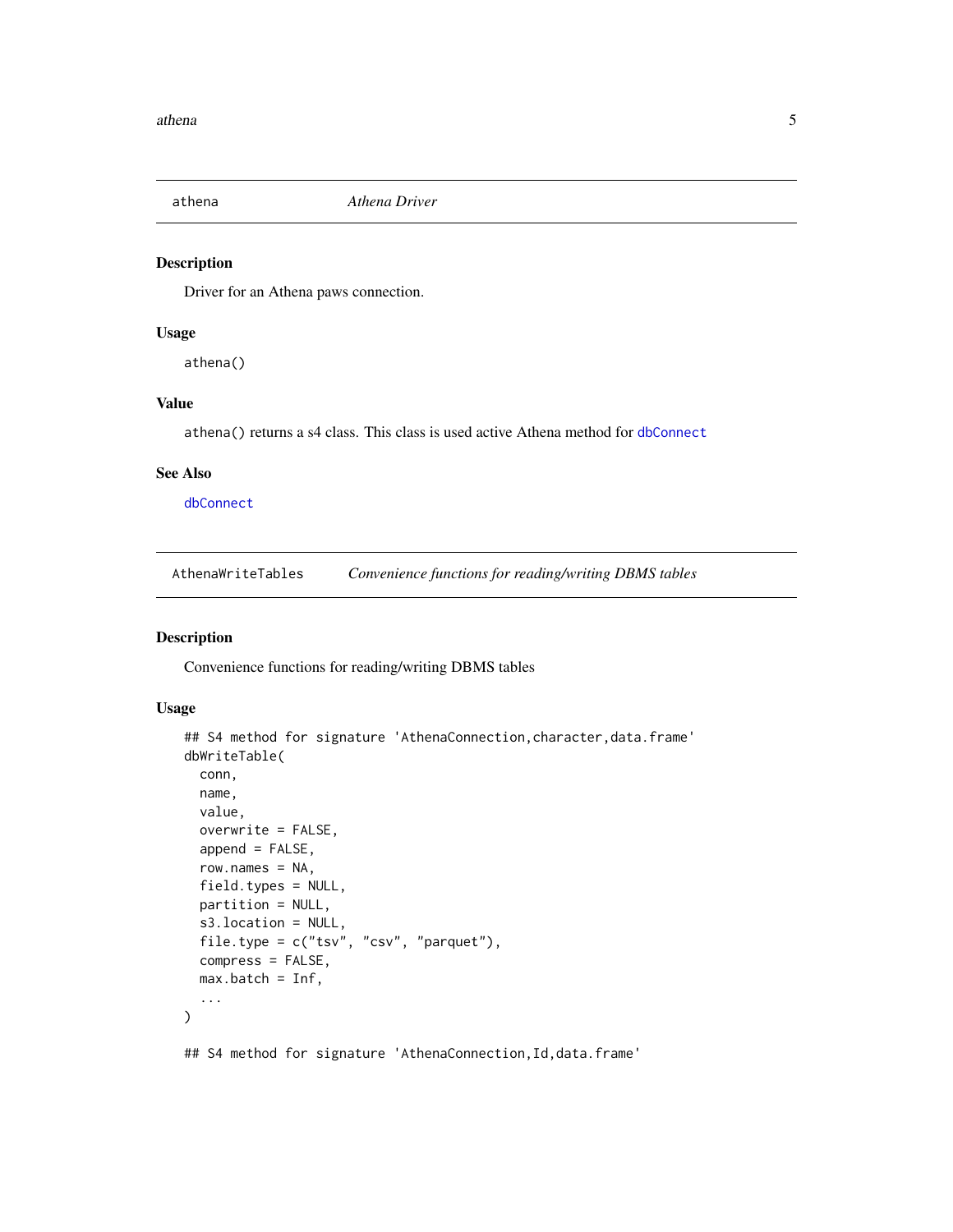```
dbWriteTable(
 conn,
 name,
 value,
 overwrite = FALSE,
 append = FALSE,row.names = NA,
 field.types = NULL,
 partition = NULL,
 s3.location = NULL,
 file.type = c("tsv", "csv", "parquet"),
 compress = FALSE,
 max.batch = Inf,...
)
## S4 method for signature 'AthenaConnection,SQL,data.frame'
dbWriteTable(
 conn,
 name,
 value,
 overwrite = FALSE,
 append = FALSE,
 row.names = NA,
 field.types = NULL,
 partition = NULL,
 s3.location = NULL,
 file.type = c("tsv", "csv", "parquet"),
 compress = FALSE,
```

```
)
```
...

 $max.batch = Inf,$ 

| conn      | An AthenaConnection object, produced by [DBI::dbConnect()]                                                                                                                                                                                                                                                                                                       |
|-----------|------------------------------------------------------------------------------------------------------------------------------------------------------------------------------------------------------------------------------------------------------------------------------------------------------------------------------------------------------------------|
| name      | A character string specifying a table name. Names will be automatically quoted<br>so you can use any sequence of characters, not just any valid bare table name.                                                                                                                                                                                                 |
| value     | A data frame to write to the database.                                                                                                                                                                                                                                                                                                                           |
| overwrite | Allows overwriting the destination table. Cannot be TRUE if append is also TRUE.                                                                                                                                                                                                                                                                                 |
| append    | Allow appending to the destination table. Cannot be TRUE if overwrite is also<br>TRUE. Existing Athena DDL file type will be retained and used when uploading<br>data to AWS Athena. If parameter file. type doesn't match AWS Athena DDL<br>file type a warning message will be created notifying user and noctua will use<br>the file type for the Athena DDL. |
| row.names | Either TRUE, FALSE, NA or a string.                                                                                                                                                                                                                                                                                                                              |

<span id="page-5-0"></span>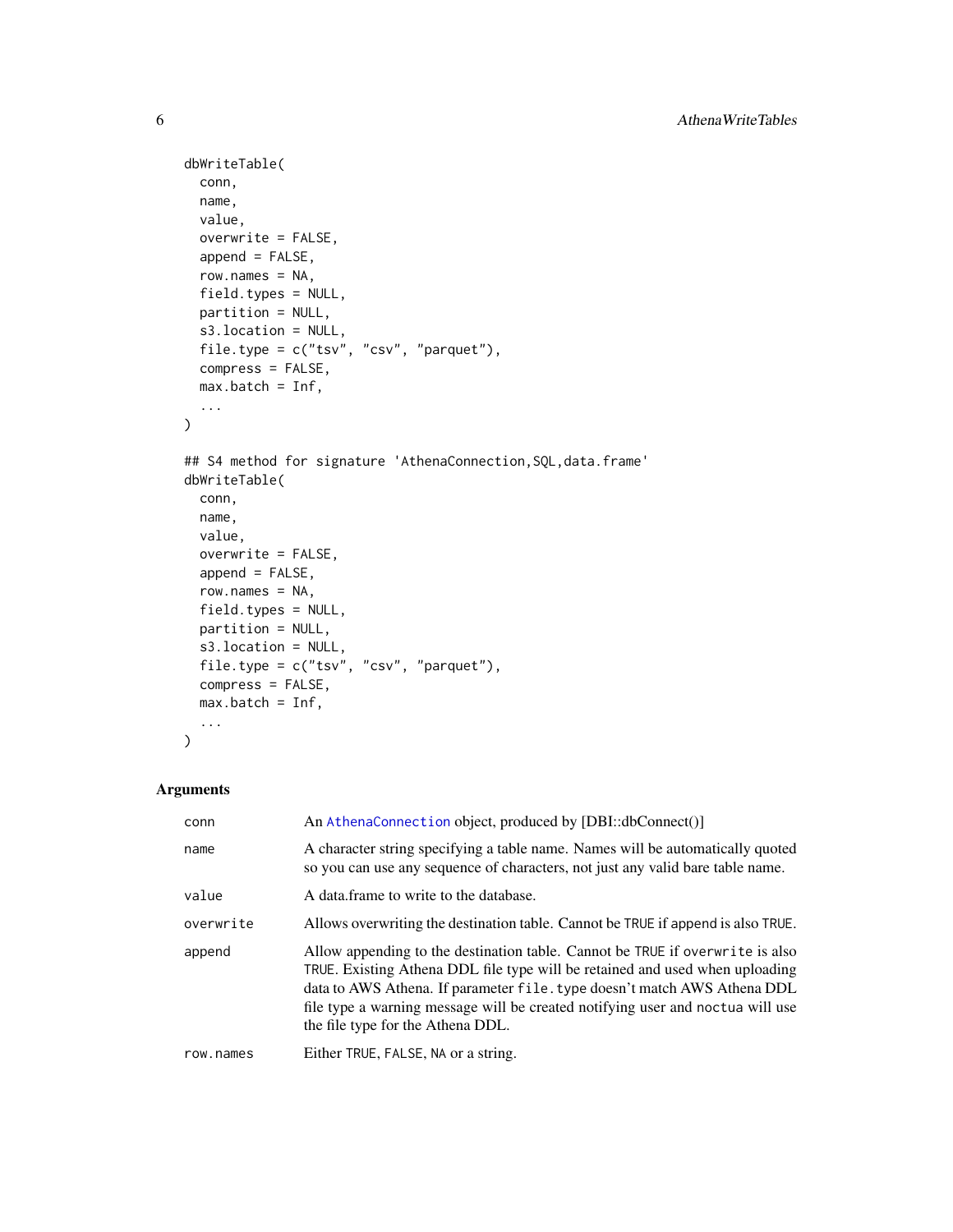<span id="page-6-0"></span>

|             | If TRUE, always translate row names to a column called "row_names". If FALSE,<br>never translate row names. If NA, translate rownames only if they're a character<br>vector.                                                                                                                                                                                                                                                                                                                                                                                    |
|-------------|-----------------------------------------------------------------------------------------------------------------------------------------------------------------------------------------------------------------------------------------------------------------------------------------------------------------------------------------------------------------------------------------------------------------------------------------------------------------------------------------------------------------------------------------------------------------|
|             | A string is equivalent to TRUE, but allows you to override the default name.                                                                                                                                                                                                                                                                                                                                                                                                                                                                                    |
|             | For backward compatibility, NULL is equivalent to FALSE.                                                                                                                                                                                                                                                                                                                                                                                                                                                                                                        |
| field.types | Additional field types used to override derived types.                                                                                                                                                                                                                                                                                                                                                                                                                                                                                                          |
| partition   | Partition Athena table (needs to be a named list or vector) for example: c(var1<br>$=$ "2019-20-13")                                                                                                                                                                                                                                                                                                                                                                                                                                                            |
| s3.location | s3 bucket to store Athena table, must be set as a s3 uri for example ("s3://mybucket/data/").<br>By default s3.location is set s3 staging directory from AthenaConnection ob-<br>ject.                                                                                                                                                                                                                                                                                                                                                                          |
| file.type   | What file type to store data.frame on s3, noctua currently supports ["tsv", "csv",<br>"parquet"]. Default delimited file type is "tsv", in previous versions of noctua<br>$(=\langle 1.4.0 \rangle)$ file type "csv" was used as default. The reason for the change is that<br>columns containing Array/JSON format cannot be written to Athena due to the<br>separating value ",". This would cause issues with AWS Athena. Note: "par-<br>quet" format is supported by the arrow package and it will need to be installed<br>to utilise the "parquet" format. |
| compress    | FALSE   TRUE To determine if to compress file.type. If file type is ["csv", "tsv"]<br>then "gzip" compression is used., for file type "parquet" "snappy" compression<br>is used.                                                                                                                                                                                                                                                                                                                                                                                |
| max.batch   | Split the data frame by max number of rows i.e. 100,000 so that multiple files<br>can be uploaded into AWS S3. By default when compression is set to TRUE and<br>file.type is "csv" or "tsv" max.batch will split data.frame into 20 batches. This<br>is to help the performance of AWS Athena when working with files compressed<br>in "gzip" format. max.batch will not split the data.frame when loading file in<br>parquet format. For more information please go to link                                                                                   |
| $\cdots$    | Other arguments used by individual methods.                                                                                                                                                                                                                                                                                                                                                                                                                                                                                                                     |

# Value

dbWriteTable() returns TRUE, invisibly. If the table exists, and both append and overwrite arguments are unset, or append = TRUE and the data frame with the new data has different column names, an error is raised; the remote table remains unchanged.

# See Also

[dbWriteTable](#page-0-0)

#### Examples

```
## Not run:
```
# Note:

# - Require AWS Account to run below example.

# - Different connection methods can be used please see `noctua::dbConnect` documnentation

library(DBI)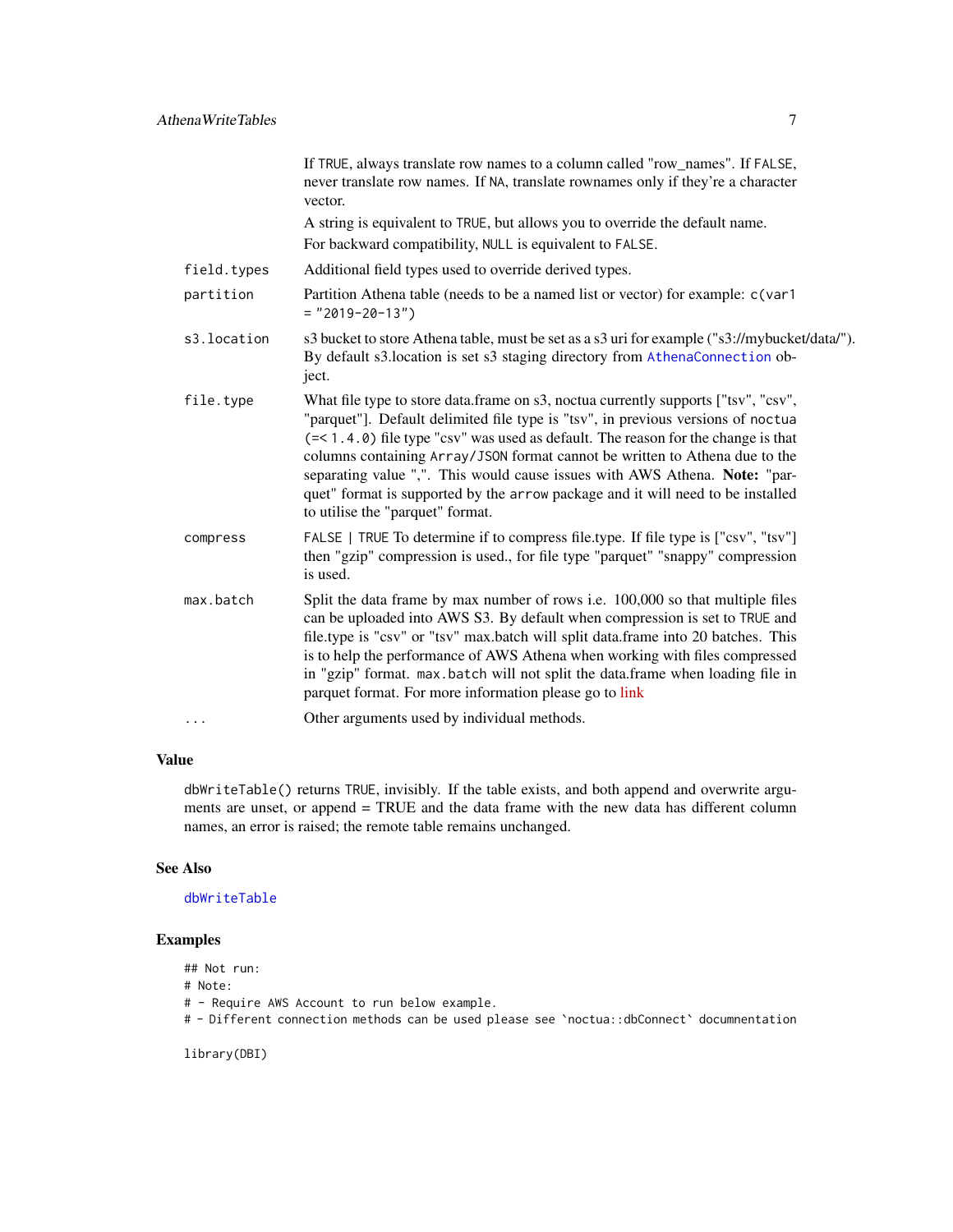```
# Demo connection to Athena using profile name
con <- dbConnect(noctua::athena())
# List existing tables in Athena
dbListTables(con)
# Write data.frame to Athena table
dbWriteTable(con, "mtcars", mtcars,
             partition=c("TIMESTAMP" = format(Sys.Date(), "%Y%m%d")),
             s3.location = "s3://mybucket/data/")
# Read entire table from Athena
dbReadTable(con, "mtcars")
# List all tables in Athena after uploading new table to Athena
dbListTables(con)
# Checking if uploaded table exists in Athena
dbExistsTable(con, "mtcars")
# using default s3.location
dbWriteTable(con, "iris", iris)
# Read entire table from Athena
dbReadTable(con, "iris")
# List all tables in Athena after uploading new table to Athena
dbListTables(con)
# Checking if uploaded table exists in Athena
dbExistsTable(con, "iris")
# Disconnect from Athena
dbDisconnect(con)
## End(Not run)
```

```
dbClearResult Clear Results
```
#### Description

Frees all resources (local and Athena) associated with result set. It does this by removing query output in AWS S3 Bucket, stopping query execution if still running and removed the connection resource locally.

#### Usage

```
## S4 method for signature 'AthenaResult'
dbClearResult(res, ...)
```
<span id="page-7-0"></span>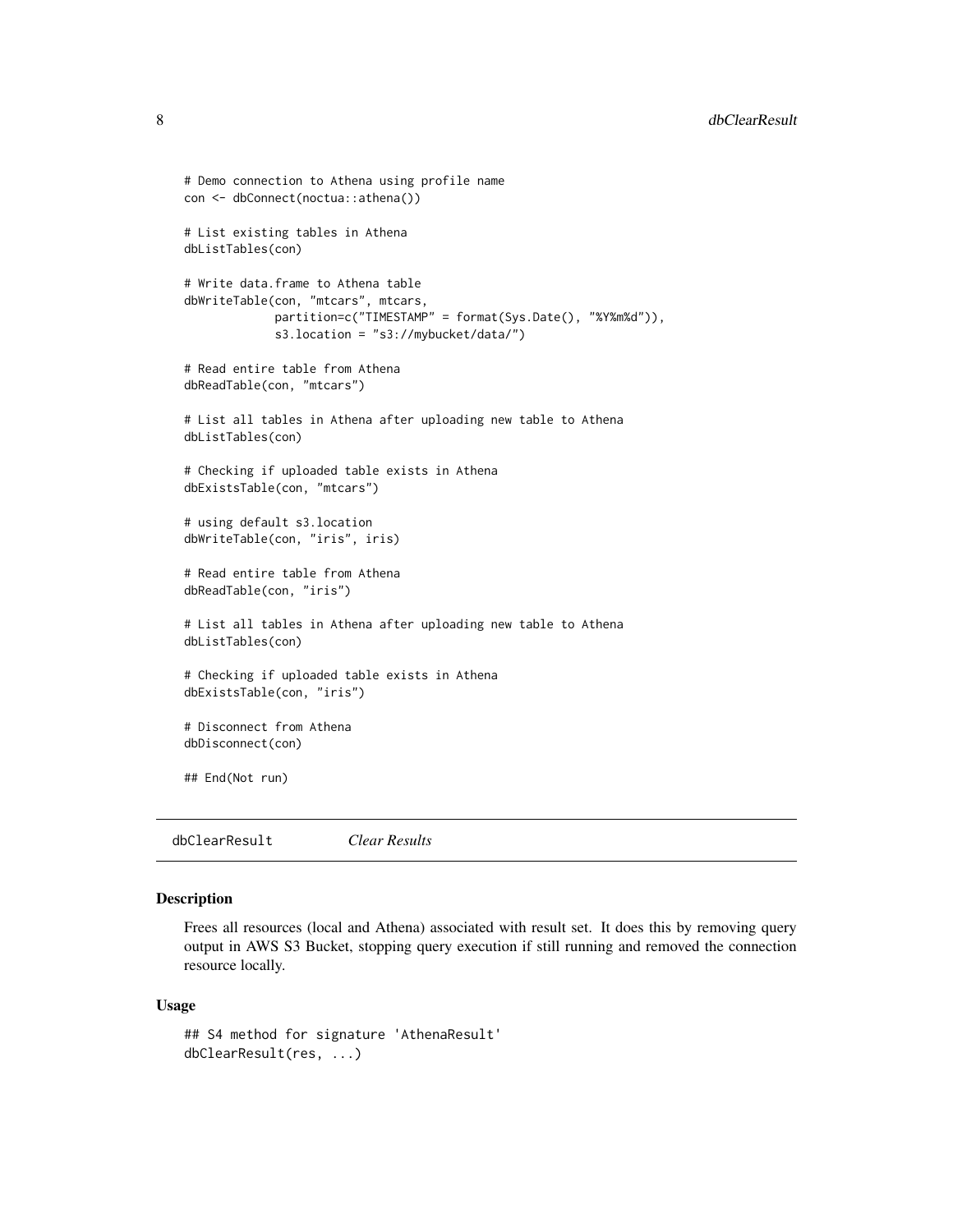### <span id="page-8-0"></span>dbColumnInfo 9

#### Arguments

| res      | An object inheriting from DBIResult.  |
|----------|---------------------------------------|
| $\cdots$ | Other arguments passed on to methods. |

# Value

dbClearResult() returns TRUE, invisibly.

#### See Also

[dbIsValid](#page-21-1)

# Examples

```
# Note:
# - Require AWS Account to run below example.
# - Different connection methods can be used please see `noctua::dbConnect` documnentation
library(DBI)
# Demo connection to Athena using profile name
con <- dbConnect(noctua::athena())
res <- dbSendQuery(con, "show databases")
dbClearResult(res)
# Check if connection if valid after closing connection
dbDisconnect(con)
```
dbColumnInfo *Information about result types*

# Description

Produces a data.frame that describes the output of a query.

#### Usage

```
## S4 method for signature 'AthenaResult'
dbColumnInfo(res, ...)
```

| res      | An object inheriting from DBIResult.  |
|----------|---------------------------------------|
| $\cdots$ | Other arguments passed on to methods. |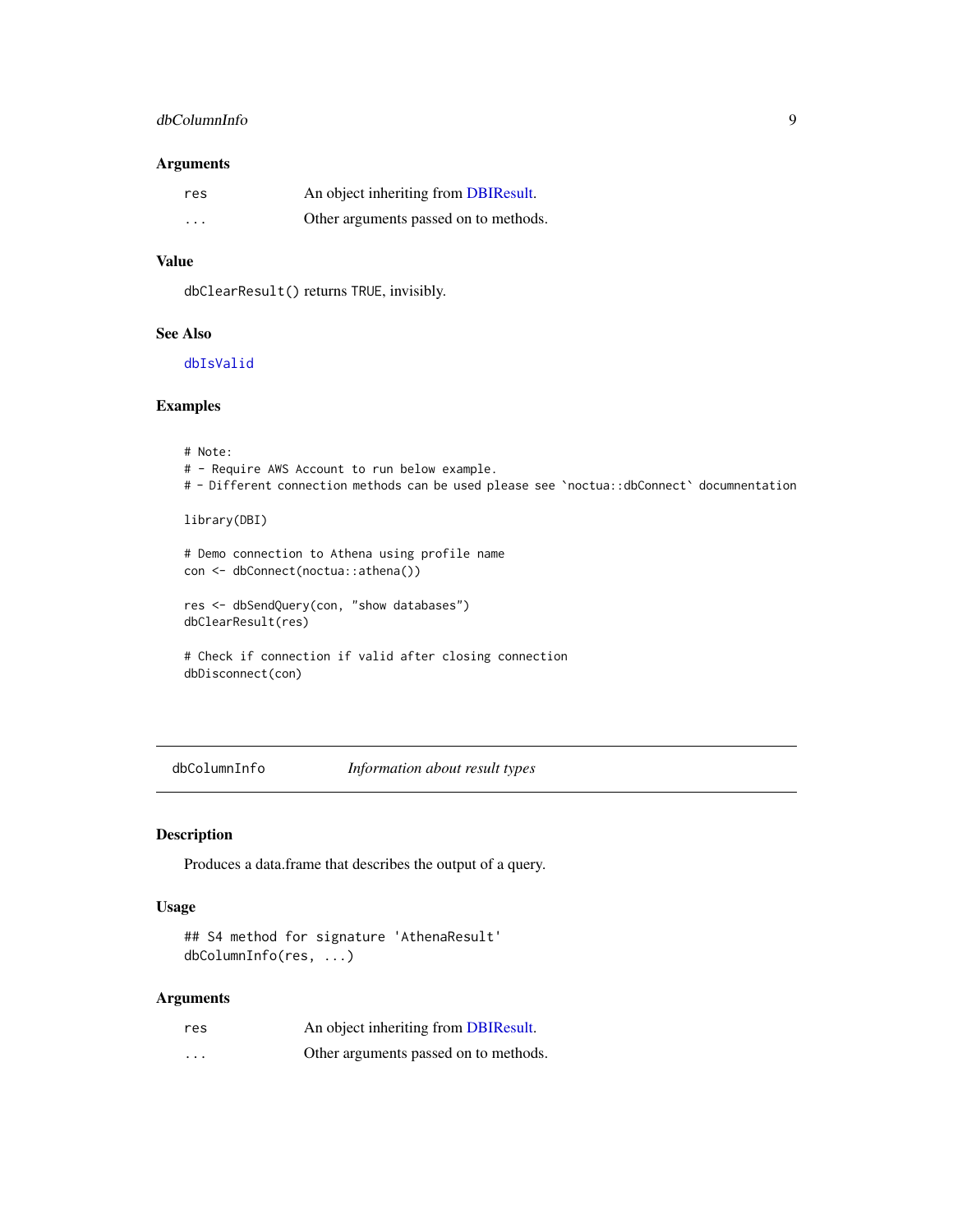#### <span id="page-9-0"></span>Value

dbColumnInfo() returns a data.frame with as many rows as there are output fields in the result. The data.frame has two columns (field\_name, type).

#### See Also

[dbHasCompleted](#page-20-1)

# Examples

```
# Note:
# - Require AWS Account to run below example.
# - Different connection methods can be used please see `RAthena::dbConnect` documnentation
library(DBI)
# Demo connection to Athena using profile name
con <- dbConnect(noctua::athena())
# Get Column information from query
res <- dbSendQuery(con, "select * from information_schema.tables")
dbColumnInfo(res)
dbClearResult(res)
# Disconnect from Athena
dbDisconnect(con)
```
dbConnect,AthenaDriver-method

*Connect to Athena using R's sdk paws*

#### <span id="page-9-1"></span>Description

It is never advised to hard-code credentials when making a connection to Athena (even though the option is there). Instead it is advised to use profile\_name (set up by [AWS Command Line](https://aws.amazon.com/cli/) [Interface\)](https://aws.amazon.com/cli/), [Amazon Resource Name roles](https://docs.aws.amazon.com/general/latest/gr/aws-arns-and-namespaces.html) or environmental variables. Here is a list of supported environment variables:

- AWS\_ACCESS\_KEY\_ID: is equivalent to the dbConnect parameter aws\_access\_key\_id
- AWS\_SECRET\_ACCESS\_KEY: is equivalent to the dbConnect parameter aws\_secret\_access\_key
- AWS\_SESSION\_TOKEN: is equivalent to the dbConnect parameter aws\_session\_token
- AWS\_ROLE\_ARN: is equivalent to the dbConnect parameter role\_arn
- AWS\_EXPIRATION: is equivalent to the dbConnect parameter duration\_seconds
- AWS\_ATHENA\_S3\_STAGING\_DIR: is equivalent to the dbConnect parameter s3\_staging\_dir
- AWS\_ATHENA\_WORK\_GROUP: is equivalent to dbConnect parameter work\_group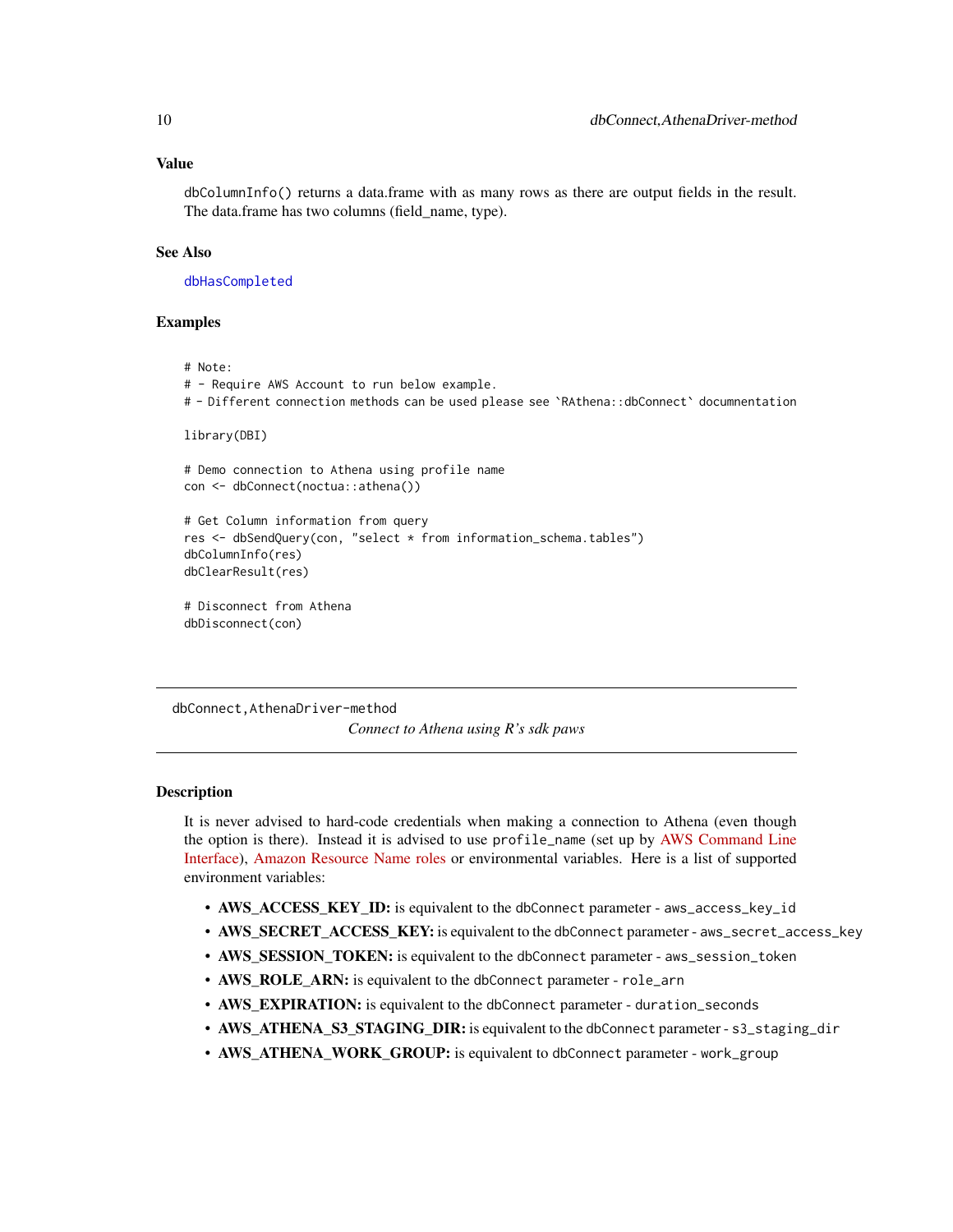# <span id="page-10-0"></span>Usage

```
## S4 method for signature 'AthenaDriver'
dbConnect(
 drv,
 aws_access_key_id = NULL,
 aws_secret_access_key = NULL,
 aws_session_token = NULL,
 schema_name = "default",
 work_group = NULL,
 poll_interval = NULL,
 encryption_option = c("NULL", "SSE_S3", "SSE_KMS", "CSE_KMS"),
 kms_key = NULL,
 profile_name = NULL,
 role_arn = NULL,
  role_session_name = sprintf("noctua-session-%s", as.integer(Sys.time())),
 duration_seconds = 3600L,
 s3_staging_dir = NULL,
 region_name = NULL,
  ...
)
```

| $\mathsf{d} \mathsf{r} \mathsf{v}$ | an object that inherits from DBIDriver, or an existing DBIConnection object (in<br>order to clone an existing connection).                                                                                                                   |
|------------------------------------|----------------------------------------------------------------------------------------------------------------------------------------------------------------------------------------------------------------------------------------------|
| aws_access_key_id                  |                                                                                                                                                                                                                                              |
|                                    | AWS access key ID                                                                                                                                                                                                                            |
| aws_secret_access_key              |                                                                                                                                                                                                                                              |
|                                    | AWS secret access key                                                                                                                                                                                                                        |
| aws_session_token                  |                                                                                                                                                                                                                                              |
|                                    | AWS temporary session token                                                                                                                                                                                                                  |
| schema_name                        | The schema <sub>n</sub> name to which the connection belongs                                                                                                                                                                                 |
| work_group                         | The name of the work group to run Athena queries, Currently defaulted to NULL.                                                                                                                                                               |
| poll_interval                      | Amount of time took when checking query execution status. Default set to a<br>random interval between 0.5 - 1 seconds.                                                                                                                       |
| encryption_option                  |                                                                                                                                                                                                                                              |
|                                    | Athena encryption at rest link. Supported Amazon S3 Encryption Options ["NULL",<br>"SSE_S3", "SSE_KMS", "CSE_KMS"]. Connection will default to NULL, usu-<br>ally changing this option is not required.                                      |
| kms_key                            | AWS Key Management Service, please refer to link for more information around<br>the concept.                                                                                                                                                 |
| profile_name                       | The name of a profile to use. If not given, then the default profile is used. To<br>set profile name, the AWS Command Line Interface (AWS CLI) will need to be<br>configured. To configure AWS CLI please refer to: Configuring the AWS CLI. |
| role_arn                           | The Amazon Resource Name (ARN) of the role to assume (such as $arn:aws:sts: : 123456789012:assum$                                                                                                                                            |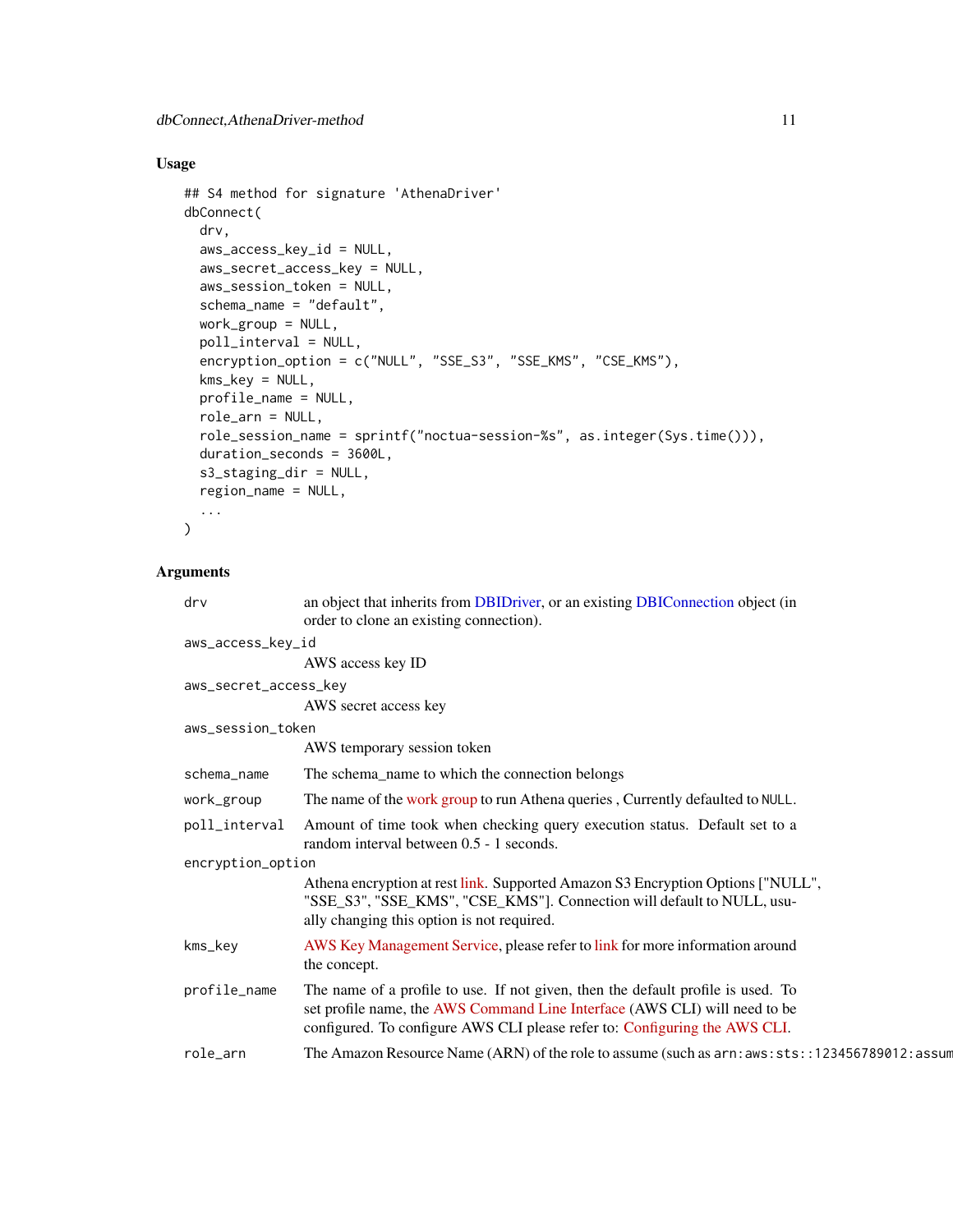<span id="page-11-0"></span>

| role_session_name                                                                                                |
|------------------------------------------------------------------------------------------------------------------|
| An identifier for the assumed role session. By default 'RAthena' creates a ses-                                  |
| sion name sprintf("RAthena-session-%s", as. integer(Sys.time()))                                                 |
| duration_seconds                                                                                                 |
| The duration, in seconds, of the role session. The value can range from 900                                      |
| seconds (15 minutes) up to the maximum session duration setting for the role.                                    |
| This setting can have a value from 1 hour to 12 hours. By default duration is set                                |
| to $3600$ seconds $(1$ hour).                                                                                    |
| s3_staging_dir The location in Amazon S3 where your query results are stored, such as s3://path/to/query/bucket/ |
| Default region when creating new connections. Please refer to link for AWS                                       |
| region codes (region code example: Region = EU (Ireland) region_name =                                           |
| " $eu$ -west-1")                                                                                                 |
| other parameters for paws session                                                                                |
|                                                                                                                  |

#### Value

dbConnect() returns a s4 class. This object is used to communicate with AWS Athena.

#### See Also

[dbConnect](#page-9-1)

# Examples

```
## Not run:
# Connect to Athena using your aws access keys
library(DBI)
con <- dbConnect(RAthena:athena(),
                  aws_access_key_id='YOUR_ACCESS_KEY_ID', #
                  aws_secret_access_key='YOUR_SECRET_ACCESS_KEY',
                  s3_staging_dir='s3://path/to/query/bucket/',
                  region_name='us-west-2')
dbDisconnect(con)
# Connect to Athena using your profile name
# Profile name can be created by using AWS CLI
con <- dbConnect(RAthena::athena(),
                 profile_name = "YOUR_PROFILE_NAME",
                  s3_staging_dir = 's3://path/to/query/bucket/')
dbDisconnect(con)
# Connect to Athena using ARN role
con <- dbConnect(athena(),
                 profile_name = "YOUR_PROFILE_NAME",
            role_arn = "arn:aws:sts::123456789012:assumed-role/role_name/role_session_name",
                 s3_staging_dir = 's3://path/to/query/bucket/')
dbDisconnect(con)
## End(Not run)
```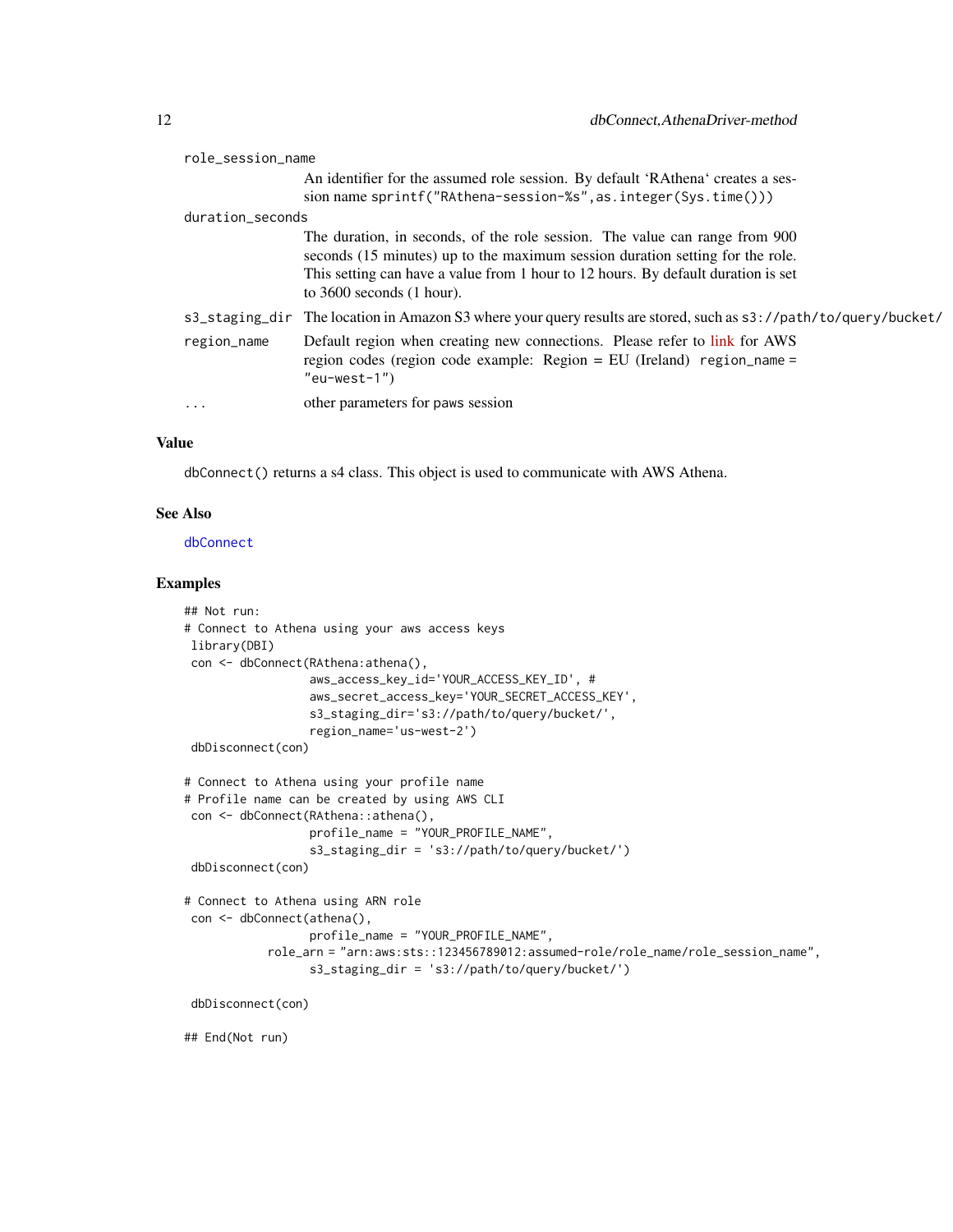<span id="page-12-0"></span>dbDataType,AthenaDriver,ANY-method *Determine SQL data type of object*

# <span id="page-12-1"></span>Description

Returns a character string that describes the Athena SQL data type for the obj object.

#### Usage

```
## S4 method for signature 'AthenaDriver,ANY'
dbDataType(dbObj, obj, ...)
## S4 method for signature 'AthenaDriver, list'
dbDataType(dbObj, obj, ...)
## S4 method for signature 'AthenaConnection,ANY'
dbDataType(dbObj, obj, ...)
## S4 method for signature 'AthenaConnection, data.frame'
dbDataType(dbObj, obj, ...)
```
# Arguments

| dbObi    | A object inheriting from DBIDriver or DBIConnection |
|----------|-----------------------------------------------------|
| obi      | An R object whose SQL type we want to determine.    |
| $\cdots$ | Other arguments passed on to methods.               |

#### Value

dbDataType returns the Athena type that correspond to the obj argument as an non-empty character string.

# See Also

[dbDataType](#page-12-1)

#### Examples

```
library(noctua)
dbDataType(athena(), 1:5)
dbDataType(athena(), 1)
dbDataType(athena(), TRUE)
dbDataType(athena(), Sys.Date())
dbDataType(athena(), Sys.time())
dbDataType(athena(), c("x", "abc"))
dbDataType(athena(), list(raw(10), raw(20)))
```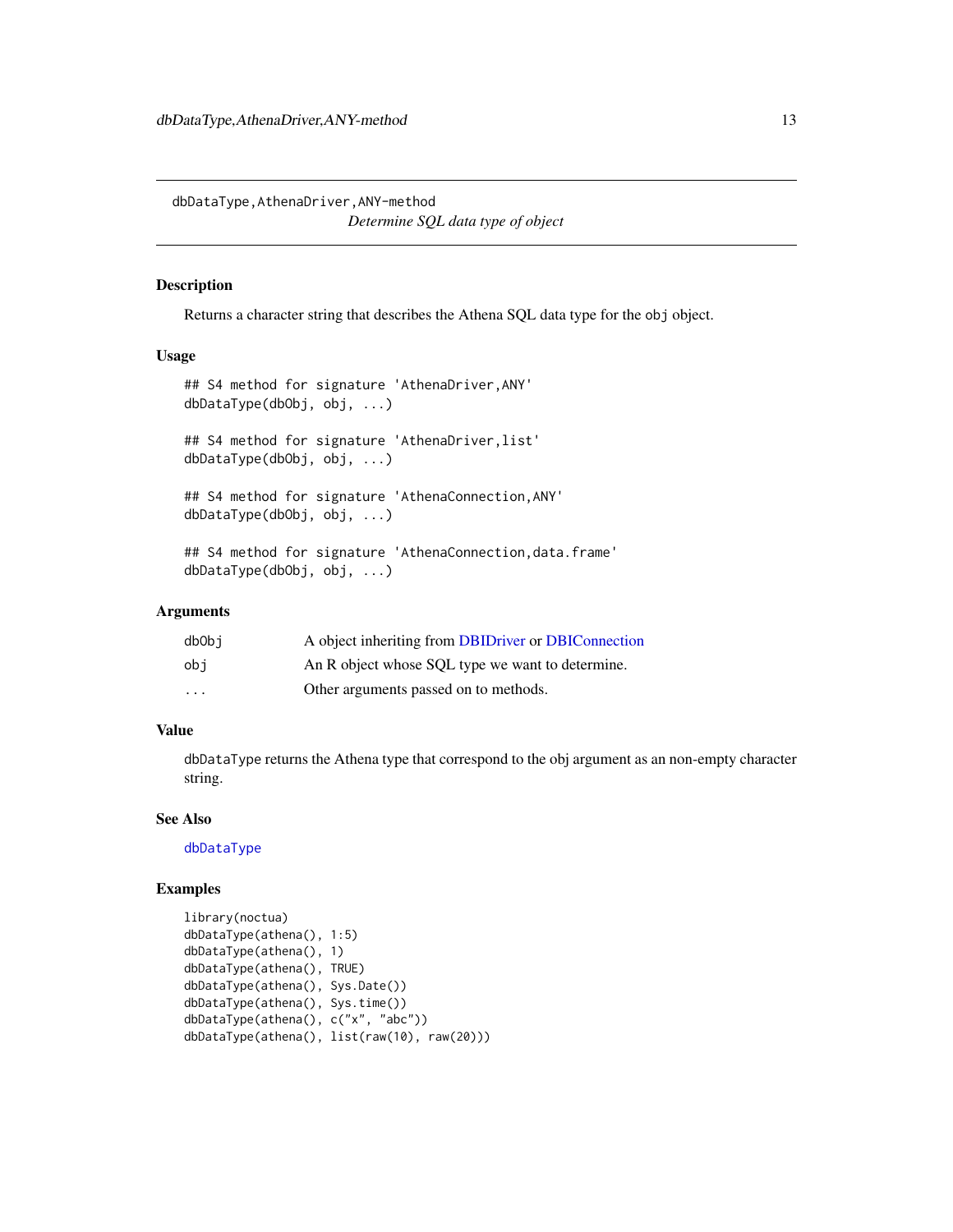<span id="page-13-0"></span>14 dbDisconnect and the dbDisconnect and the dbDisconnect dbDisconnect and the dbDisconnect and the dbDisconnect and the dbDisconnect and the dbDisconnect and the dbDisconnect and the dbDisconnect and the dbDisconnect and

```
vapply(iris, function(x) dbDataType(noctua::athena(), x),
       FUN.VALUE = character(1), USE.NAMES = TRUE)
# Note:
# - Require AWS Account to run below example.
# - Different connection methods can be used please see `noctua::dbConnect` documnentation
library(DBI)
# Demo connection to Athena using profile name
con <- dbConnect(noctua::athena())
# Sending Queries to Athena
dbDataType(con, iris)
# Disconnect conenction
dbDisconnect(con)
```
<span id="page-13-1"></span>dbDisconnect *Disconnect (close) an Athena connection*

# Description

This closes the connection to Athena.

# Usage

```
## S4 method for signature 'AthenaConnection'
dbDisconnect(conn, ...)
```
#### Arguments

| conn     | A DBIConnection object, as returned by dbConnect(). |
|----------|-----------------------------------------------------|
| $\cdots$ | Other parameters passed on to methods.              |

# Value

dbDisconnect() returns TRUE, invisibly.

# See Also

[dbDisconnect](#page-13-1)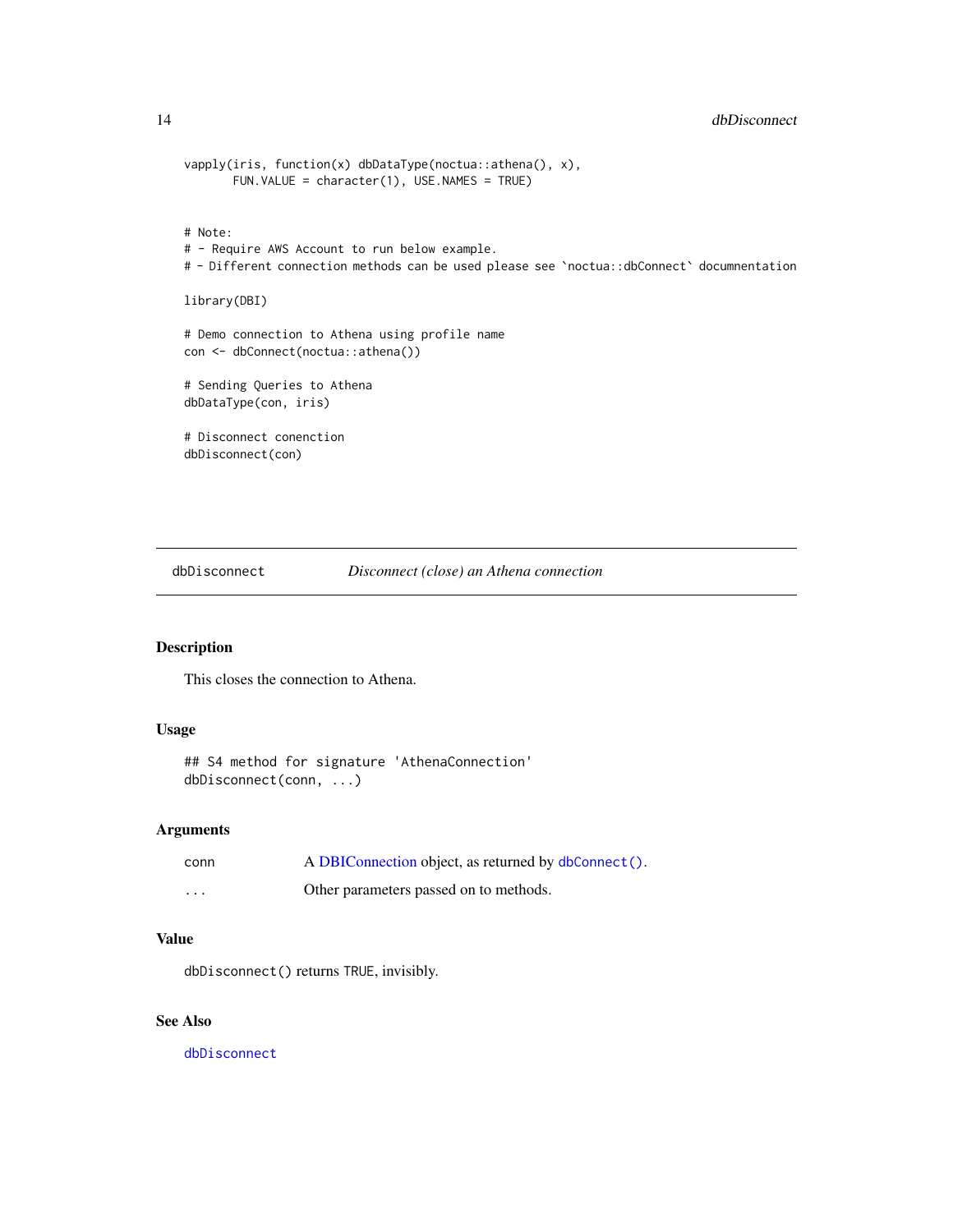### <span id="page-14-0"></span>dbExistsTable 15

# Examples

```
# Note:
# - Require AWS Account to run below example.
# - Different connection methods can be used please see `noctua::dbConnect` documnentation
library(DBI)
# Demo connection to Athena using profile name
con <- dbConnect(noctua::athena())
# Disconnect conenction
dbDisconnect(con)
```
<span id="page-14-1"></span>dbExistsTable *Does Athena table exist?*

# Description

Returns logical scalar if the table exists or not. TRUE if the table exists, FALSE otherwise.

#### Usage

```
## S4 method for signature 'AthenaConnection, character'
dbExistsTable(conn, name, ...)
```
# Arguments

| conn                    | A DBIConnection object, as returned by dbConnect(). |
|-------------------------|-----------------------------------------------------|
| name                    | A character string specifying a DBMS table name.    |
| $\cdot$ $\cdot$ $\cdot$ | Other parameters passed on to methods.              |

# Value

dbExistsTable() returns logical scalar. TRUE if the table exists, FALSE otherwise.

#### See Also

[dbExistsTable](#page-14-1)

# Examples

## Not run:

# Note:

# - Require AWS Account to run below example.

# - Different connection methods can be used please see `noctua::dbConnect` documnentation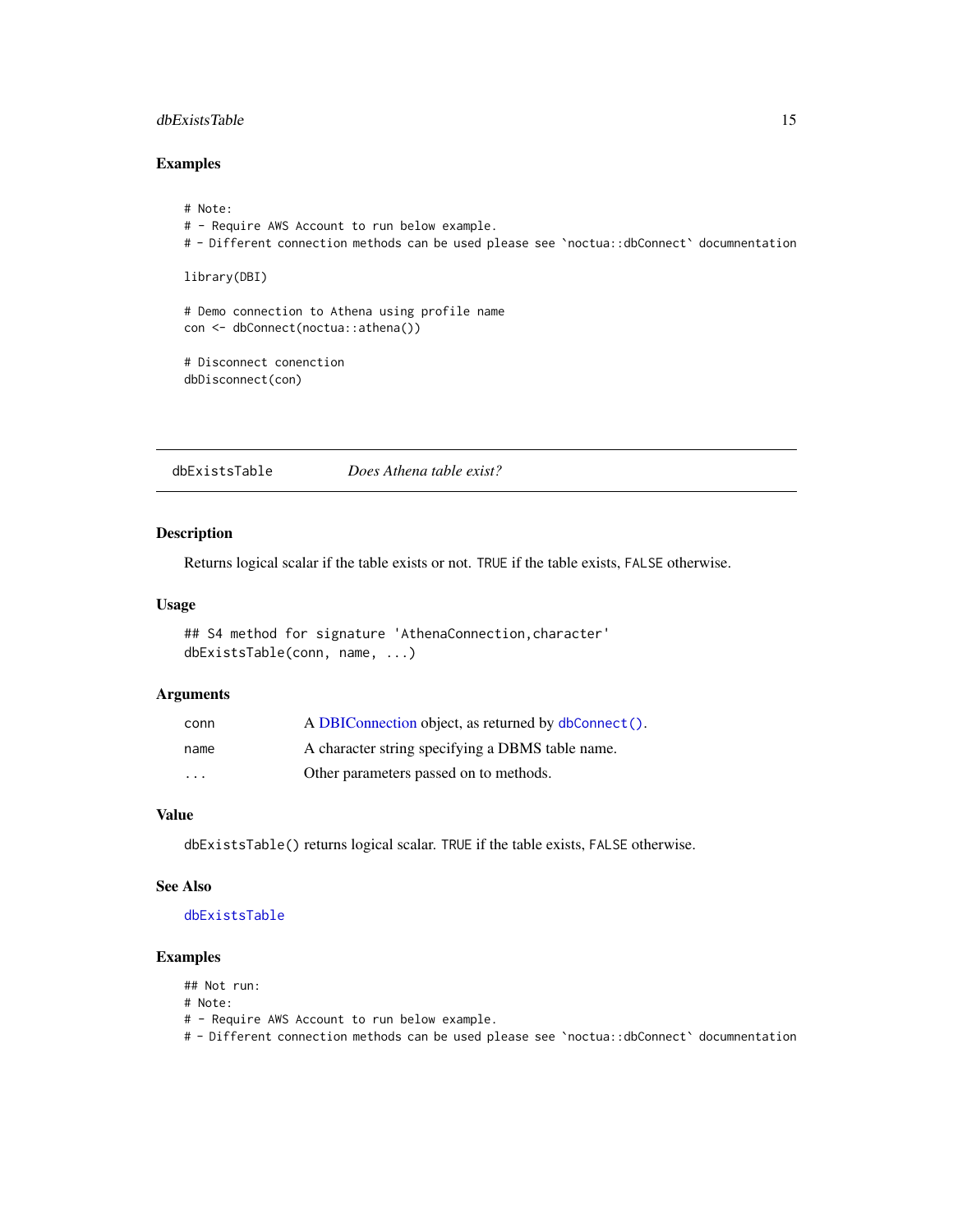#### <span id="page-15-0"></span>16 dbFetch

```
library(DBI)
# Demo connection to Athena using profile name
con <- dbConnect(noctua::athena())
# Write data.frame to Athena table
dbWriteTable(con, "mtcars", mtcars,
             partition=c("TIMESTAMP" = format(Sys.Date(), "%Y%m%d")),
             s3.location = "s3://mybucket/data/")
# Check if table exists from Athena
dbExistsTable(con, "mtcars")
# Disconnect conenction
dbDisconnect(con)
## End(Not run)
```
# <span id="page-15-1"></span>dbFetch *Fetch records from previously executed query*

#### Description

Currently returns the top n elements (rows) from result set or returns entire table from Athena.

#### Usage

```
## S4 method for signature 'AthenaResult'
dbFetch(res, n = -1, ...)
```
# Arguments

| res      | An object inheriting from DBIResult, created by dbSendQuery().                                                                                                                                                                                                                                     |
|----------|----------------------------------------------------------------------------------------------------------------------------------------------------------------------------------------------------------------------------------------------------------------------------------------------------|
| n        | maximum number of records to retrieve per fetch. Use $n = -1$ or $n = \text{Inf}$ to<br>retrieve all pending records. Some implementations may recognize other special<br>values. Currently chunk sizes range from 0 to 999, if entire data frame is required<br>use $n = -1$ or $n = \text{Inf.}$ |
| $\cdots$ | Other arguments passed on to methods.                                                                                                                                                                                                                                                              |

### Value

dbFetch() returns a data frame.

#### See Also

[dbFetch](#page-15-1)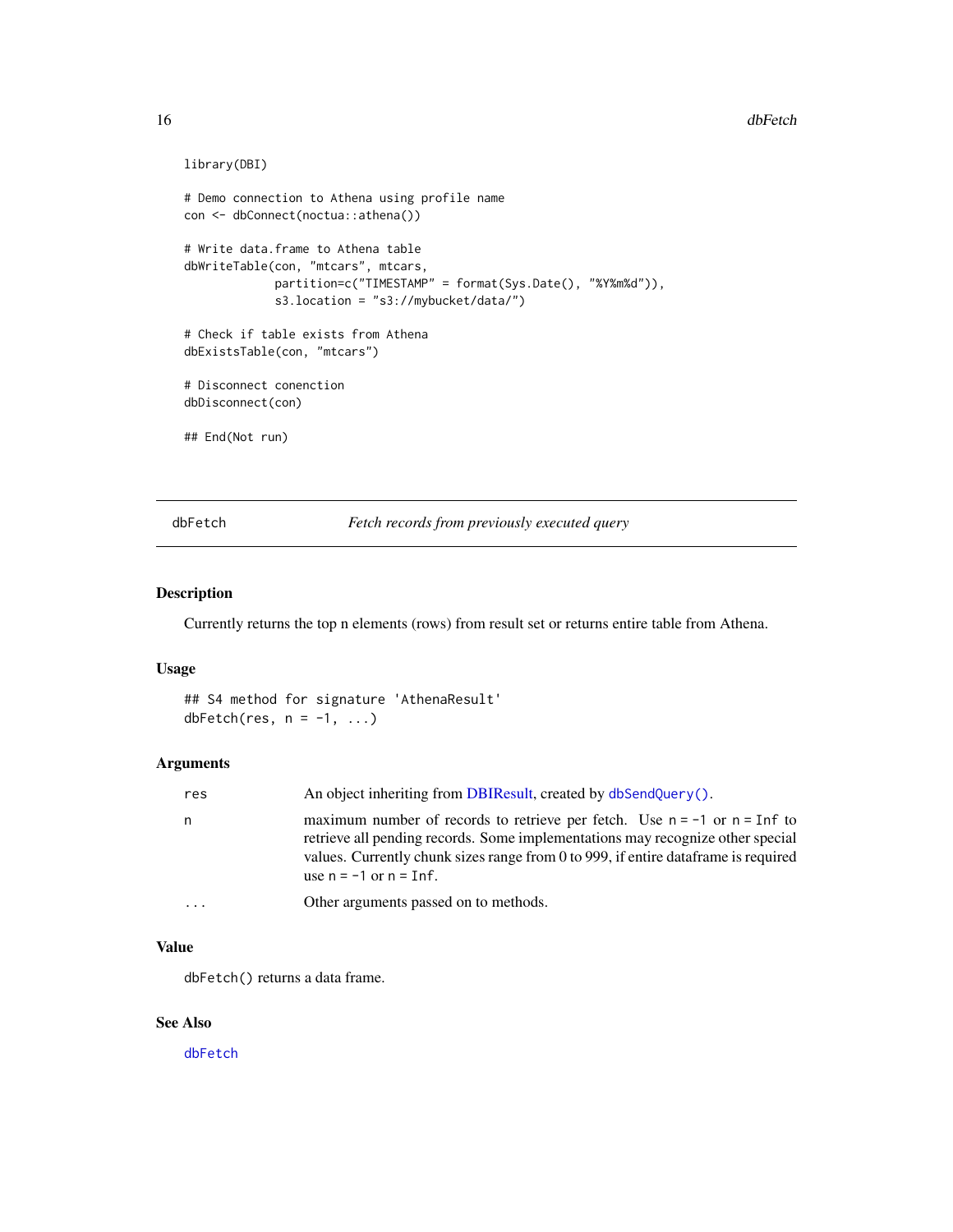#### <span id="page-16-0"></span>dbGetInfo 17

# Examples

```
# Note:
# - Require AWS Account to run below example.
# - Different connection methods can be used please see `noctua::dbConnect` documnentation
library(DBI)
# Demo connection to Athena using profile name
con <- dbConnect(noctua::athena())
res <- dbSendQuery(con, "show databases")
dbFetch(res)
dbClearResult(res)
# Disconnect from Athena
dbDisconnect(con)
```
<span id="page-16-1"></span>dbGetInfo *Get DBMS metadata*

#### Description

Get DBMS metadata

# Usage

```
## S4 method for signature 'AthenaConnection'
dbGetInfo(dbObj, ...)
```
## S4 method for signature 'AthenaResult' dbGetInfo(dbObj, ...)

#### Arguments

| dbObi    | An object inheriting from DBIObject, i.e. DBIDriver, DBIConnection, or a |  |  |
|----------|--------------------------------------------------------------------------|--|--|
|          | <b>DBIResult</b>                                                         |  |  |
| $\cdots$ | Other arguments to methods.                                              |  |  |

# Value

a named list

#### See Also

[dbGetInfo](#page-16-1)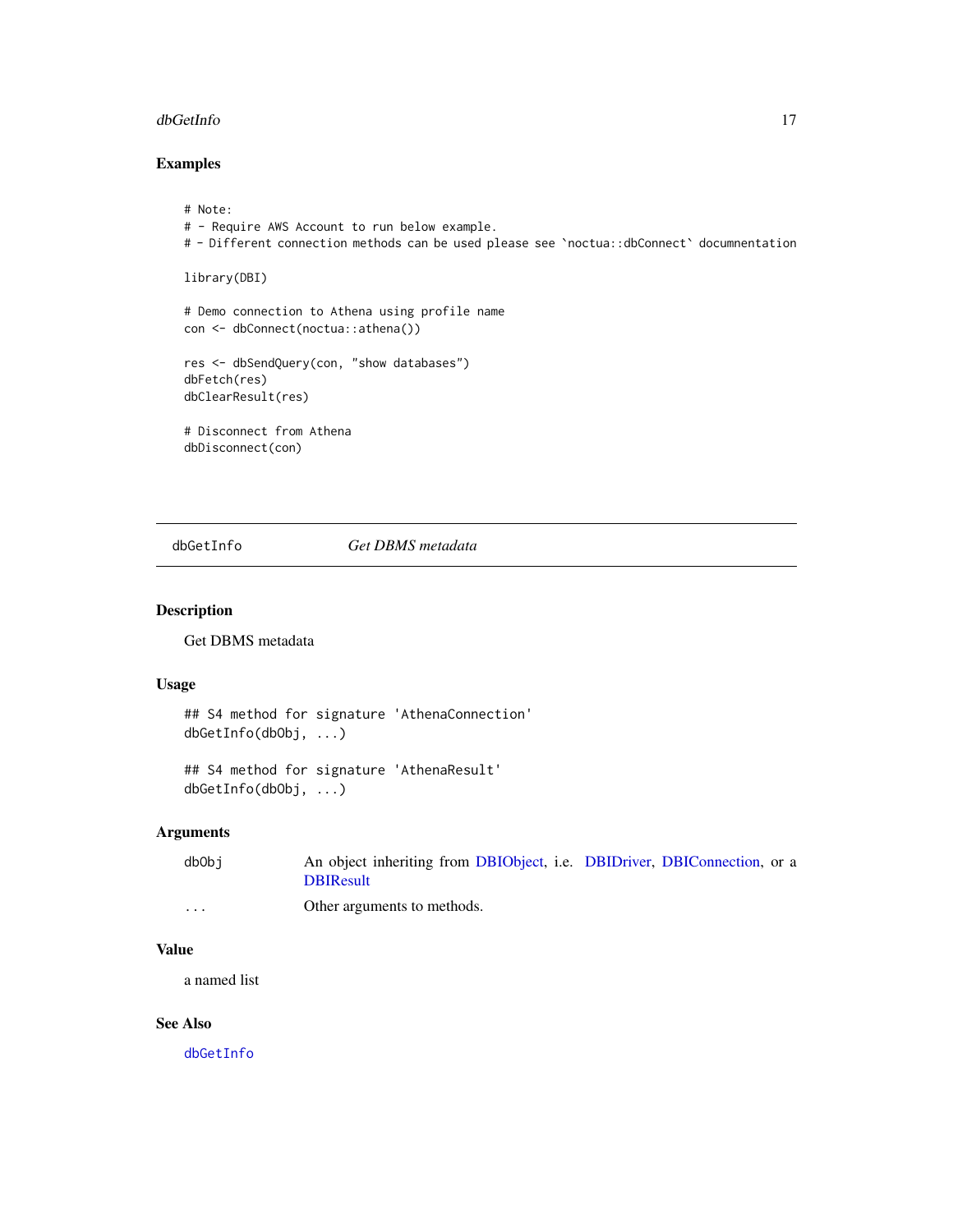# <span id="page-17-0"></span>Examples

```
# Note:
# - Require AWS Account to run below example.
# - Different connection methods can be used please see `noctua::dbConnect` documnentation
library(DBI)
# Demo connection to Athena using profile name
con <- dbConnect(noctua::athena())
# Returns metadata from connnection object
metadata <- dbGetInfo(con)
# Return metadata from Athena query object
res <- dbSendQuery(con, "show databases")
dbGetInfo(res)
# Clear result
dbClearResult(res)
# disconnect from Athena
dbDisconnect(con)
```
dbGetPartition *Athena table partitions*

# Description

This method returns all partitions from Athena table.

# Usage

```
dbGetPartition(conn, name, ...)
```
## S4 method for signature 'AthenaConnection' dbGetPartition(conn, name, ...)

# Arguments

| conn                    | A DBIConnection object, as returned by dbConnect(). |
|-------------------------|-----------------------------------------------------|
| name                    | A character string specifying a DBMS table name.    |
| $\cdot$ $\cdot$ $\cdot$ | Other parameters passed on to methods.              |

# Value

data.frame that returns all partitions in table, if no partitions in Athena table then function will return error from Athena.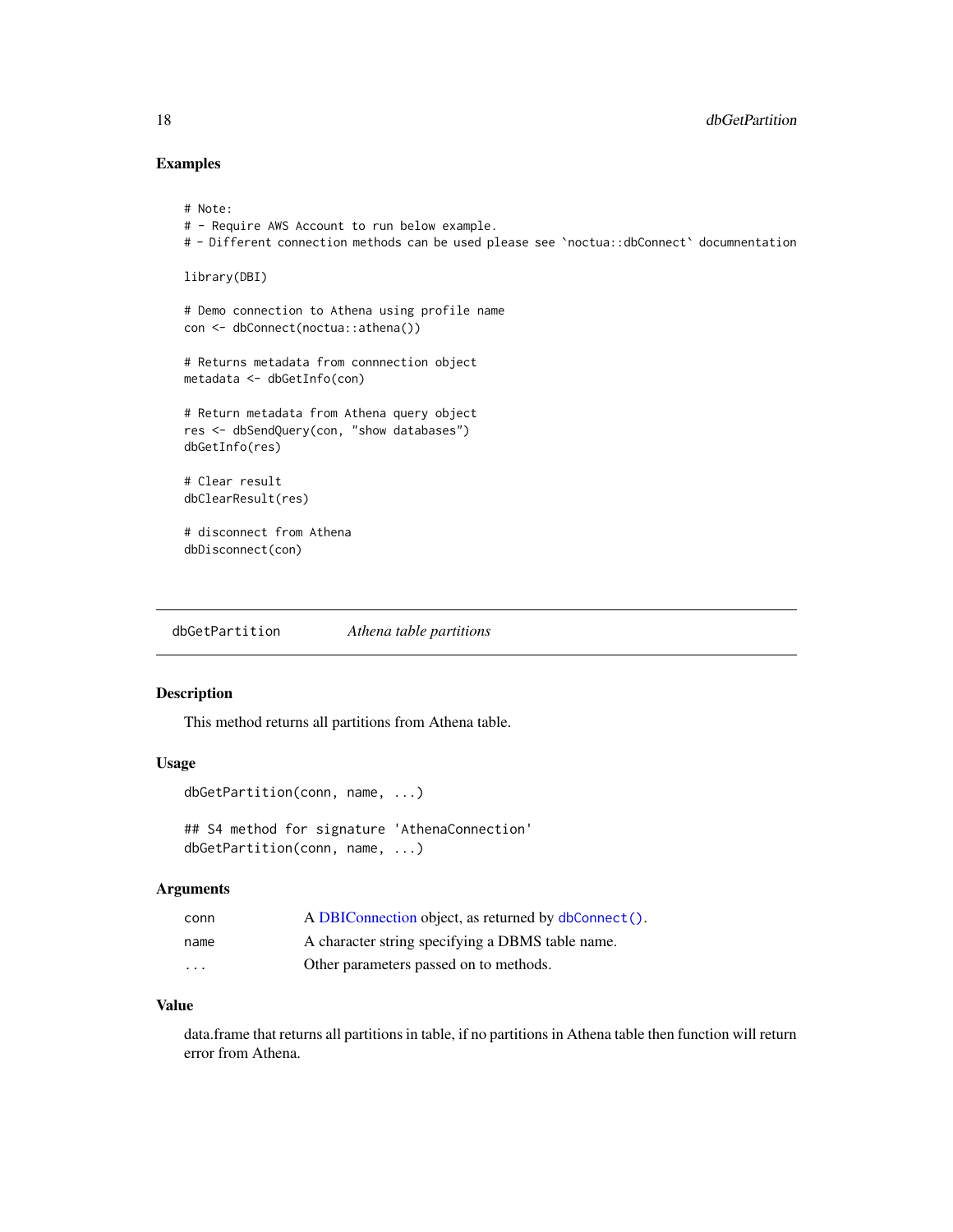# <span id="page-18-0"></span>dbGetQuery 19

# Examples

```
## Not run:
# Note:
# - Require AWS Account to run below example.
# - Different connection methods can be used please see `noctua::dbConnect` documnentation
library(DBI)
# Demo connection to Athena using profile name
con <- dbConnect(noctua::athena())
# write iris table to Athena
dbWriteTable(con, "iris",
             iris,
             partition = c("timestamp" = format(Sys.Date(), "%Y%m%d")),
             s3.location = "s3://path/to/store/athena/table/")
# return table partitions
noctua::dbGetPartition(con, "iris")
# disconnect from Athena
dbDisconnect(con)
## End(Not run)
```
<span id="page-18-1"></span>

| dbGetQuery |  |  |  | Send query, retrieve results and then clear result set |
|------------|--|--|--|--------------------------------------------------------|
|------------|--|--|--|--------------------------------------------------------|

# Description

Send query, retrieve results and then clear result set

#### Usage

```
## S4 method for signature 'AthenaConnection, character'
dbGetQuery(conn, statement = NULL, ...)
```
#### Arguments

| conn                    | A DBIConnection object, as returned by dbConnect(). |
|-------------------------|-----------------------------------------------------|
| statement               | a character string containing SQL.                  |
| $\cdot$ $\cdot$ $\cdot$ | Other parameters passed on to methods.              |

#### Value

dbGetQuery() returns a dataframe.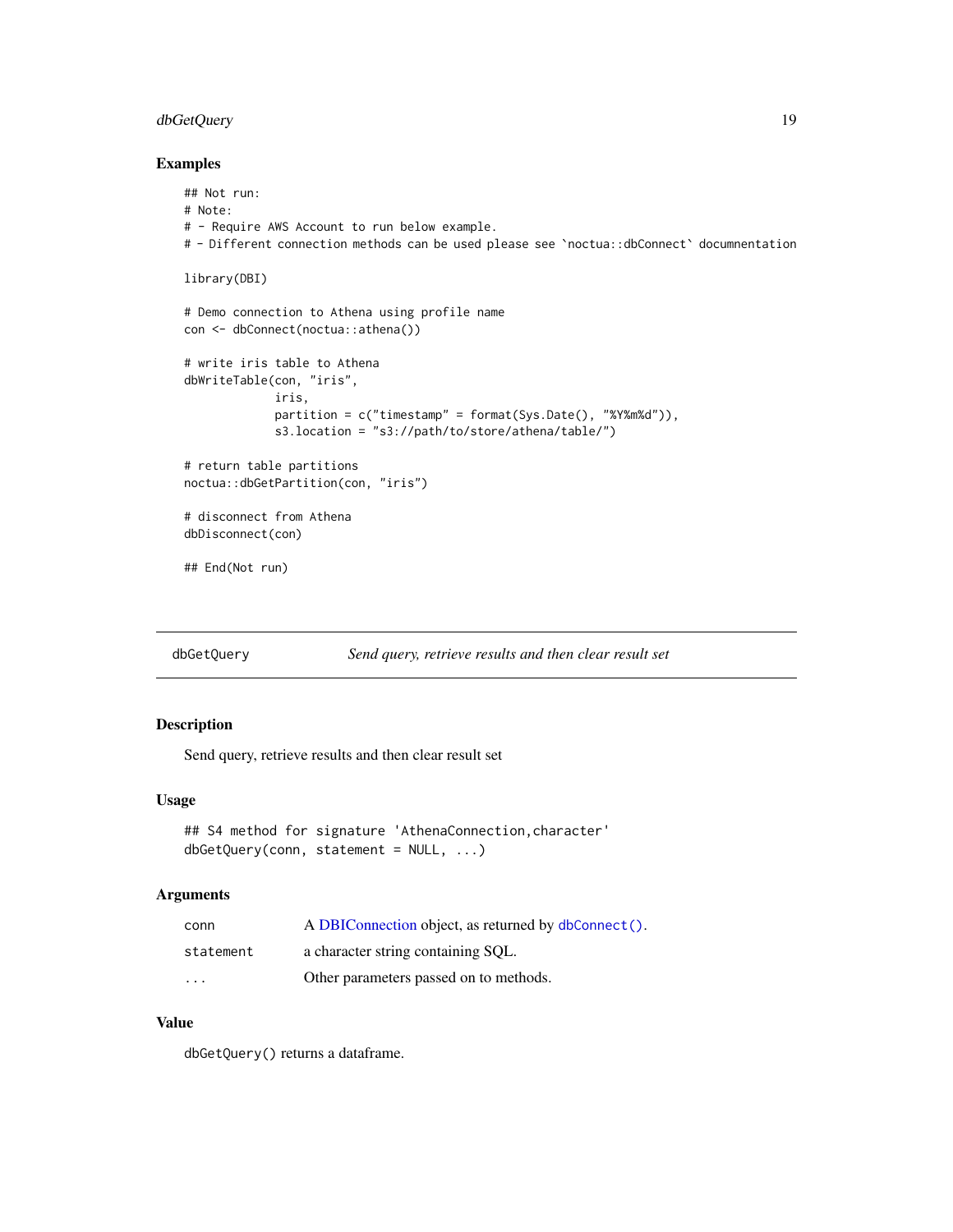# See Also

[dbGetQuery](#page-18-1)

#### Examples

# Note: # - Require AWS Account to run below example. # - Different connection methods can be used please see `noctua::dbConnect` documnentation library(DBI) # Demo connection to Athena using profile name con <- dbConnect(noctua::athena()) # Sending Queries to Athena dbGetQuery(con, "show databases")

```
# Disconnect conenction
dbDisconnect(con)
```

```
dbGetTables List Athena Schema, Tables and TableTypes
```
#### Description

Method to get Athena schema, tables and table types return as a data.frame

#### Usage

```
dbGetTables(conn, ...)
```
## S4 method for signature 'AthenaConnection' dbGetTables(conn, schema = NULL, ...)

#### Arguments

| conn                    | A DBIConnection object, as returned by dbConnect().                              |
|-------------------------|----------------------------------------------------------------------------------|
| $\cdot$ $\cdot$ $\cdot$ | Other parameters passed on to methods.                                           |
| schema                  | Athena schema, default set to NULL to return all tables from all Athena schemas. |
|                         | Note: The use of DATABASE and SCHEMA is interchangeable within Athena.           |

#### Value

dbGetTables() returns a data.frame.

<span id="page-19-0"></span>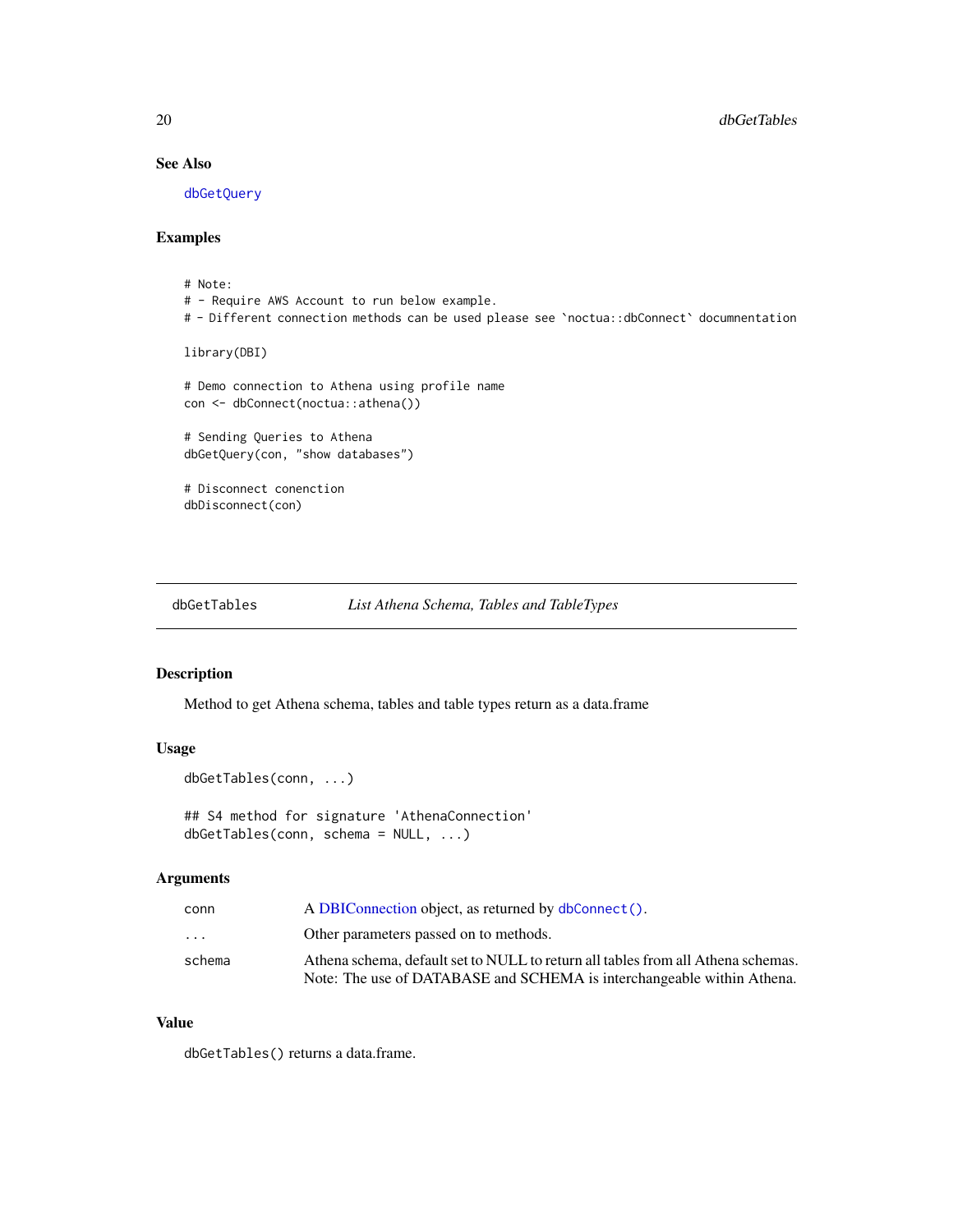# <span id="page-20-0"></span>dbHasCompleted 21

# Examples

```
## Not run:
# Note:
# - Require AWS Account to run below example.
# - Different connection methods can be used please see `noctua::dbConnect` documnentation
library(DBI)
library(noctua)
# Demo connection to Athena using profile name
con <- dbConnect(noctua::athena())
# Return hierarchy of tables in Athena
dbGetTables(con)
# Disconnect conenction
dbDisconnect(con)
## End(Not run)
```
<span id="page-20-1"></span>dbHasCompleted *Completion status*

# Description

This method returns if the query has completed.

# Usage

```
## S4 method for signature 'AthenaResult'
dbHasCompleted(res, ...)
```
#### Arguments

| res      | An object inheriting from DBIResult.  |
|----------|---------------------------------------|
| $\cdots$ | Other arguments passed on to methods. |

# Value

dbHasCompleted() returns a logical scalar. TRUE if the query has completed, FALSE otherwise.

# See Also

[dbHasCompleted](#page-20-1)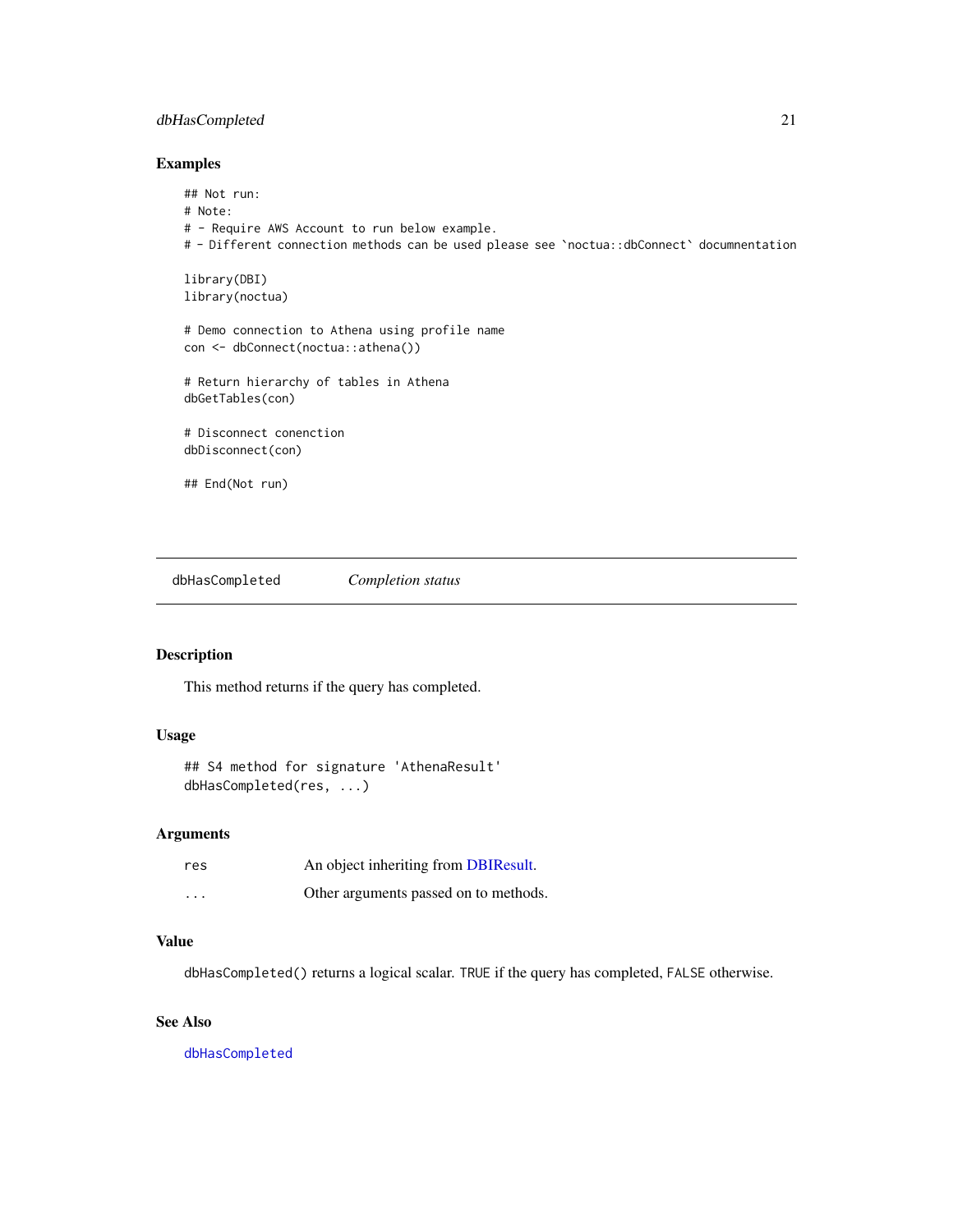# <span id="page-21-0"></span>Examples

```
# Note:
# - Require AWS Account to run below example.
# - Different connection methods can be used please see `noctua::dbConnect` documnentation
library(DBI)
# Demo connection to Athena using profile name
con <- dbConnect(noctua::athena())
# Check if query has completed
res <- dbSendQuery(con, "show databases")
dbHasCompleted(res)
dbClearResult(res)
# Disconnect from Athena
dbDisconnect(con)
```
<span id="page-21-1"></span>dbIsValid *Is this DBMS object still valid?*

#### Description

This method tests whether the dbObj is still valid.

# Usage

```
## S4 method for signature 'AthenaConnection'
dbIsValid(dbObj, ...)
```

```
## S4 method for signature 'AthenaResult'
dbIsValid(dbObj, ...)
```
#### Arguments

| dbObi    | An object inheriting from DBIObject, i.e. DBIDriver, DBIConnection, or a |  |  |
|----------|--------------------------------------------------------------------------|--|--|
|          | <b>DBIResult</b>                                                         |  |  |
| $\cdots$ | Other arguments to methods.                                              |  |  |

# Value

dbIsValid() returns logical scalar, TRUE if the object (dbObj) is valid, FALSE otherwise.

# See Also

[dbIsValid](#page-21-1)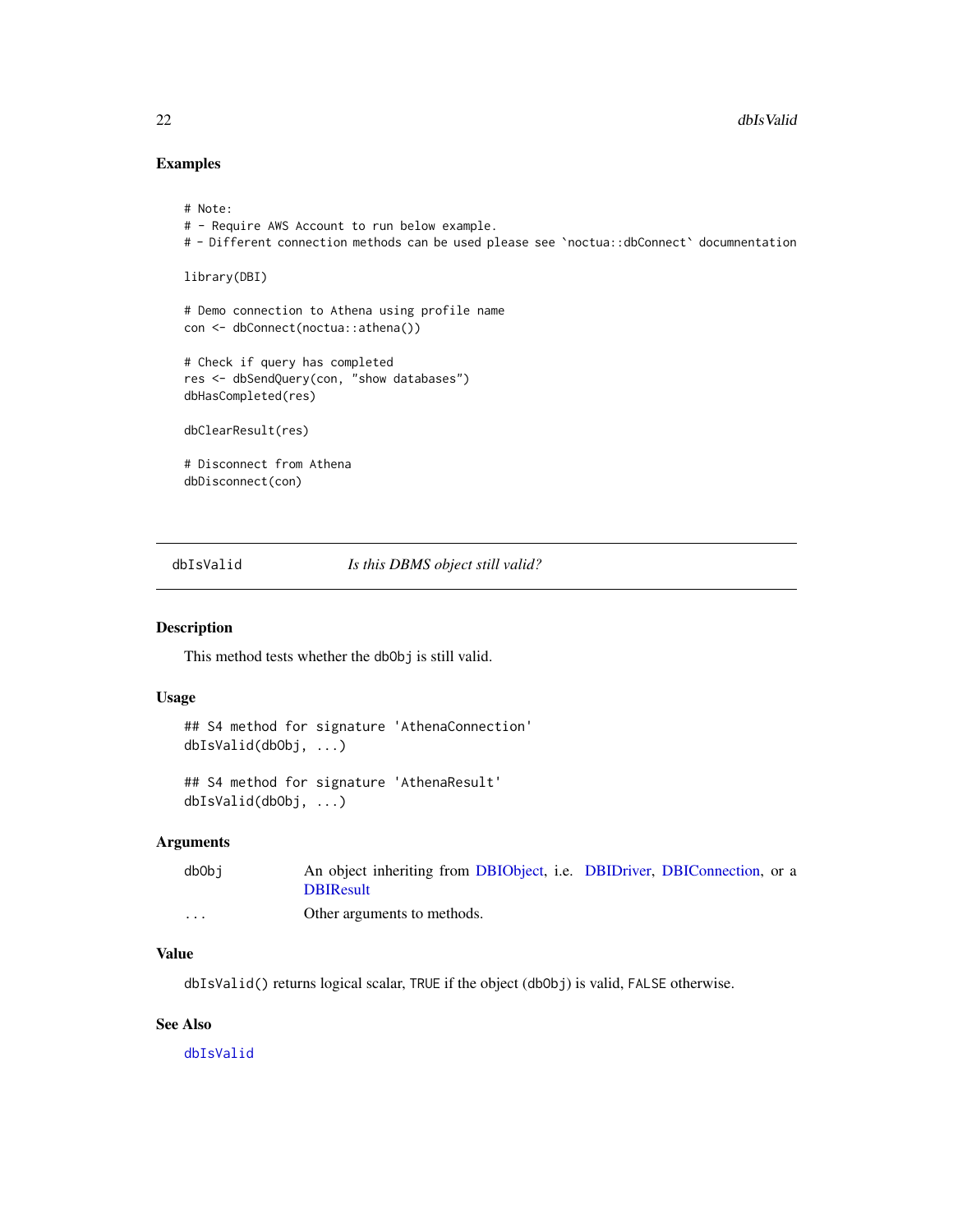#### <span id="page-22-0"></span>dbListFields 23

# Examples

```
# Note:
# - Require AWS Account to run below example.
# - Different connection methods can be used please see `noctua::dbConnect` documnentation
library(DBI)
# Demo connection to Athena using profile name
con <- dbConnect(noctua::athena())
# Check is connection is valid
dbIsValid(con)
# Check is query is valid
res <- dbSendQuery(con, "show databases")
dbIsValid(res)
# Check if query is valid after clearing result
dbClearResult(res)
dbIsValid(res)
# Check if connection if valid after closing connection
dbDisconnect(con)
dbIsValid(con)
```
<span id="page-22-1"></span>dbListFields *List Field names of Athena table*

# Description

List Field names of Athena table

#### Usage

```
## S4 method for signature 'AthenaConnection, character'
dbListFields(conn, name, ...)
```
#### Arguments

| conn                    | A DBIConnection object, as returned by dbConnect().   |
|-------------------------|-------------------------------------------------------|
| name                    | a character string with the name of the remote table. |
| $\cdot$ $\cdot$ $\cdot$ | Other parameters passed on to methods.                |

# Value

dbListFields() returns a character vector with all the fields from an Athena table.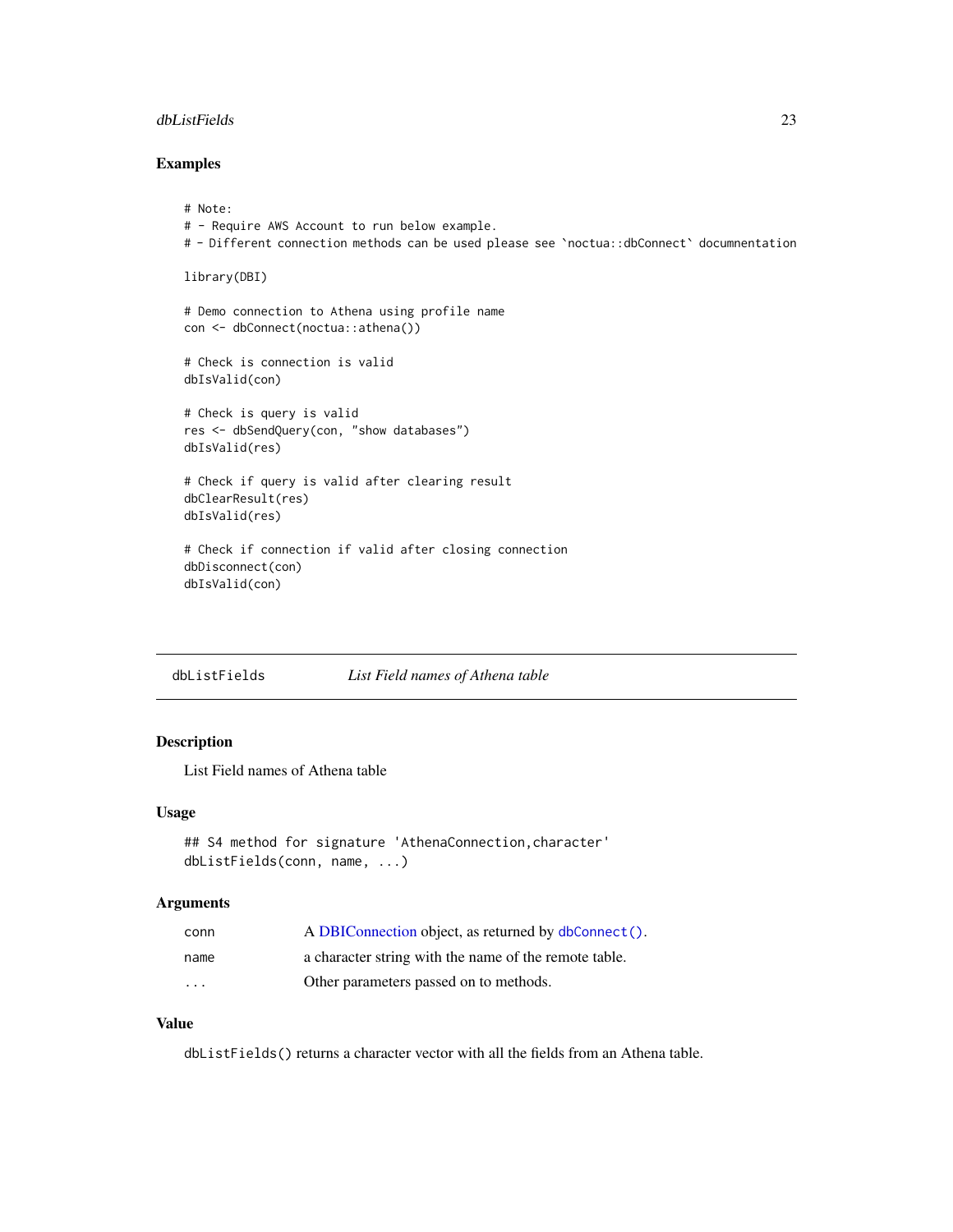# See Also

[dbListFields](#page-22-1)

# Examples

```
## Not run:
# Note:
# - Require AWS Account to run below example.
# - Different connection methods can be used please see `noctua::dbConnect` documnentation
library(DBI)
# Demo connection to Athena using profile name
con <- dbConnect(noctua::athena())
# Write data.frame to Athena table
dbWriteTable(con, "mtcars", mtcars,
             partition=c("TIMESTAMP" = format(Sys.Date(), "%Y%m%d")),
             s3.location = "s3://mybucket/data/")
# Return list of fields in table
dbListFields(con, "mtcars")
# Disconnect conenction
dbDisconnect(con)
## End(Not run)
```
<span id="page-23-1"></span>dbListTables *List Athena Tables*

# Description

Returns the unquoted names of Athena tables accessible through this connection.

# Usage

```
## S4 method for signature 'AthenaConnection'
dbListTables(conn, schema = NULL, ...)
```

| conn      | A DBIConnection object, as returned by dbConnect().                                                                                                        |
|-----------|------------------------------------------------------------------------------------------------------------------------------------------------------------|
| schema    | Athena schema, default set to NULL to return all tables from all Athena schemas.<br>Note: The use of DATABASE and SCHEMA is interchangeable within Athena. |
| $\ddotsc$ | Other parameters passed on to methods.                                                                                                                     |

<span id="page-23-0"></span>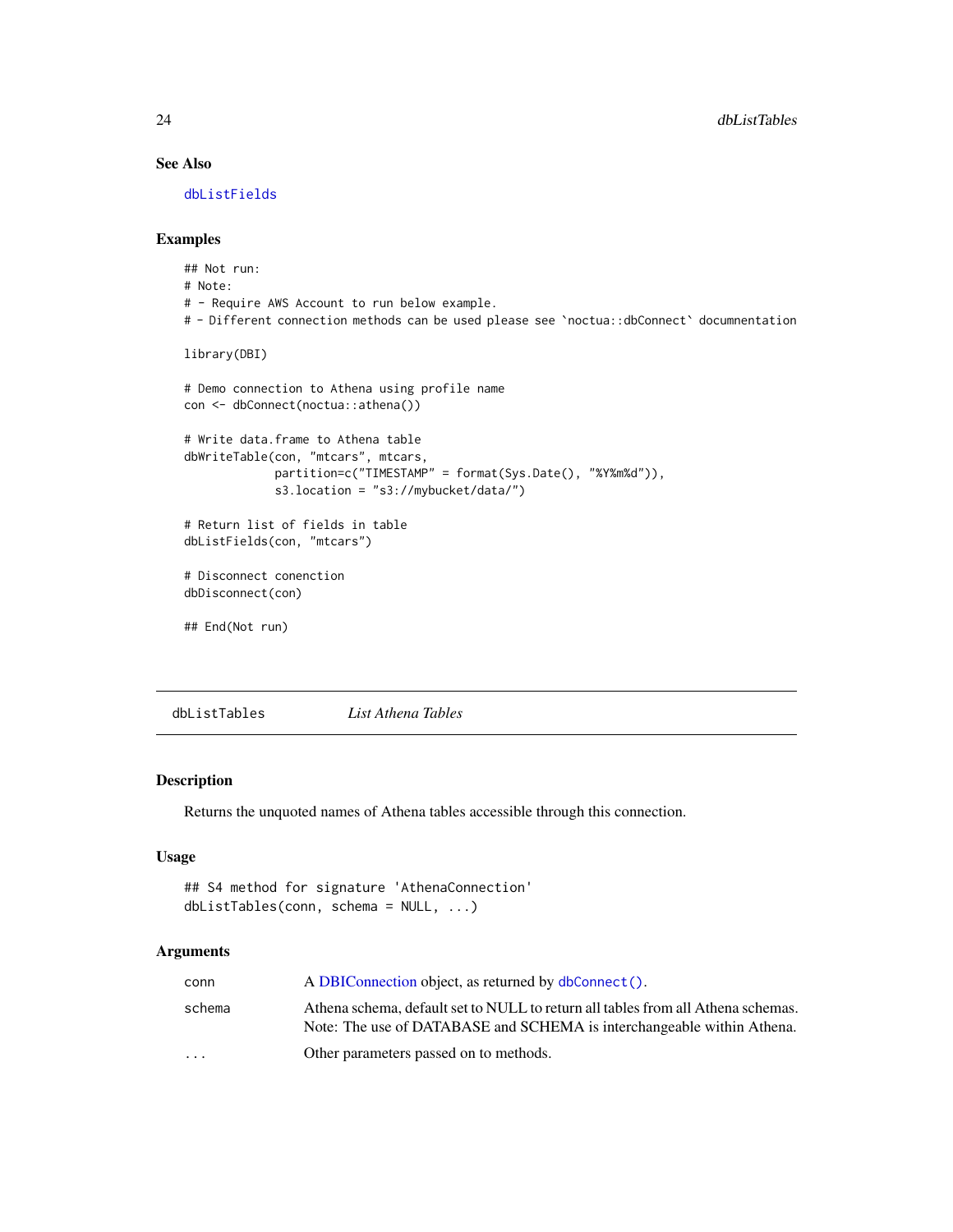#### <span id="page-24-0"></span>dbQuote 25

# Value

dbListTables() returns a character vector with all the tables from Athena.

# See Also

[dbListTables](#page-23-1)

# Examples

## Not run: # Note: # - Require AWS Account to run below example. # - Different connection methods can be used please see `noctua::dbConnect` documnentation library(DBI) # Demo connection to Athena using profile name con <- dbConnect(noctua::athena()) # Return list of tables in Athena dbListTables(con) # Disconnect conenction dbDisconnect(con) ## End(Not run)

dbQuote *Quote Identifiers*

# Description

Call this method to generate string that is suitable for use in a query as a column or table name.

# Usage

```
## S4 method for signature 'AthenaConnection, character'
dbQuoteString(conn, x, ...)
```

```
## S4 method for signature 'AthenaConnection,SQL'
dbQuoteIdentifier(conn, x, ...)
```

| conn                    | A DBIConnection object, as returned by dbConnect(). |
|-------------------------|-----------------------------------------------------|
| x                       | A character vector to quote as string.              |
| $\cdot$ $\cdot$ $\cdot$ | Other arguments passed on to methods.               |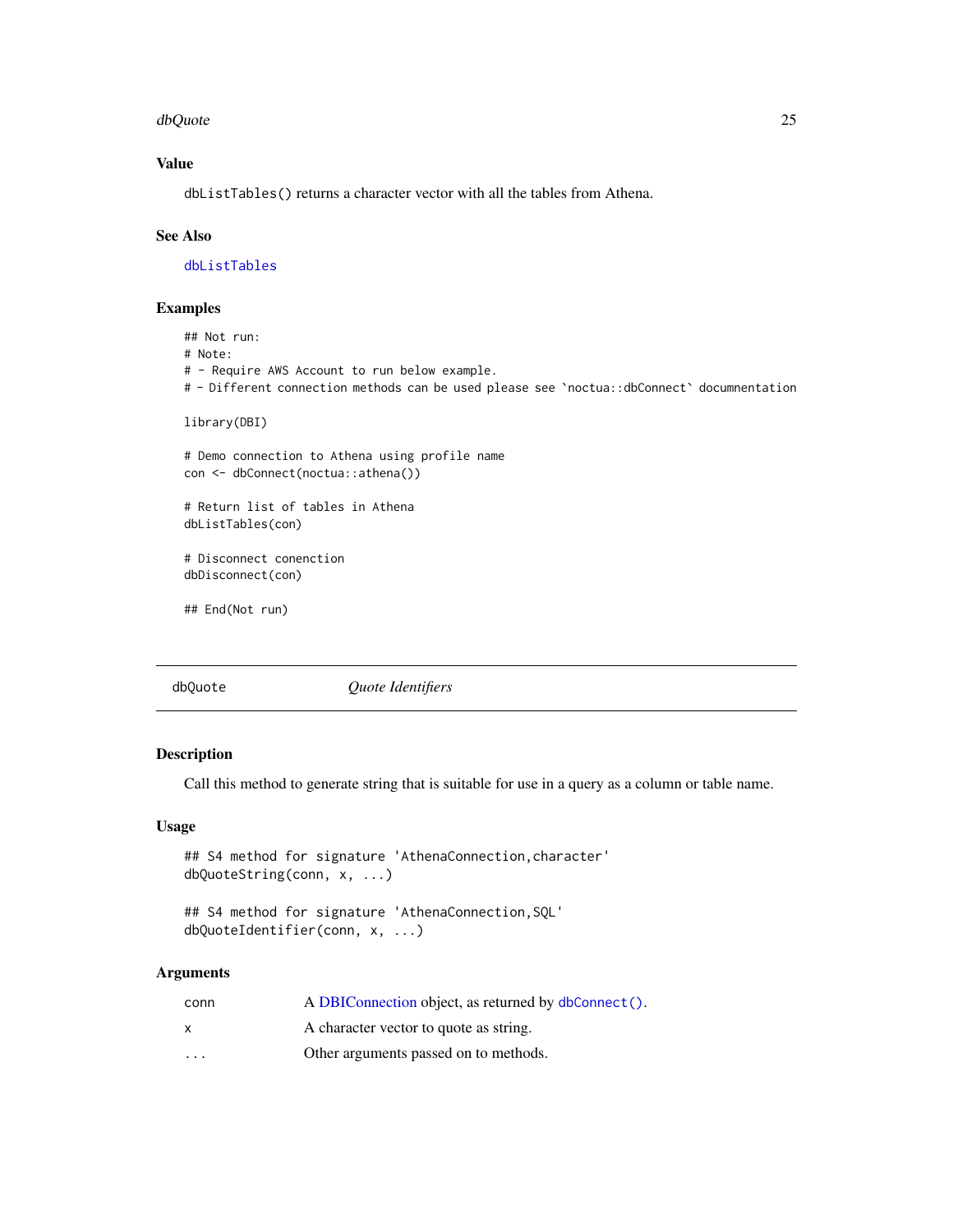<span id="page-25-0"></span>Returns a character object, for more information please check out: [dbQuoteString](#page-0-0), [dbQuoteIdentifier](#page-0-0)

#### See Also

[dbQuoteString](#page-0-0), [dbQuoteIdentifier](#page-0-0)

<span id="page-25-1"></span>dbRemoveTable *Remove table from Athena*

# Description

Removes Athena table but does not remove the data from Amazon S3 bucket.

# Usage

```
## S4 method for signature 'AthenaConnection, character'
dbRemoveTable(conn, name, delete_data = TRUE, confirm = FALSE, ...)
```
#### Arguments

| conn        | A DBIConnection object, as returned by dbConnect().                                                                                                                                                        |
|-------------|------------------------------------------------------------------------------------------------------------------------------------------------------------------------------------------------------------|
| name        | A character string specifying a DBMS table name.                                                                                                                                                           |
| delete_data | Deletes S3 files linking to AWS Athena table                                                                                                                                                               |
| confirm     | Allows for S3 files to be deleted without the prompt check. It is recommend to<br>leave this set to FALSE to avoid deleting other S3 files when the table's definition<br>points to the root of S3 bucket. |
| $\cdots$    | Other parameters passed on to methods.                                                                                                                                                                     |

#### Value

dbRemoveTable() returns TRUE, invisibly.

# See Also

[dbRemoveTable](#page-25-1)

# Examples

## Not run:

# Note:

- # Require AWS Account to run below example.
- # Different connection methods can be used please see `noctua::dbConnect` documnentation

library(DBI)

# Demo connection to Athena using profile name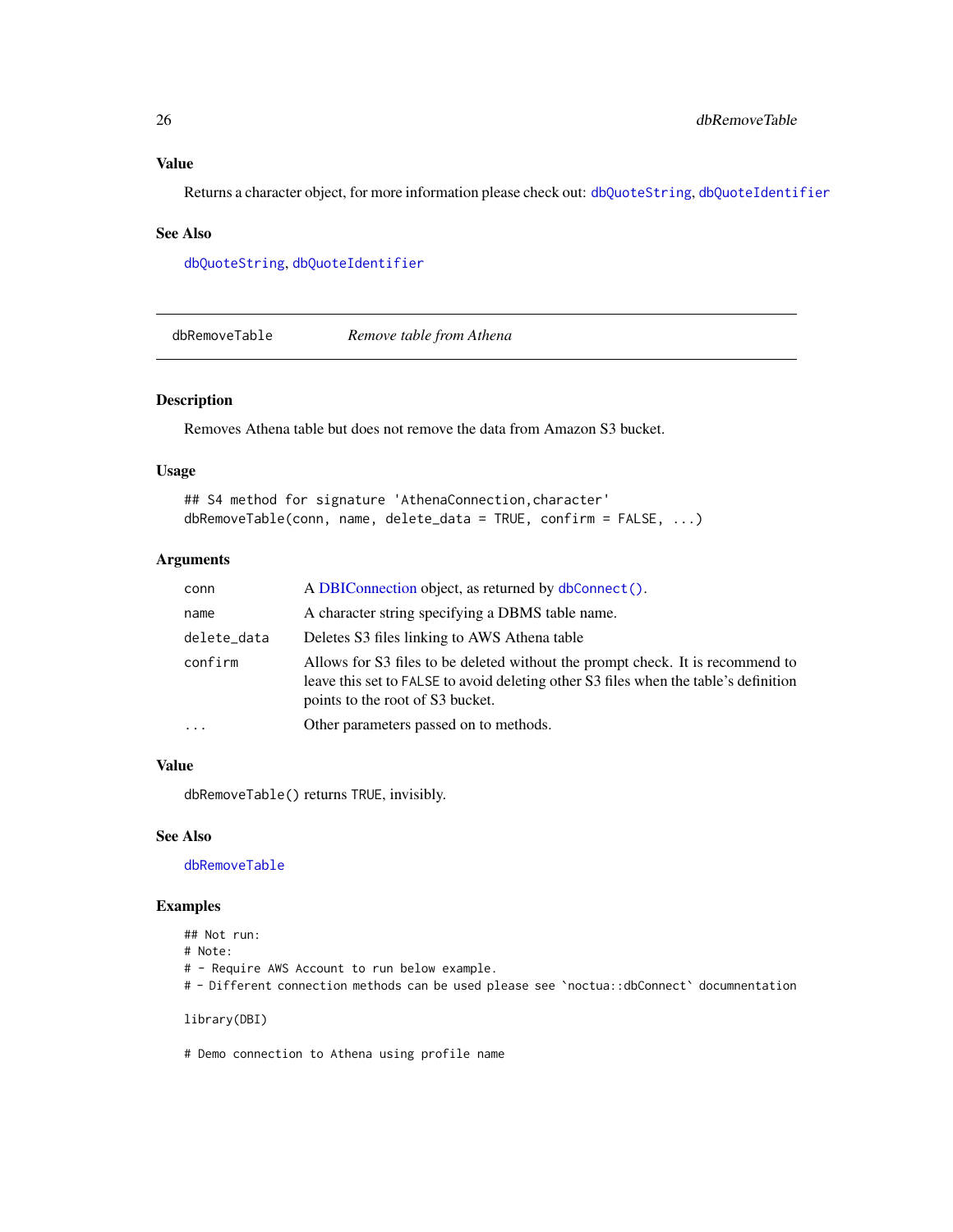#### <span id="page-26-0"></span>dbShow 27

```
con <- dbConnect(noctua::athena())
# Write data.frame to Athena table
dbWriteTable(con, "mtcars", mtcars,
             partition=c("TIMESTAMP" = format(Sys.Date(), "%Y%m%d")),
             s3.location = "s3://mybucket/data/")
# Remove Table from Athena
dbRemoveTable(con, "mtcars")
# Disconnect conenction
dbDisconnect(con)
## End(Not run)
```
dbShow *Show Athena table's DDL*

#### Description

Executes a statement to return the data description language (DDL) of the Athena table.

#### Usage

```
dbShow(conn, name, ...)
## S4 method for signature 'AthenaConnection'
dbShow(conn, name, ...)
```
#### Arguments

| conn                    | A DBIConnection object, as returned by dbConnect(). |
|-------------------------|-----------------------------------------------------|
| name                    | A character string specifying a DBMS table name.    |
| $\cdot$ $\cdot$ $\cdot$ | Other parameters passed on to methods.              |

#### Value

dbShow() returns [SQL](#page-0-0) characters of the Athena table DDL.

# Examples

```
## Not run:
```
# Note:

# - Require AWS Account to run below example.

# - Different connection methods can be used please see `noctua::dbConnect` documnentation

library(DBI)

# Demo connection to Athena using profile name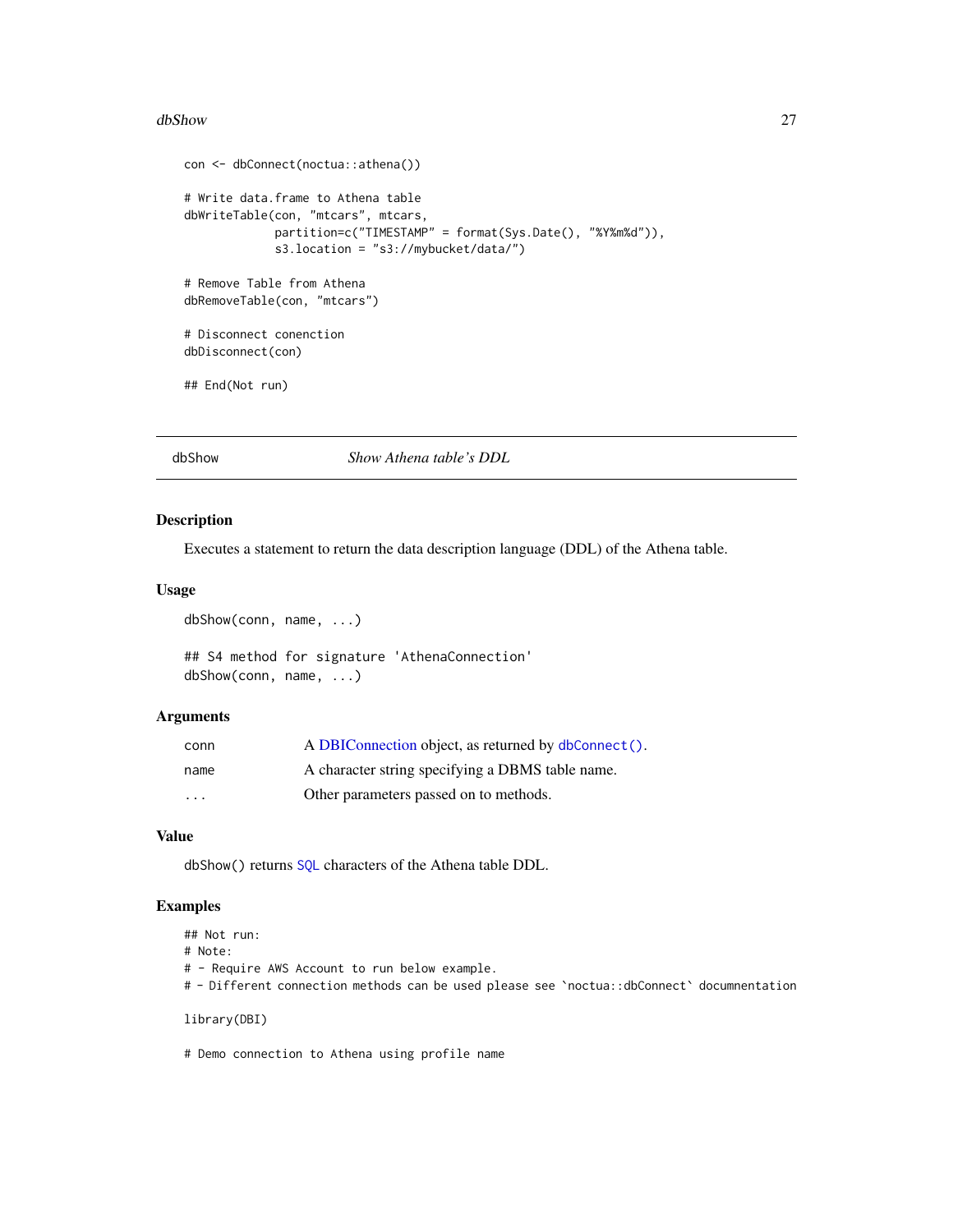```
con <- dbConnect(noctua::athena())
# write iris table to Athena
dbWriteTable(con, "iris",
             iris,
            partition = c("timestamp" = format(Sys.Date(), "%Y%m%d")),
            s3.location = "s3://path/to/store/athena/table/")
# return table ddl
noctua::dbShow(con, "iris")
# disconnect from Athena
dbDisconnect(con)
## End(Not run)
```
db\_compute *S3 implementation of* db\_compute *for Athena*

# Description

This is a backend function for dplyr's compute function. Users won't be required to access and run this function.

#### Usage

db\_compute.AthenaConnection(con, table, sql, ...)

#### Arguments

| con   | A dbConnect object, as returned by dbConnect()                                                                                                                                |  |  |  |  |
|-------|-------------------------------------------------------------------------------------------------------------------------------------------------------------------------------|--|--|--|--|
| table | Table name, if left default noctua will use the default from dplyr's compute<br>function.                                                                                     |  |  |  |  |
| sql   | SOL code to be sent to the data                                                                                                                                               |  |  |  |  |
| .     | passes noctua table creation parameters: [file_type,s3_location, partition]                                                                                                   |  |  |  |  |
|       | • file_type: What file type to store data.frame on s3, noctua currently sup-<br>ports ["NULL","csv", "parquet", "json"]. "NULL" will let athena set the<br>file type for you. |  |  |  |  |
|       | • s3_location: s3 bucket to store Athena table, must be set as a s3 uri for<br>example ("s3://mybucket/data/")                                                                |  |  |  |  |
|       | • partition: Partition Athena table, requires to be a partitioned variable<br>from previous table.                                                                            |  |  |  |  |

#### Value

db\_compute returns table name

<span id="page-27-0"></span>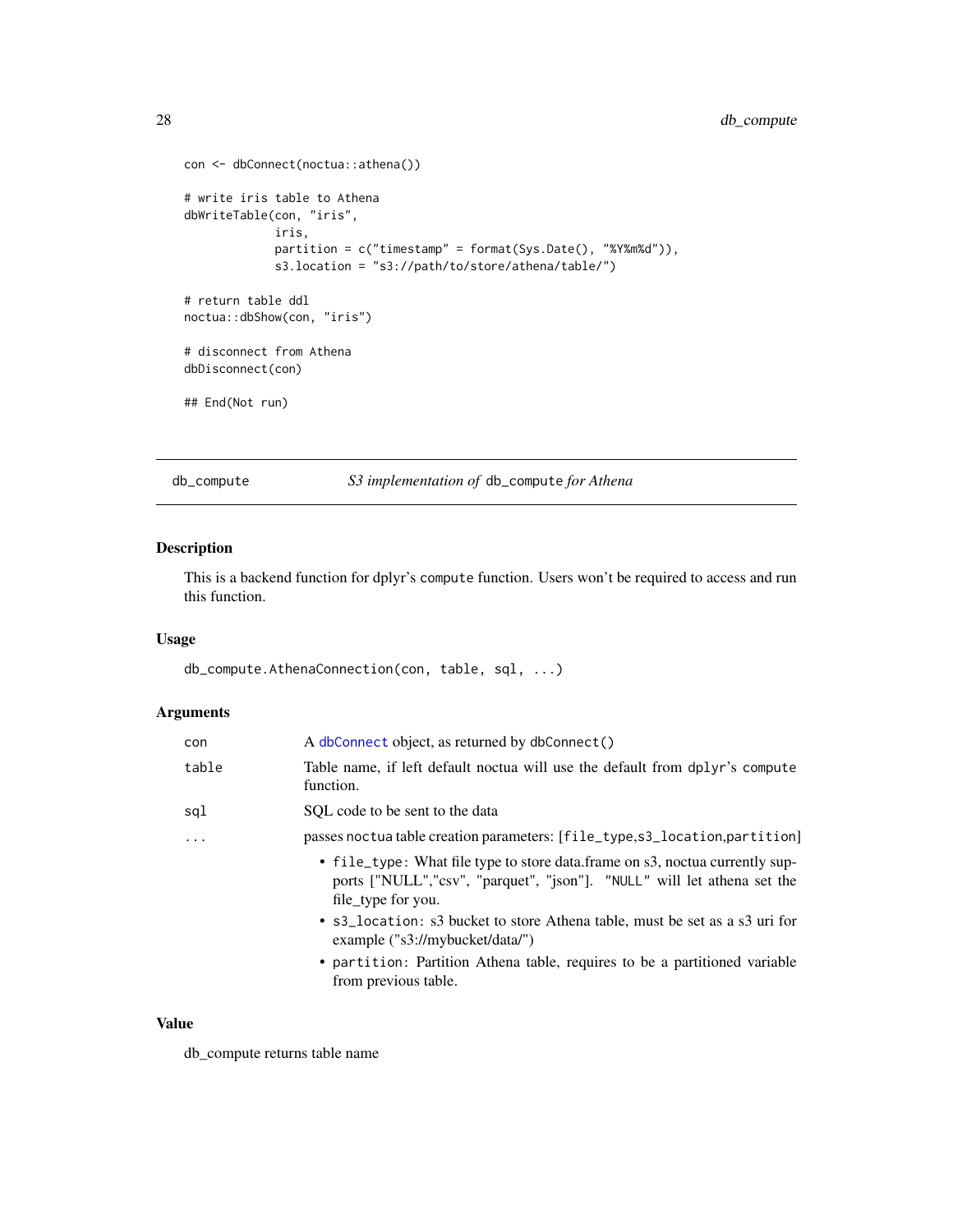<span id="page-28-0"></span>db\_copy\_to 29

# See Also

[db\\_save\\_query](#page-31-1)

#### Examples

```
## Not run:
# Note:
# - Require AWS Account to run below example.
# - Different connection methods can be used please see `noctua::dbConnect` documnentation
library(DBI)
library(dplyr)
# Demo connection to Athena using profile name
con <- dbConnect(noctua::athena())
# Write data.frame to Athena table
copy_to(con, mtcars,
        s3_location = "s3://mybucket/data/")
# Write Athena table from tbl_sql
athena_mtcars <- tbl(con, "mtcars")
mtcars_filter <- athena_mtcars %>% filter(gear >=4)
# create athena with unique table name
mtcars_filer %>%
  compute()
# create athena with specified name and s3 location
mtcars_filer %>%
    compute("mtcars_filer",
            s3_location = "s3://mybucket/mtcars_filer/")
# Disconnect from Athena
dbDisconnect(con)
## End(Not run)
```
db\_copy\_to *S3 implementation of* db\_copy\_to *for Athena*

# Description

This is an Athena method for dbplyr function db\_copy\_to to create an Athena table from a data. frame.

#### Usage

db\_copy\_to.AthenaConnection( con,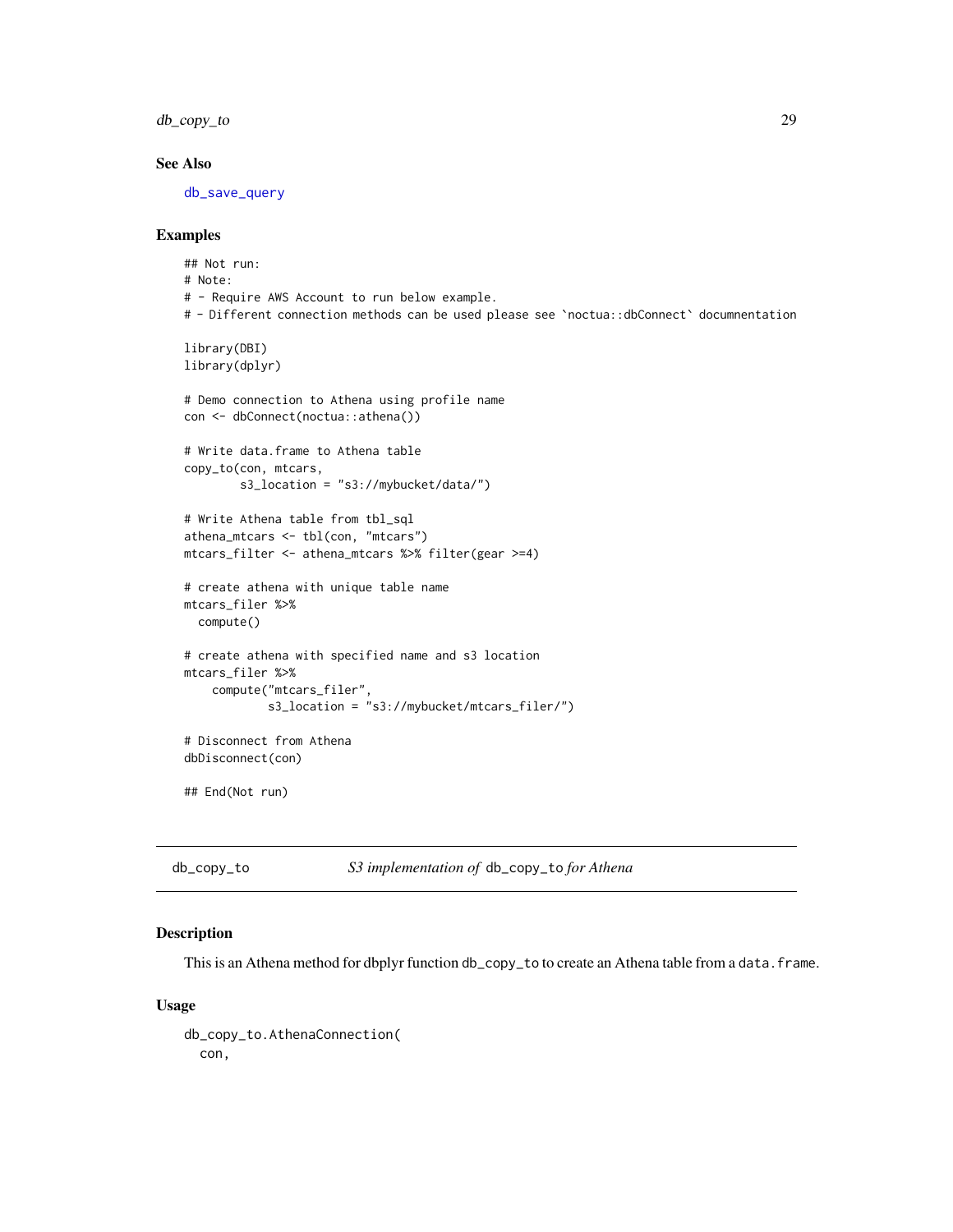```
table,
 values,
 overwrite = FALSE,
 append = FALSE,
 types = NULL,partition = NULL,
 s3_location = NULL,
 file_type = c("csv", "tsv", "parquet"),
 compress = FALSE,
 max_batch = Inf,
  ...
\mathcal{L}
```

| con         | A dbConnect object, as returned by dbConnect()                                                                                                                                                                                                                                                                                                                                                                                                                                                                                                                  |  |  |  |  |
|-------------|-----------------------------------------------------------------------------------------------------------------------------------------------------------------------------------------------------------------------------------------------------------------------------------------------------------------------------------------------------------------------------------------------------------------------------------------------------------------------------------------------------------------------------------------------------------------|--|--|--|--|
| table       | A character string specifying a table name. Names will be automatically quoted<br>so you can use any sequence of characters, not just any valid bare table name.                                                                                                                                                                                                                                                                                                                                                                                                |  |  |  |  |
| values      | A data.frame to write to the database.                                                                                                                                                                                                                                                                                                                                                                                                                                                                                                                          |  |  |  |  |
| overwrite   | Allows overwriting the destination table. Cannot be TRUE if append is also TRUE.                                                                                                                                                                                                                                                                                                                                                                                                                                                                                |  |  |  |  |
| append      | Allow appending to the destination table. Cannot be TRUE if overwrite is also<br>TRUE. Existing Athena DDL file type will be retained and used when uploading<br>data to AWS Athena. If parameter file. type doesn't match AWS Athena DDL<br>file type a warning message will be created notifying user and noctua will use<br>the file type for the Athena DDL.                                                                                                                                                                                                |  |  |  |  |
| types       | Additional field types used to override derived types.                                                                                                                                                                                                                                                                                                                                                                                                                                                                                                          |  |  |  |  |
| partition   | Partition Athena table (needs to be a named list or vector) for example: c(var1<br>$=$ "2019-20-13")                                                                                                                                                                                                                                                                                                                                                                                                                                                            |  |  |  |  |
| s3_location | s3 bucket to store Athena table, must be set as a s3 uri for example ("s3://mybucket/data/")                                                                                                                                                                                                                                                                                                                                                                                                                                                                    |  |  |  |  |
| file_type   | What file type to store data.frame on s3, noctua currently supports ["tsv", "csv",<br>"parquet"]. Default delimited file type is "tsv", in previous versions of noctua<br>$(=\langle 1.4.0 \rangle)$ file type "csv" was used as default. The reason for the change is that<br>columns containing Array/JSON format cannot be written to Athena due to the<br>separating value ",". This would cause issues with AWS Athena. Note: "par-<br>quet" format is supported by the arrow package and it will need to be installed<br>to utilise the "parquet" format. |  |  |  |  |
| compress    | FALSE   TRUE To determine if to compress file.type. If file type is ["csv", "tsv"]<br>then "gzip" compression is used, for file type "parquet" "snappy" compression<br>is used.                                                                                                                                                                                                                                                                                                                                                                                 |  |  |  |  |
| max_batch   | Split the data frame by max number of rows i.e. 100,000 so that multiple files<br>can be uploaded into AWS S3. By default when compression is set to TRUE and<br>file.type is "csv" or "tsv" max.batch will split data.frame into 20 batches. This<br>is to help the performance of AWS Athena when working with files compressed<br>in "gzip" format. max.batch will not split the data.frame when loading file in<br>parquet format. For more information please go to link                                                                                   |  |  |  |  |
| $\cdots$    | other parameters currently not supported in noctual                                                                                                                                                                                                                                                                                                                                                                                                                                                                                                             |  |  |  |  |

<span id="page-29-0"></span>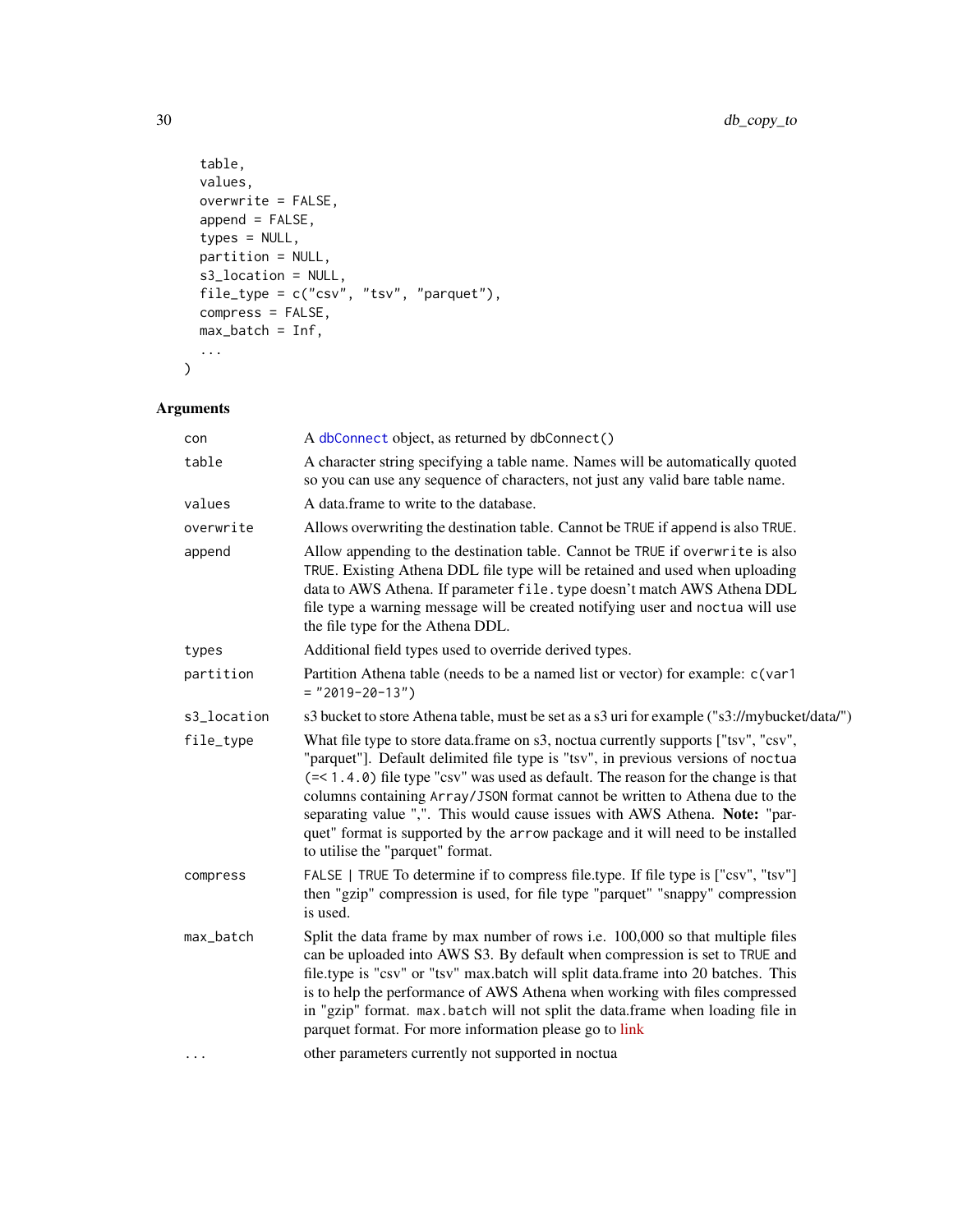<span id="page-30-0"></span>db\_desc 31

# Value

db\_copy\_to returns table name

#### See Also

[AthenaWriteTables](#page-4-1)

#### Examples

```
## Not run:
# Note:
# - Require AWS Account to run below example.
# - Different connection methods can be used please see `noctua::dbConnect` documnentation
library(DBI)
library(dplyr)
# Demo connection to Athena using profile name
con <- dbConnect(noctua::athena())
# List existing tables in Athena
dbListTables(con)
# Write data.frame to Athena table
copy_to(con, mtcars,
        s3_location = "s3://mybucket/data/")
# Checking if uploaded table exists in Athena
dbExistsTable(con, "mtcars")
# Write Athena table from tbl_sql
athena_mtcars <- tbl(con, "mtcars")
mtcars_filter <- athena_mtcars %>% filter(gear >=4)
copy_to(con, mtcars_filter)
# Checking if uploaded table exists in Athena
dbExistsTable(con, "mtcars_filter")
# Disconnect from Athena
dbDisconnect(con)
## End(Not run)
```
db\_desc *S3 implementation of* db\_desc *for Athena*

#### Description

This is a backend function for dplyr to retrieve meta data about Athena queries. Users won't be required to access and run this function.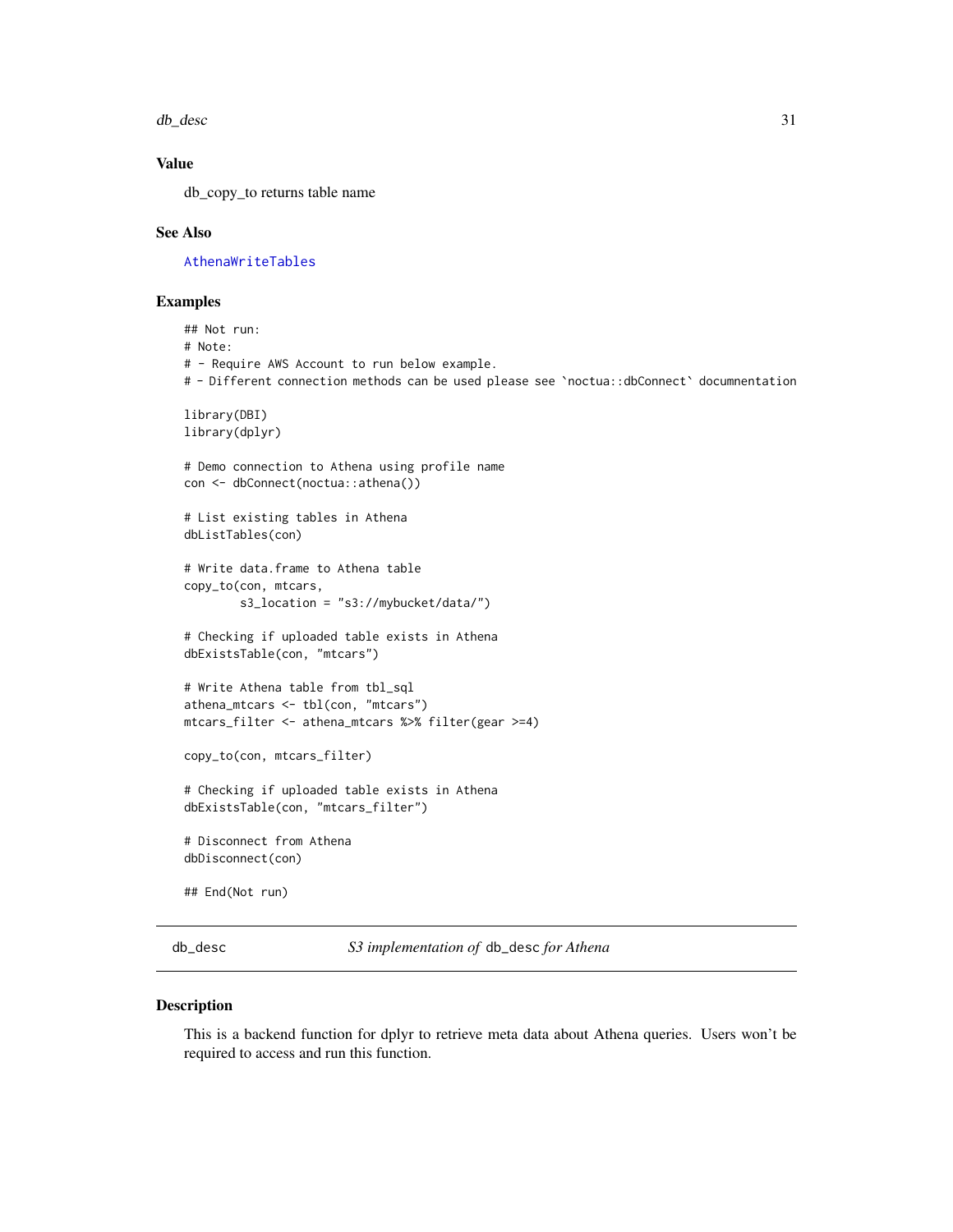# <span id="page-31-0"></span>Usage

db\_desc.AthenaConnection(x)

#### Arguments

x A [dbConnect](#page-9-1) object, as returned by dbConnect()

#### Value

Character variable containing Meta Data about query sent to Athena. The Meta Data is returned in the following format:

"Athena <paws version> [<profile\_name>@region/database]"

<span id="page-31-1"></span>db\_save\_query *S3 implementation of* db\_save\_query *for Athena*

# Description

This is a backend method for dplyr function db\_save\_query to creating tables from tbl using compute function. Users won't be required to access and run this function. However users may find it useful to know the extra parameters db\_save\_query provided for compute function.

#### Usage

```
db_save_query.AthenaConnection(
  con,
  sql,
 name,
 file_type = c("NULL", "csv", "parquet", "json"),
 s3_location = NULL,
 partition = NULL,
  ...
)
```

| con         | A dbConnect object, as returned by dbConnect()                                                                                                              |
|-------------|-------------------------------------------------------------------------------------------------------------------------------------------------------------|
| sql         | SOL code to be sent to the data                                                                                                                             |
| name        | Table name if left default noctua will use default from 'dplyr''s compute func-<br>tion.                                                                    |
| file_type   | What file type to store data.frame on s3, noctua currently supports ["NULL","csv",<br>"parquet", "json"]. "NULL" will let athena set the file_type for you. |
| s3_location | s3 bucket to store Athena table, must be set as a s3 uri for example ("s3://mybucket/data/")                                                                |
| partition   | Partition Athena table, requires to be a partitioned variable from previous table.                                                                          |
| $\cdot$     | other parameters, currently not implemented                                                                                                                 |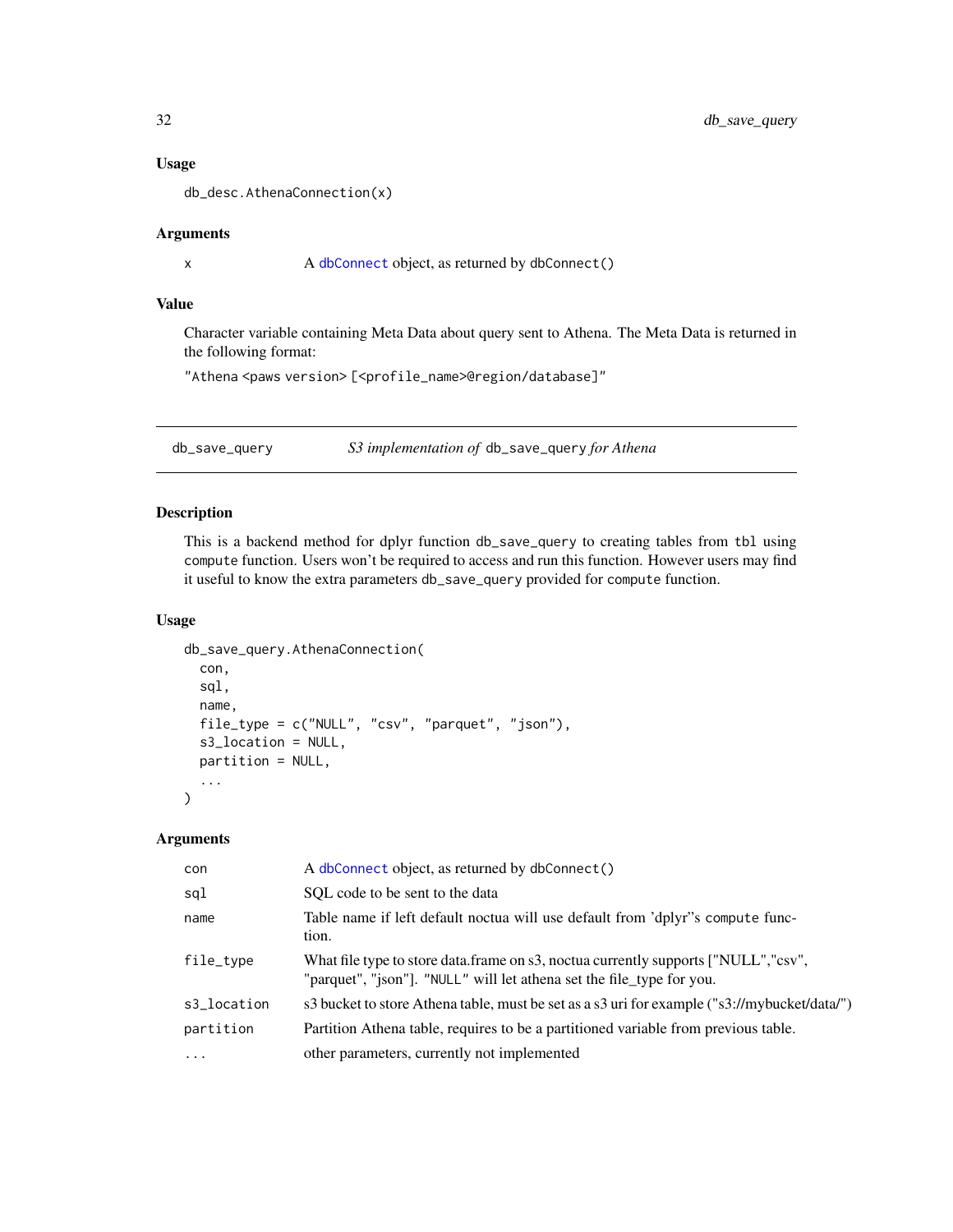# <span id="page-32-0"></span>noctua\_options 33

# Value

db\_save\_query returns table name

noctua\_options *A method to change noctua backend file parser.*

#### Description

A method to change noctua backend file parser.

#### Usage

```
noctua_options(file_parser = c("data.table", "vroom"))
```
#### Arguments

file\_parser Method to read and write tables to Athena, currently defaults to data.table

# Value

noctua\_options() returns NULL, invisibly.

#### Examples

library(noctua)

# change file parser from default data.table to vroom noctua\_options("vroom")

Query *Execute a query on Athena*

#### Description

The dbSendQuery() and dbSendStatement() method submits a query to Athena but does not wait for query to execute. [dbHasCompleted](#page-20-1) method will need to ran to check if query has been completed or not. The dbExecute() method submits a query to Athena and waits for the query to be executed.

#### Usage

```
## S4 method for signature 'AthenaConnection,character'
dbSendQuery(conn, statement = NULL, ...)
## S4 method for signature 'AthenaConnection,character'
dbSendStatement(conn, statement = NULL, ...)
## S4 method for signature 'AthenaConnection,character'
dbExecute(conn, statement = NULL, ...)
```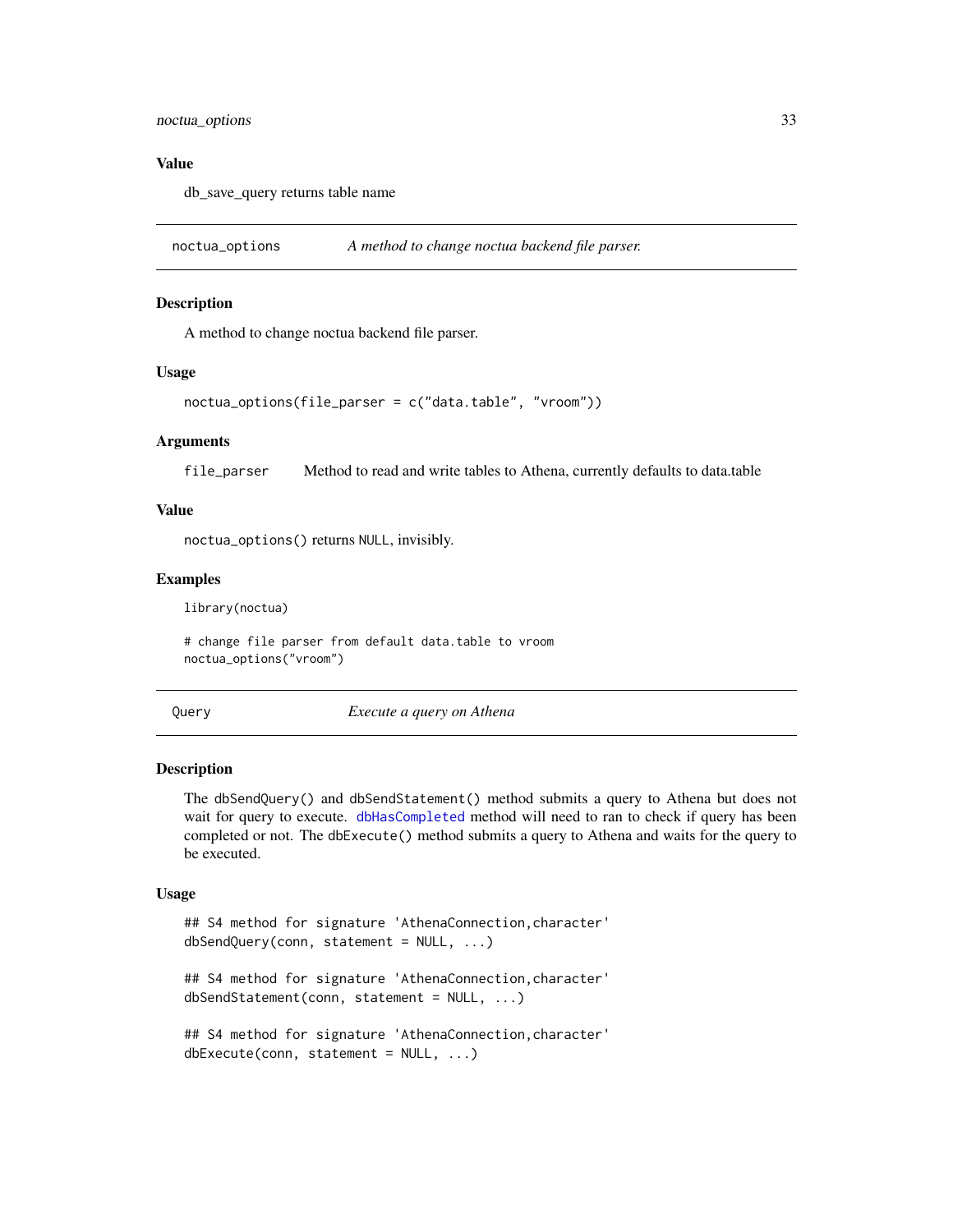# <span id="page-33-0"></span>Arguments

| conn      | A DBIConnection object, as returned by dbConnect(). |  |  |  |
|-----------|-----------------------------------------------------|--|--|--|
| statement | a character string containing SOL.                  |  |  |  |
| .         | Other parameters passed on to methods.              |  |  |  |

# Value

Returns AthenaResult s4 class.

# See Also

[dbSendQuery](#page-0-0), [dbSendStatement](#page-0-0), [dbExecute](#page-0-0)

# Examples

# Note:

- # Require AWS Account to run below example.
- # Different connection methods can be used please see `noctua::dbConnect` documnentation

library(DBI)

```
# Demo connection to Athena using profile name
con <- dbConnect(noctua::athena())
```

```
# Sending Queries to Athena
res1 <- dbSendQuery(con, "show databases")
res2 <- dbSendStatement(con, "show databases")
res3 <- dbExecute(con, "show databases")
```
# Disconnect conenction dbDisconnect(con)

# session\_token *Get Session Tokens for PAWS Connection*

#### Description

Returns a set of temporary credentials for an AWS account or IAM user [\(link\)](https://paws-r.github.io/docs/sts/get_session_token.html).

# Usage

```
get_session_token(
  profile_name = NULL,
  region_name = NULL,
  serial_number = NULL,
  token_code = NULL,
```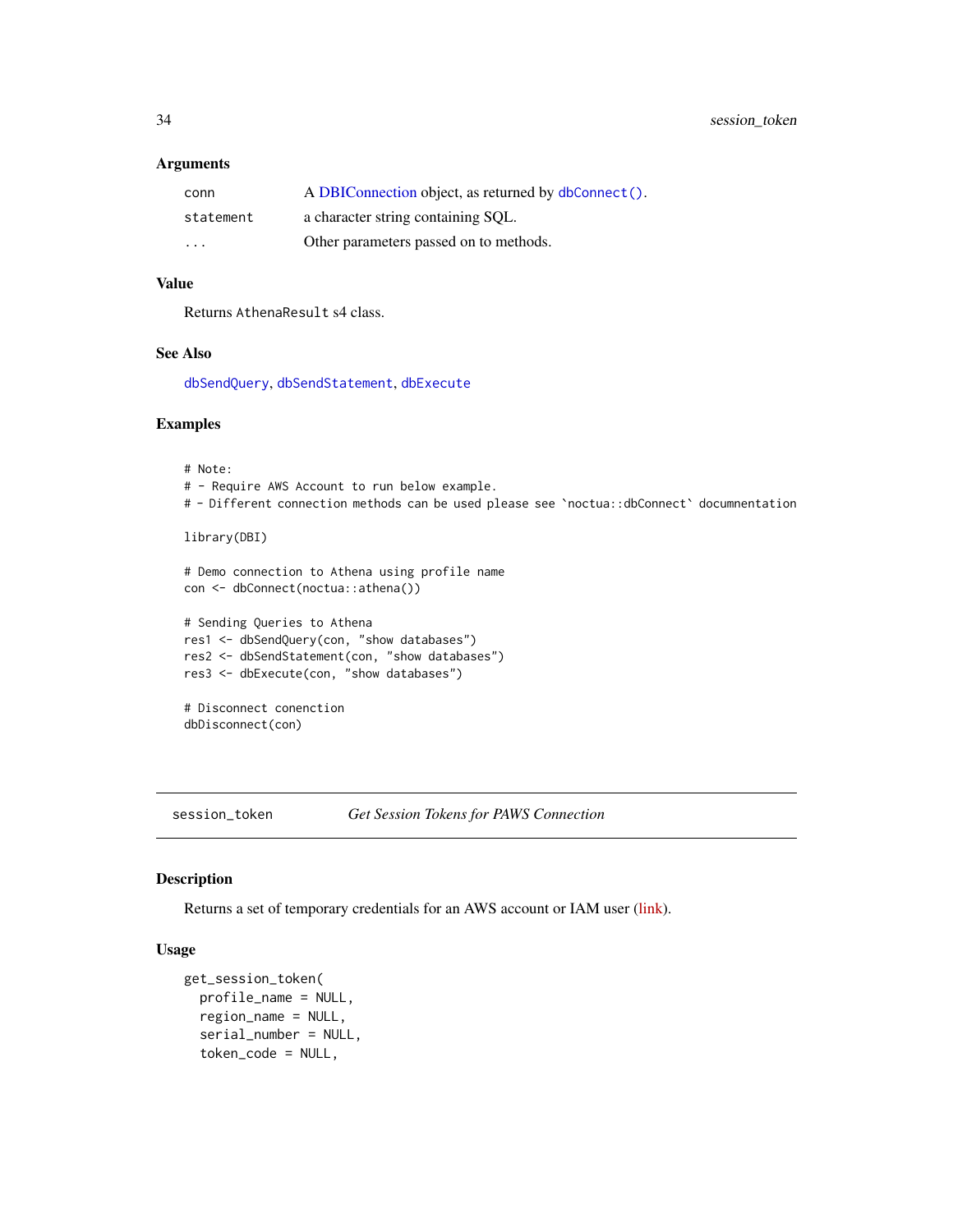```
duration_seconds = 3600L,
  set_env = FALSE
\lambda
```
# Arguments

| profile_name     | The name of a profile to use. If not given, then the default profile is used. To<br>set profile name, the AWS Command Line Interface (AWS CLI) will need to be<br>configured. To configure AWS CLI please refer to: Configuring the AWS CLI.                                                                                                                                                                                |
|------------------|-----------------------------------------------------------------------------------------------------------------------------------------------------------------------------------------------------------------------------------------------------------------------------------------------------------------------------------------------------------------------------------------------------------------------------|
| region_name      | Default region when creating new connections. Please refer to link for AWS<br>region codes (region code example: Region = EU (Ireland) region_name =<br>" $eu$ -west-1")                                                                                                                                                                                                                                                    |
| serial_number    | The identification number of the MFA device that is associated with the IAM<br>user who is making the GetSessionToken call. Specify this value if the IAM user<br>has a policy that requires MFA authentication. The value is either the serial num-<br>ber for a hardware device (such as 'GAHT12345678') or an Amazon Resource<br>Name (ARN) for a virtual device (such as arn:aws:iam::123456789012:mfa/user).           |
| token_code       | The value provided by the MFA device, if MFA is required. If any policy re-<br>quires the IAM user to submit an MFA code, specify this value. If MFA au-<br>thentication is required, the user must provide a code when requesting a set of<br>temporary security credentials. A user who fails to provide the code receives an<br>"access denied" response when requesting resources that require MFA authenti-<br>cation. |
| duration_seconds |                                                                                                                                                                                                                                                                                                                                                                                                                             |
|                  | The duration, in seconds, that the credentials should remain valid. Acceptable<br>duration for IAM user sessions range from 900 seconds (15 minutes) to 129,600<br>seconds (36 hours), with 3,600 seconds (1 hour) as the default.                                                                                                                                                                                          |
| set_env          | If set to TRUE environmental variables AWS_ACCESS_KEY_ID, AWS_SECRET_ACCESS_KEY<br>and AWS_SESSION_TOKEN will be set.                                                                                                                                                                                                                                                                                                       |

# Value

get\_session\_token() returns a list containing: "AccessKeyId", "SecretAccessKey", "SessionToken" and "Expiration"

# Examples

```
## Not run:
# Note:
# - Require AWS Account to run below example.
library(noctua)
library(DBI)
# Create Temporary Credentials duration 1 hour
get_session_token("YOUR_PROFILE_NAME",
                 serial_number='arn:aws:iam::123456789012:mfa/user',
                 token_code = "531602",
                 set_env = TRUE)
```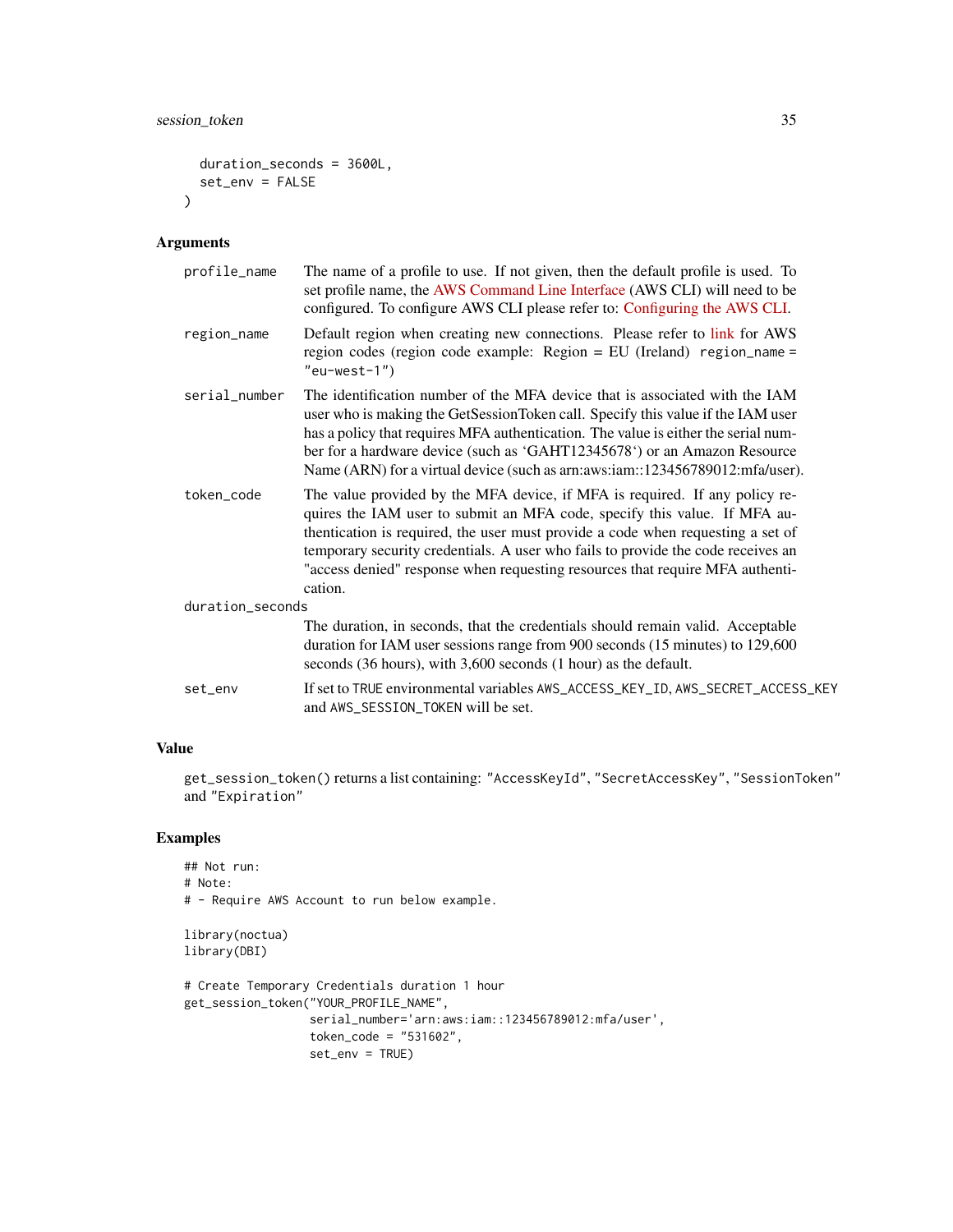```
# Connect to Athena using temporary credentials
con <- dbConnect(athena())
```
## End(Not run)

<span id="page-35-1"></span>sqlCreateTable *Creates query to create a simple Athena table*

# Description

Creates an interface to compose CREATE EXTERNAL TABLE.

# Usage

```
## S4 method for signature 'AthenaConnection'
sqlCreateTable(
 con,
 table,
 fields,
 field.types = NULL,
 partition = NULL,
 s3.location = NULL,
 file.type = c("tsv", "csv", "parquet"),
  compress = FALSE,
  ...
)
```

| con         | A database connection.                                                                                                                                                                 |  |  |  |  |
|-------------|----------------------------------------------------------------------------------------------------------------------------------------------------------------------------------------|--|--|--|--|
| table       | Name of the table. Escaped with dbQuoteIdentifier().                                                                                                                                   |  |  |  |  |
| fields      | Either a character vector or a data frame.                                                                                                                                             |  |  |  |  |
|             | A named character vector: Names are column names, values are types. Names<br>are escaped with dbQuoteIdentifier(). Field types are unescaped.                                          |  |  |  |  |
|             | A data frame: field types are generated using dbDataType().                                                                                                                            |  |  |  |  |
| field.types | Additional field types used to override derived types.                                                                                                                                 |  |  |  |  |
| partition   | Partition Athena table (needs to be a named list or vector) for example: c(var1<br>$=$ "2019-20-13")                                                                                   |  |  |  |  |
| s3.location | s3 bucket to store Athena table, must be set as a s3 uri for example ("s3://mybucket/data/").<br>By default s3.location is set s3 staging directory from AthenaConnection ob-<br>ject. |  |  |  |  |
| file.type   | What file type to store data.frame on s3, noctua currently supports ["csv", "tsv",<br>"parquet"]                                                                                       |  |  |  |  |
| compress    | FALSE   TRUE To determine if to compress file.type. If file type is ["csv", "tsv"]<br>then "gzip" compression is used. Currently parquet compression isn't supported.                  |  |  |  |  |
| $\ddotsc$   | Other arguments used by individual methods.                                                                                                                                            |  |  |  |  |

<span id="page-35-0"></span>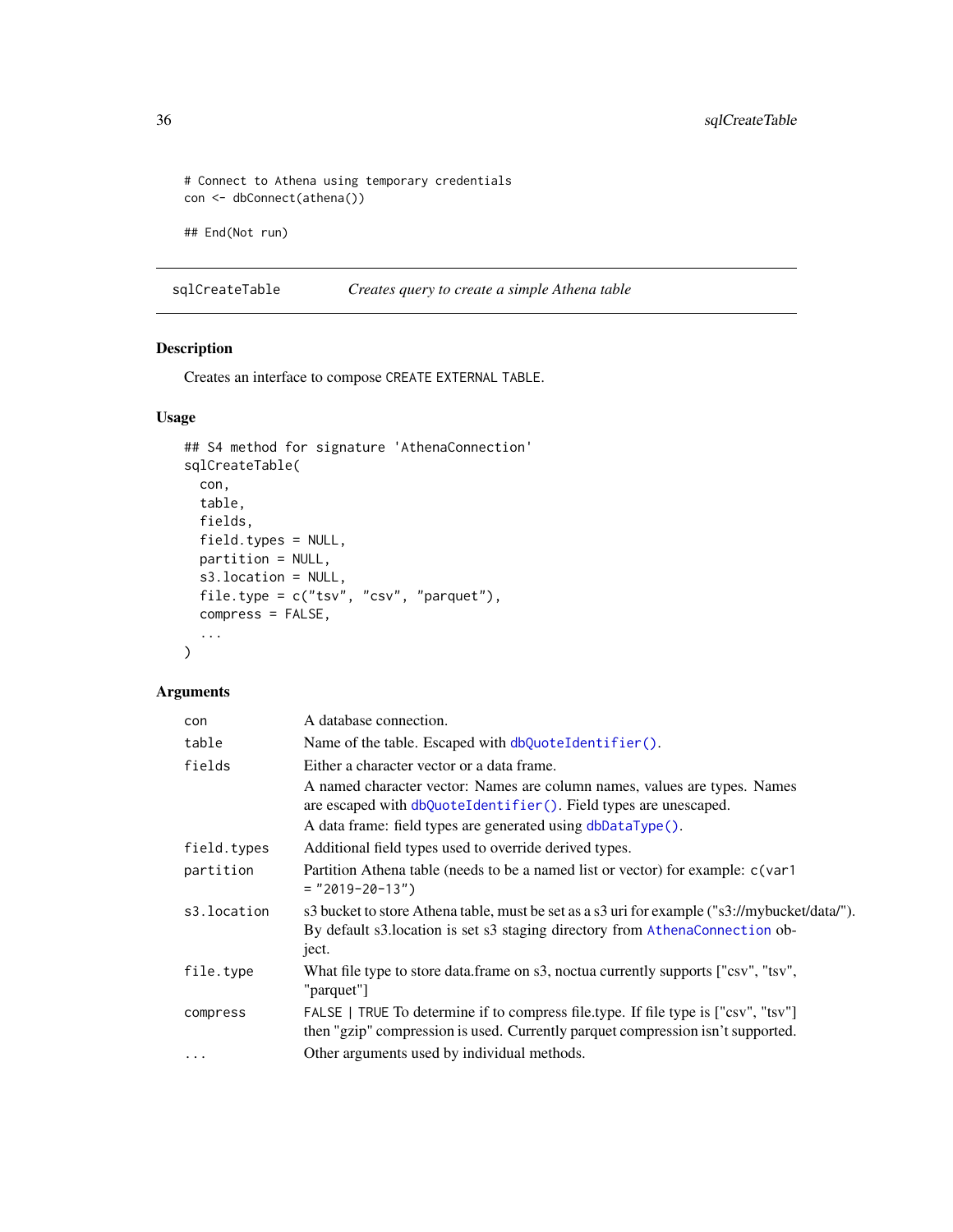#### <span id="page-36-0"></span>sqlData 37

# Value

sqlCreateTable returns data.frame's DDL in the [SQL](#page-0-0) format.

#### See Also

[sqlCreateTable](#page-35-1)

# Examples

```
# Note:
# - Require AWS Account to run below example.
# - Different connection methods can be used please see `noctua::dbConnect` documnentation
library(DBI)
# Demo connection to Athena using profile name
con <- dbConnect(noctua::athena())
# Create DDL for iris data.frame
sqlCreateTable(con, "iris", iris, s3.location = "s3://path/to/athena/table")
# Create DDL for iris data.frame with partition
sqlCreateTable(con, "iris", iris,
               partition = c("timestamp" = format(Sys.Date(), "%Y%m%d")),
               s3.location = "s3://path/to/athena/table")
# Create DDL for iris data.frame with partition and file.type parquet
sqlCreateTable(con, "iris", iris,
               partition = c("timestamp" = format(Sys.Date(), "%Y%m%d")),
               s3.location = "s3://path/to/athena/table",
               file.type = "parquet")
# Disconnect from Athena
dbDisconnect(con)
```
<span id="page-36-1"></span>sqlData *Converts data frame into suitable format to be uploaded to Athena*

#### Description

This method converts data.frame columns into the correct format so that it can be uploaded Athena.

#### Usage

```
## S4 method for signature 'AthenaConnection'
sqlData(
 con,
```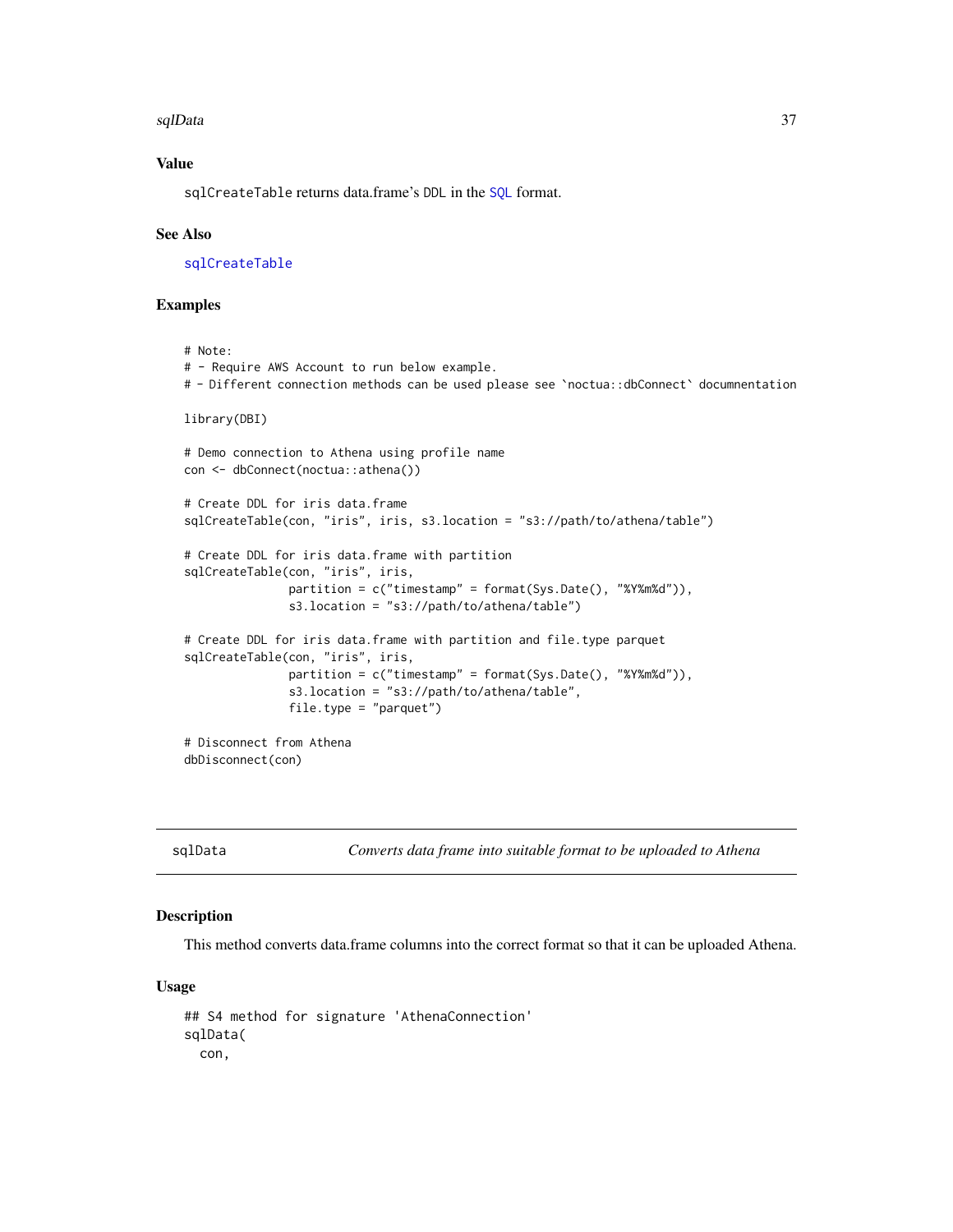```
value,
 row.names = NA,
 file.type = c("tsv", "csv", "parquet"),
  ...
)
```
#### Arguments

| con       | A database connection.                                                                                                                                                                                                                                                                              |  |  |
|-----------|-----------------------------------------------------------------------------------------------------------------------------------------------------------------------------------------------------------------------------------------------------------------------------------------------------|--|--|
| value     | A data frame                                                                                                                                                                                                                                                                                        |  |  |
| row.names | Either TRUE, FALSE, NA or a string.<br>If TRUE, always translate row names to a column called "row_names". If FALSE,<br>never translate row names. If NA, translate rownames only if they're a character<br>vector.<br>A string is equivalent to TRUE, but allows you to override the default name. |  |  |
|           | For backward compatibility, NULL is equivalent to FALSE.                                                                                                                                                                                                                                            |  |  |
| file.type | What file type to store data.frame on s3, noctua currently supports ["csv", "tsv",<br>"parquet"]. Note: This parameter is used for format any special characters that<br>clash with file type separator.                                                                                            |  |  |
| $\ddots$  | Other arguments used by individual methods.                                                                                                                                                                                                                                                         |  |  |
|           |                                                                                                                                                                                                                                                                                                     |  |  |

#### Value

sqlData returns a dataframe formatted for Athena. Currently converts list variable types into character split by '|', similar to how data.table writes out to files.

# See Also

[sqlData](#page-36-1)

sql\_translate\_env *AWS Athena backend dbplyr*

# Description

Create s3 implementation of sql\_translate\_env for AWS Athena sql translate environment based off [Athena Data Types](https://docs.aws.amazon.com/athena/latest/ug/data-types.html) and [DML Queries, Functions, and Operators](https://docs.aws.amazon.com/athena/latest/ug/functions-operators-reference-section.html)

# Usage

sql\_translate\_env.AthenaConnection(con)

# Arguments

con An [AthenaConnection](#page-0-0) object, produced by [DBI::dbConnect()]

<span id="page-37-0"></span>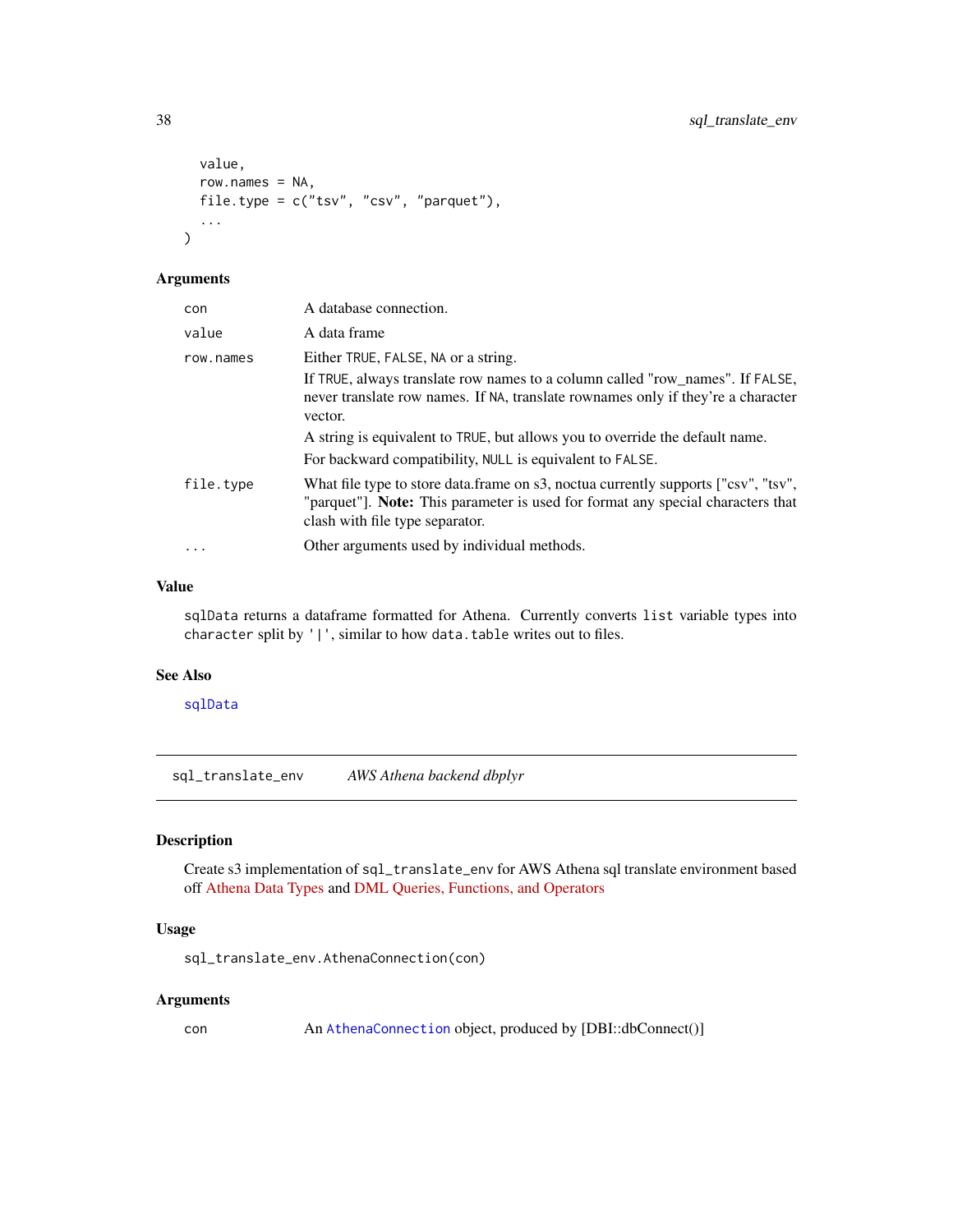<span id="page-38-0"></span>

#### Description

Lower level API access, allows user to create and delete Athena Work Groups.

- create\_work\_group Creates a workgroup with the specified name [\(link\)](https://paws-r.github.io/docs/athena/create_work_group.html). The work group utilises parameters from the dbConnect object, to determine the encryption and output location of the work group. The s3\_staging\_dir, encryption\_option and kms\_key parameters are gotten from [dbConnect](#page-9-1)
- tag\_options Helper function to create tag options for function create\_work\_group()
- delete\_work\_group Deletes the workgroup with the specified name [\(link\)](https://paws-r.github.io/docs/athena/delete_work_group.html). The primary workgroup cannot be deleted.
- list\_work\_groups Lists available workgroups for the account [\(link\)](https://paws-r.github.io/docs/athena/list_work_groups.html).
- get\_work\_group Returns information about the workgroup with the specified name [\(link\)](https://paws-r.github.io/docs/athena/get_work_group.html).
- update\_work\_group Updates the workgroup with the specified name [\(link\)](https://paws-r.github.io/docs/athena/update_work_group.html). The workgroup's name cannot be changed. The work group utilises parameters from the dbConnect object, to determine the encryption and output location of the work group. The s3\_staging\_dir, encryption\_option and kms\_key parameters are gotten from [dbConnect](#page-9-1)

#### Usage

```
create_work_group(
  conn,
  work_group = NULL,
  enforce_work_group_config = FALSE,
  publish_cloud_watch_metrics = FALSE,
  bytes_scanned_cut_off = 10000000L,
  description = NULL,
  tags = tag_options(key = NULL, value = NULL)
)
tag_options(key = NULL, value = NULL)
delete_work_group(conn, work_group = NULL, recursive_delete_option = FALSE)
list_work_groups(conn)
get_work_group(conn, work_group = NULL)
update_work_group(
  conn,
  work_group = NULL,
  remove_output_location = FALSE,
  enforce_work_group_config = FALSE,
```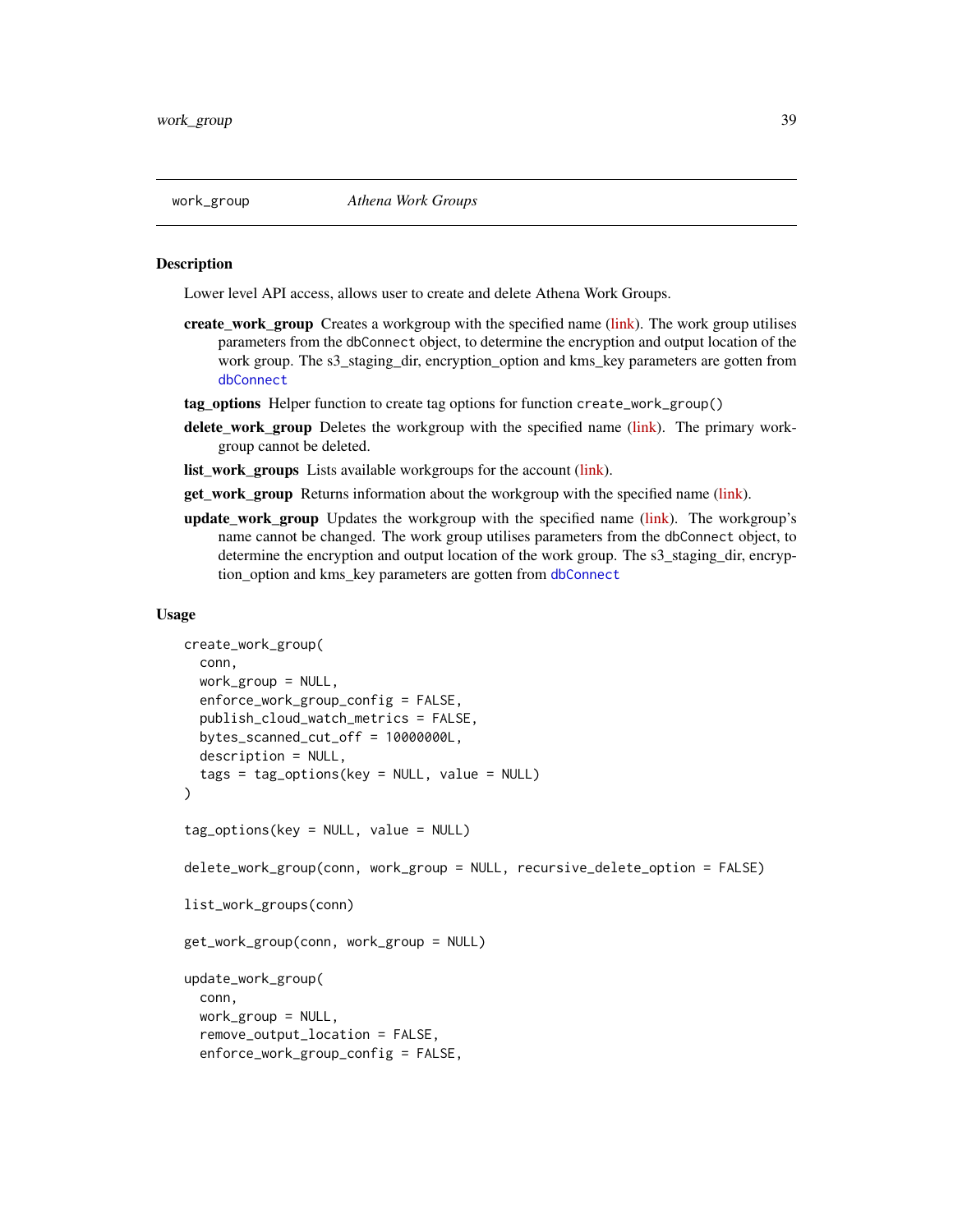```
publish_cloud_watch_metrics = FALSE,
 bytes_scanned_cut_off = 10000000L,
 description = NULL,state = c("ENABLED", "DISABLED")
\mathcal{L}
```

| conn                        | A dbConnect object, as returned by dbConnect()                                                                                                                                                                                                                                                                                                                                                                                                                                                                                                                                                                                                                                                                                                                                                                                                                                                       |  |  |  |  |
|-----------------------------|------------------------------------------------------------------------------------------------------------------------------------------------------------------------------------------------------------------------------------------------------------------------------------------------------------------------------------------------------------------------------------------------------------------------------------------------------------------------------------------------------------------------------------------------------------------------------------------------------------------------------------------------------------------------------------------------------------------------------------------------------------------------------------------------------------------------------------------------------------------------------------------------------|--|--|--|--|
| work_group                  | The Athena workgroup name.                                                                                                                                                                                                                                                                                                                                                                                                                                                                                                                                                                                                                                                                                                                                                                                                                                                                           |  |  |  |  |
| enforce_work_group_config   |                                                                                                                                                                                                                                                                                                                                                                                                                                                                                                                                                                                                                                                                                                                                                                                                                                                                                                      |  |  |  |  |
|                             | If set to TRUE, the settings for the workgroup override client-side settings. If set<br>to FALSE, client-side settings are used. For more information, see Workgroup<br>Settings Override Client-Side Settings.                                                                                                                                                                                                                                                                                                                                                                                                                                                                                                                                                                                                                                                                                      |  |  |  |  |
| publish_cloud_watch_metrics |                                                                                                                                                                                                                                                                                                                                                                                                                                                                                                                                                                                                                                                                                                                                                                                                                                                                                                      |  |  |  |  |
|                             | Indicates that the Amazon CloudWatch metrics are enabled for the workgroup.                                                                                                                                                                                                                                                                                                                                                                                                                                                                                                                                                                                                                                                                                                                                                                                                                          |  |  |  |  |
| bytes_scanned_cut_off       |                                                                                                                                                                                                                                                                                                                                                                                                                                                                                                                                                                                                                                                                                                                                                                                                                                                                                                      |  |  |  |  |
|                             | The upper data usage limit (cutoff) for the amount of bytes a single query in a<br>workgroup is allowed to scan.                                                                                                                                                                                                                                                                                                                                                                                                                                                                                                                                                                                                                                                                                                                                                                                     |  |  |  |  |
| description                 | The workgroup description.                                                                                                                                                                                                                                                                                                                                                                                                                                                                                                                                                                                                                                                                                                                                                                                                                                                                           |  |  |  |  |
| tags                        | A tag that you can add to a resource. A tag is a label that you assign to an AWS<br>Athena resource (a workgroup). Each tag consists of a key and an optional<br>value, both of which you define. Tags enable you to categorize workgroups in<br>Athena, for example, by purpose, owner, or environment. Use a consistent set of<br>tag keys to make it easier to search and filter workgroups in your account. The<br>maximum tag key length is 128 Unicode characters in UTF-8. The maximum<br>tag value length is 256 Unicode characters in UTF-8. You can use letters and<br>numbers representable in UTF-8, and the following characters: "+ -= $\ldots$ : / @".<br>Tag keys and values are case-sensitive. Tag keys must be unique per resource.<br>Please use the helper function tag_options() to create tags for work group, if<br>no tags are required please put NULL for this parameter. |  |  |  |  |
| key                         | A tag key. The tag key length is from 1 to 128 Unicode characters in UTF-<br>8. You can use letters and numbers representable in UTF-8, and the following<br>characters: "+ -= $\ldots$ : / @". Tag keys are case-sensitive and must be unique per<br>resource.                                                                                                                                                                                                                                                                                                                                                                                                                                                                                                                                                                                                                                      |  |  |  |  |
| value                       | A tag value. The tag value length is from 0 to 256 Unicode characters in UTF-<br>8. You can use letters and numbers representable in UTF-8, and the following<br>characters: "+ -= . $\angle$ : / @". Tag values are case-sensitive.                                                                                                                                                                                                                                                                                                                                                                                                                                                                                                                                                                                                                                                                 |  |  |  |  |
| recursive_delete_option     |                                                                                                                                                                                                                                                                                                                                                                                                                                                                                                                                                                                                                                                                                                                                                                                                                                                                                                      |  |  |  |  |
|                             | The option to delete the workgroup and its contents even if the workgroup con-                                                                                                                                                                                                                                                                                                                                                                                                                                                                                                                                                                                                                                                                                                                                                                                                                       |  |  |  |  |
|                             | tains any named queries                                                                                                                                                                                                                                                                                                                                                                                                                                                                                                                                                                                                                                                                                                                                                                                                                                                                              |  |  |  |  |
| remove_output_location      |                                                                                                                                                                                                                                                                                                                                                                                                                                                                                                                                                                                                                                                                                                                                                                                                                                                                                                      |  |  |  |  |
|                             | If set to TRUE, indicates that the previously-specified query results location (also<br>known as a client-side setting) for queries in this workgroup should be ignored<br>and set to null. If set to FALSE the out put location in the workgroup's result<br>configuration will be updated with the new value. For more information, see<br>Workgroup Settings Override Client-Side Settings.                                                                                                                                                                                                                                                                                                                                                                                                                                                                                                       |  |  |  |  |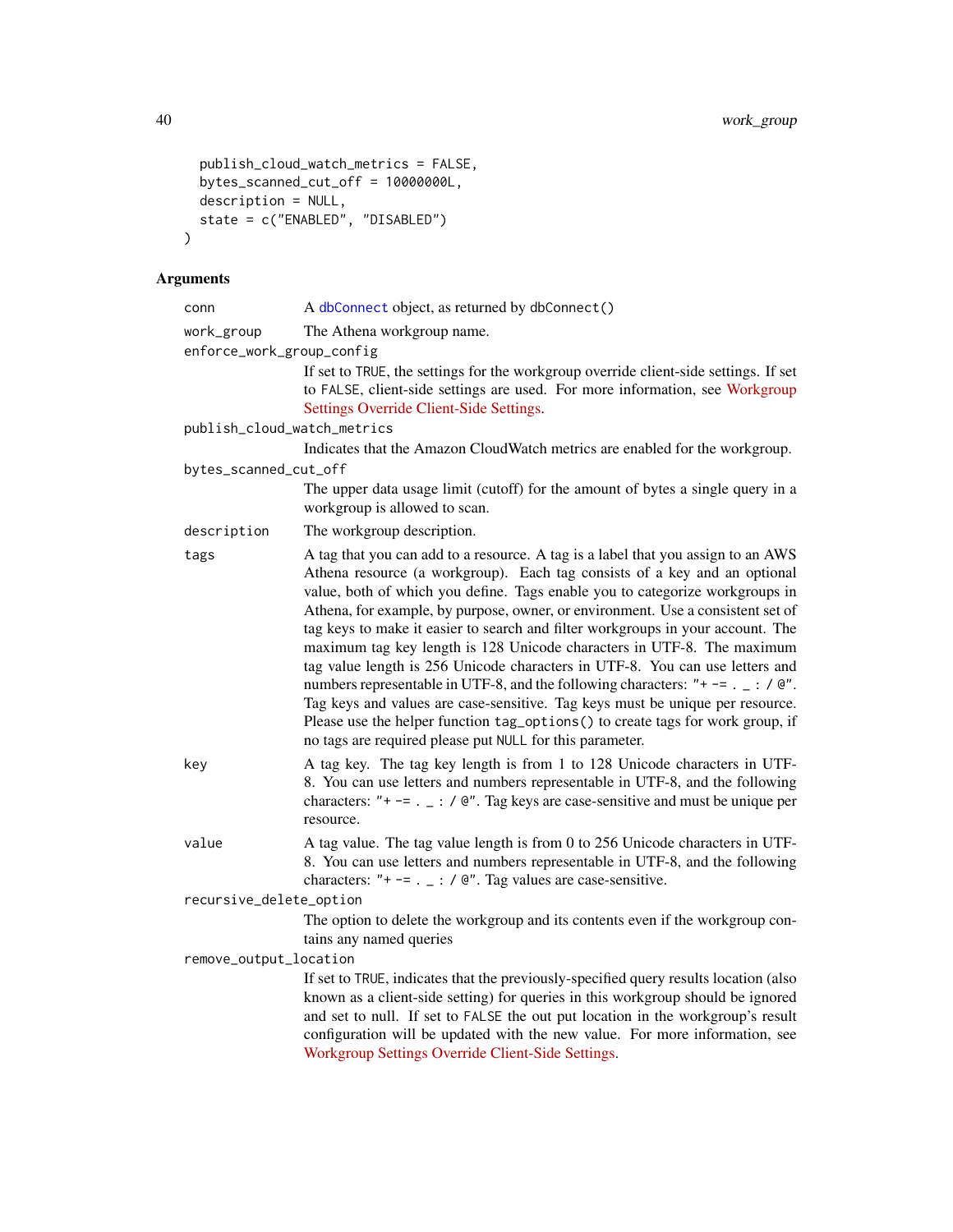# work\_group 41

| state | The workgroup state that will be updated for the given workgroup. |  |  |  |
|-------|-------------------------------------------------------------------|--|--|--|
|       |                                                                   |  |  |  |

#### Value

create work group Returns NULL but invisible tag\_options Returns list but invisible delete\_work\_group Returns NULL but invisible list\_work\_groups Returns list of available work groups get\_work\_group Returns list of work group meta data update\_work\_group Returns NULL but invisible

# Examples

```
# Note:
# - Require AWS Account to run below example.
# - Different connection methods can be used please see `noctua::dbConnect` documnentation
library(noctua)
# Demo connection to Athena using profile name
con <- dbConnect(noctua::athena())
# List current work group available
list_work_groups(con)
# Create a new work group
wg <- create_work_group(con,
                  "demo_work_group",
                   description = "This is a demo work group",
                   tags = tag_options(key= "demo_work_group", value = "demo_01"))
# List work groups to see new work group
list_work_groups(con)
# get meta data from work group
wg <- get_work_group(con, "demo_work_group")
# Update work group
wg <- update_work_group(con, "demo_work_group",
                  description = "This is a demo work group update")
# get updated meta data from work group
wg <- get_work_group(con, "demo_work_group")
# Delete work group
delete_work_group(con, "demo_work_group")
# Disconect from Athena
dbDisconnect(con)
```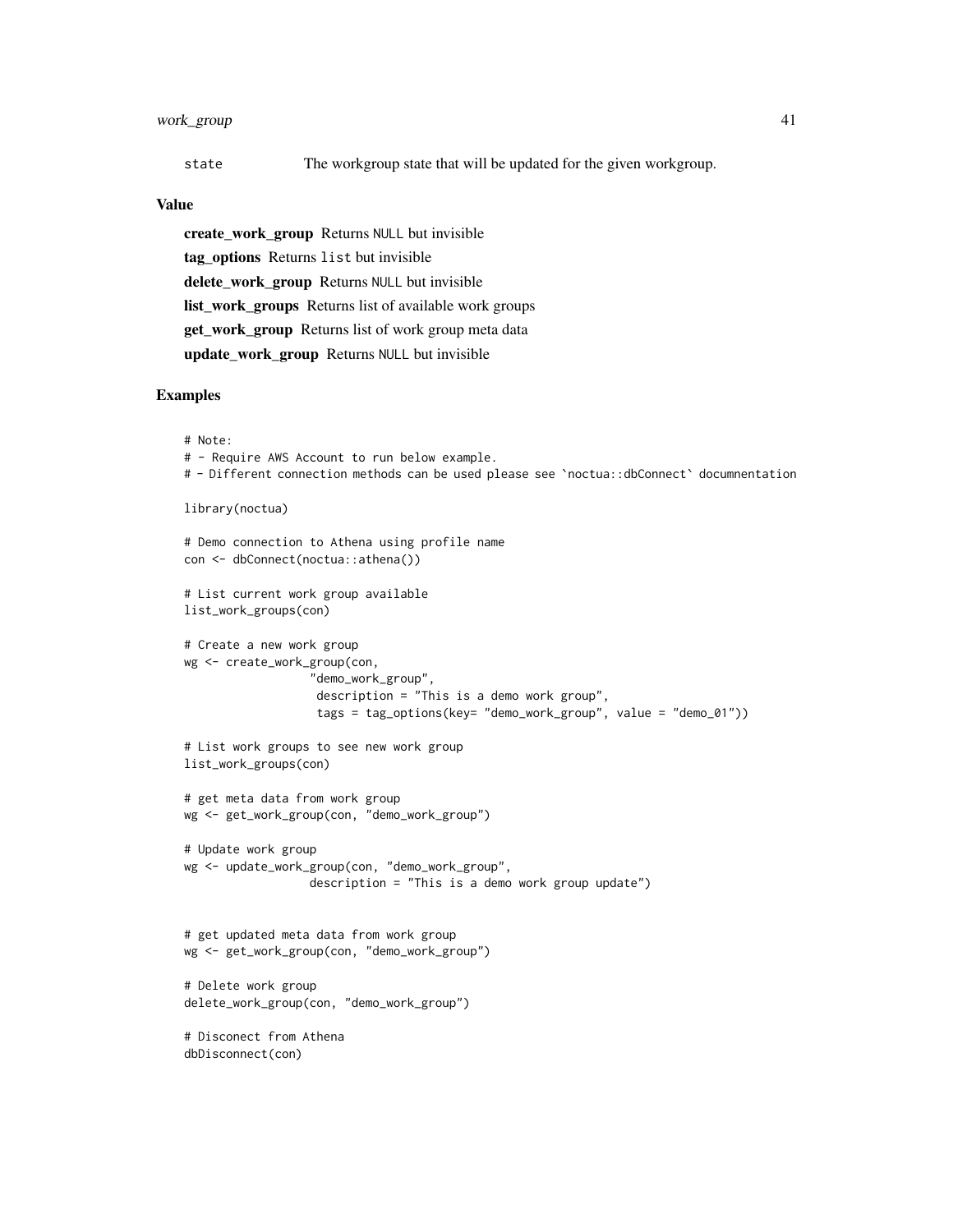work\_group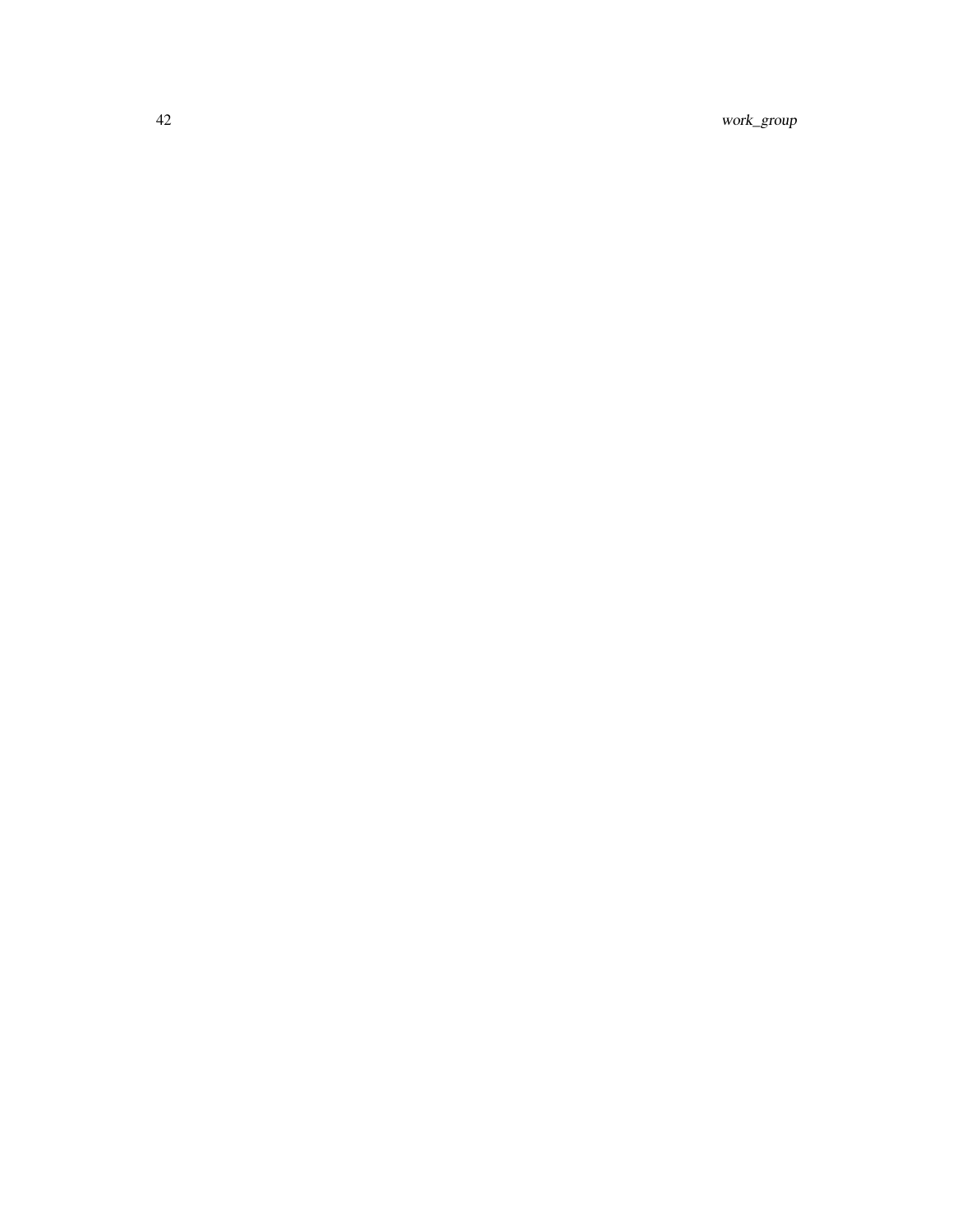# <span id="page-42-0"></span>Index

assume\_role, [3](#page-2-0) athena, [5](#page-4-0) AthenaConnection, *[6,](#page-5-0) [7](#page-6-0)*, *[36](#page-35-0)*, *[38](#page-37-0)* AthenaWriteTables, [5,](#page-4-0) *[31](#page-30-0)* create\_work\_group *(*work\_group*)*, [39](#page-38-0) db\_compute, [28](#page-27-0) db\_copy\_to, [29](#page-28-0) db\_desc, [31](#page-30-0) db\_save\_query, *[29](#page-28-0)*, [32](#page-31-0) dbClearResult, [8](#page-7-0) dbClearResult,AthenaResult-method *(*dbClearResult*)*, [8](#page-7-0) dbColumnInfo, [9](#page-8-0) dbColumnInfo,AthenaResult-method *(*dbColumnInfo*)*, [9](#page-8-0) dbConnect, *[4,](#page-3-0) [5](#page-4-0)*, *[12](#page-11-0)*, *[28](#page-27-0)*, *[30](#page-29-0)*, *[32](#page-31-0)*, *[39,](#page-38-0) [40](#page-39-0)* dbConnect *(*dbConnect,AthenaDriver-method*)*, [10](#page-9-0) dbConnect(), *[14,](#page-13-0) [15](#page-14-0)*, *[18–](#page-17-0)[20](#page-19-0)*, *[23–](#page-22-0)[27](#page-26-0)*, *[34](#page-33-0)* dbConnect,AthenaDriver-method, [10](#page-9-0) dbDataType, *[13](#page-12-0)* dbDataType *(*dbDataType,AthenaDriver,ANY-method*)*, [13](#page-12-0) dbDataType(), *[36](#page-35-0)* dbDataType,AthenaConnection,ANY-method *(*dbDataType,AthenaDriver,ANY-method*)*, [13](#page-12-0) dbDataType,AthenaConnection,data.frame-method DBIResult, *[9](#page-8-0)*, *[16,](#page-15-0) [17](#page-16-0)*, *[21,](#page-20-0) [22](#page-21-0) (*dbDataType,AthenaDriver,ANY-method*)*, dbIsValid, *[9](#page-8-0)*, *[22](#page-21-0)*, [22](#page-21-0) [13](#page-12-0) dbDataType,AthenaDriver,ANY-method, [13](#page-12-0) dbDataType,AthenaDriver,list-method *(*dbDataType,AthenaDriver,ANY-method*)*, [13](#page-12-0) dbDisconnect, *[14](#page-13-0)*, [14](#page-13-0)

dbDisconnect,AthenaConnection-method *(*dbDisconnect*)*, [14](#page-13-0) dbExecute, *[34](#page-33-0)* dbExecute,AthenaConnection,character-method *(*Query*)*, [33](#page-32-0) dbExistsTable, *[15](#page-14-0)*, [15](#page-14-0) dbExistsTable,AthenaConnection,character-method *(*dbExistsTable*)*, [15](#page-14-0) dbFetch, *[16](#page-15-0)*, [16](#page-15-0) dbFetch,AthenaResult-method *(*dbFetch*)*, [16](#page-15-0) dbGetInfo, *[17](#page-16-0)*, [17](#page-16-0) dbGetInfo,AthenaConnection-method *(*dbGetInfo*)*, [17](#page-16-0) dbGetInfo,AthenaResult-method *(*dbGetInfo*)*, [17](#page-16-0) dbGetPartition, [18](#page-17-0) dbGetPartition,AthenaConnection-method *(*dbGetPartition*)*, [18](#page-17-0) dbGetQuery, [19,](#page-18-0) *[20](#page-19-0)* dbGetQuery,AthenaConnection,character-method *(*dbGetQuery*)*, [19](#page-18-0) dbGetTables, [20](#page-19-0) dbGetTables,AthenaConnection-method *(*dbGetTables*)*, [20](#page-19-0) dbHasCompleted, *[10](#page-9-0)*, *[21](#page-20-0)*, [21,](#page-20-0) *[33](#page-32-0)* dbHasCompleted,AthenaResult-method *(*dbHasCompleted*)*, [21](#page-20-0) DBIConnection, *[11](#page-10-0)*, *[13](#page-12-0)[–15](#page-14-0)*, *[17](#page-16-0)[–20](#page-19-0)*, *[22](#page-21-0)[–27](#page-26-0)*, *[34](#page-33-0)* DBIDriver, *[11](#page-10-0)*, *[13](#page-12-0)*, *[17](#page-16-0)*, *[22](#page-21-0)* DBIObject, *[17](#page-16-0)*, *[22](#page-21-0)* dbIsValid,AthenaConnection-method *(*dbIsValid*)*, [22](#page-21-0) dbIsValid,AthenaResult-method *(*dbIsValid*)*, [22](#page-21-0) dbListFields, [23,](#page-22-0) *[24](#page-23-0)* dbListFields,AthenaConnection,character-method